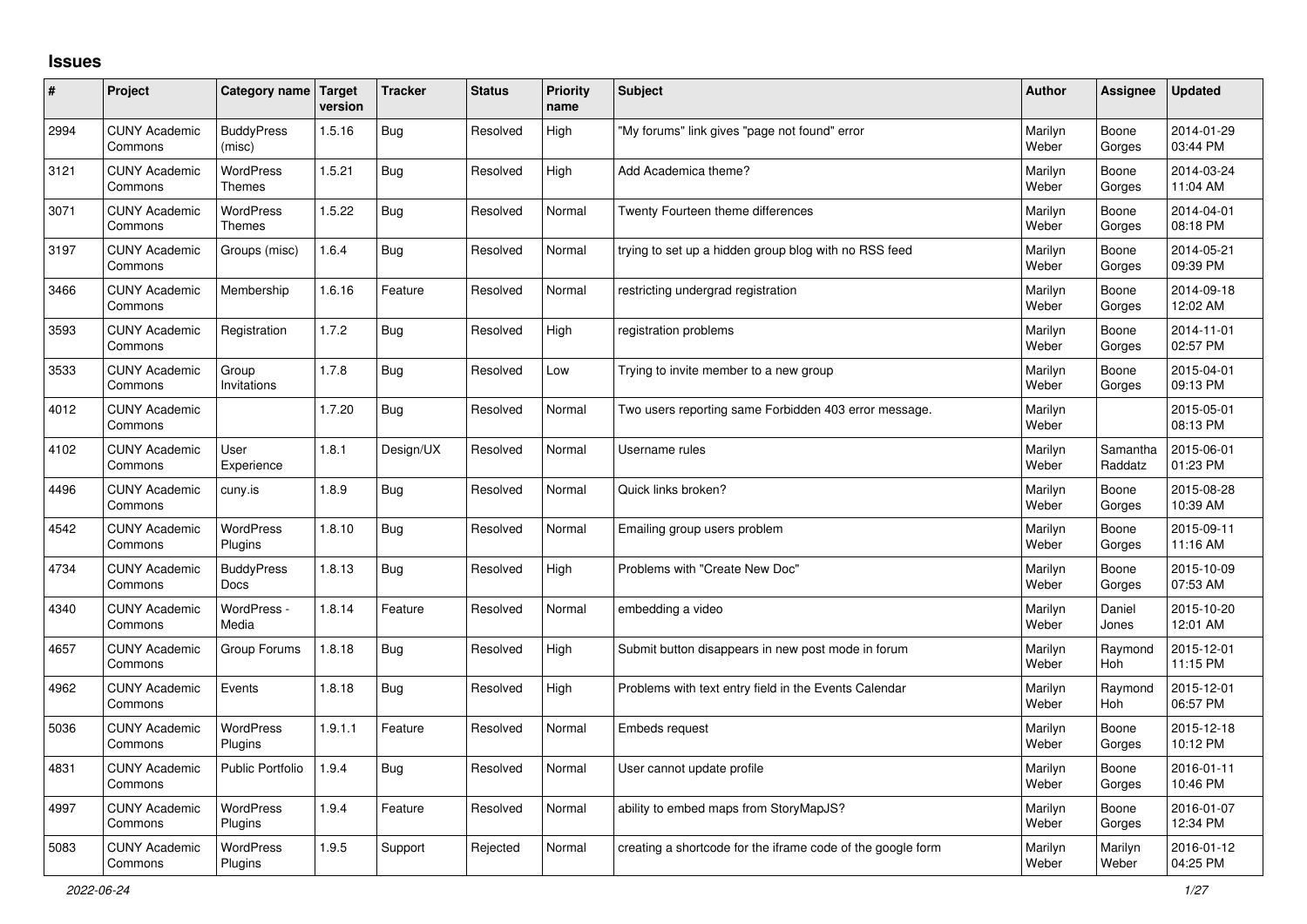| $\sharp$ | Project                         | Category name   Target        | version | <b>Tracker</b> | <b>Status</b> | <b>Priority</b><br>name | <b>Subject</b>                                          | <b>Author</b>    | Assignee              | <b>Updated</b>         |
|----------|---------------------------------|-------------------------------|---------|----------------|---------------|-------------------------|---------------------------------------------------------|------------------|-----------------------|------------------------|
| 5176     | <b>CUNY Academic</b><br>Commons | <b>Public Portfolio</b>       | 1.9.6   | Bug            | Resolved      | Normal                  | Widgets in Profile not saving                           | Marilyn<br>Weber | Boone<br>Gorges       | 2016-02-01<br>11:07 AM |
| 5177     | <b>CUNY Academic</b><br>Commons | Toolbar                       | 1.9.6   | Bug            | Resolved      | Normal                  | No "My Papers" tab                                      | Marilyn<br>Weber | Raymond<br><b>Hoh</b> | 2016-01-29<br>08:37 AM |
| 5302     | <b>CUNY Academic</b><br>Commons | <b>WordPress</b><br>Plugins   | 1.9.10  | Feature        | Resolved      | Normal                  | request for WP Gallery Custom Links plug-in             | Marilyn<br>Weber | Boone<br>Gorges       | 2016-03-11<br>09:20 PM |
| 5346     | <b>CUNY Academic</b><br>Commons | Toolbar                       | 1.9.11  | Bug            | Resolved      | Normal                  | possible dynamic HTML code bug?                         | Marilyn<br>Weber | Boone<br>Gorges       | 2016-03-22<br>10:53 AM |
| 5522     | <b>CUNY Academic</b><br>Commons | <b>WordPress</b><br>Plugins   | 1.9.15  | Feature        | Resolved      | Normal                  | plugin request                                          | Marilyn<br>Weber | Boone<br>Gorges       | 2016-05-09<br>10:36 AM |
| 5630     | <b>CUNY Academic</b><br>Commons | WordPress<br><b>Themes</b>    | 1.9.17  | Feature        | Resolved      | Normal                  | Bavota magazine Pro theme                               | Marilyn<br>Weber | Boone<br>Gorges       | 2016-06-02<br>12:09 AM |
| 5621     | <b>CUNY Academic</b><br>Commons | WordPress<br>Plugins          | 1.9.17  | Feature        | Resolved      | Normal                  | Taxonomy plugin request                                 | Marilyn<br>Weber | Boone<br>Gorges       | 2016-06-01<br>11:28 PM |
| 5345     | <b>CUNY Academic</b><br>Commons | Social Paper                  | 1.9.17  | Feature        | Rejected      | Normal                  | Plus symbol problem in SP                               | Marilyn<br>Weber | Christian<br>Wach     | 2016-05-27<br>04:26 AM |
| 5667     | <b>CUNY Academic</b><br>Commons | <b>Public Portfolio</b>       | 1.9.18  | Bug            | Resolved      | Normal                  | publication section on my public portfolio won't update | Marilyn<br>Weber | Boone<br>Gorges       | 2016-06-12<br>10:19 AM |
| 5657     | <b>CUNY Academic</b><br>Commons | WordPress<br>Plugins          | 1.9.18  | Feature        | Resolved      | Normal                  | Plugin Request - Instagram Feed WD                      | Marilyn<br>Weber | Boone<br>Gorges       | 2016-06-08<br>12:36 PM |
| 5969     | <b>CUNY Academic</b><br>Commons | Registration                  | 1.9.27  | <b>Bug</b>     | Resolved      | Normal                  | Queens students unable to join                          | Marilyn<br>Weber | Boone<br>Gorges       | 2016-09-04<br>09:41 PM |
| 6039     | <b>CUNY Academic</b><br>Commons | Membership                    | 1.9.28  | Bug            | Resolved      | High                    | User cannot change her email                            | Marilyn<br>Weber |                       | 2016-09-19<br>03:03 PM |
| 6599     | <b>CUNY Academic</b><br>Commons | ZenDesk                       | 1.10    | Bug            | Duplicate     | Urgent                  | Accept Friend button not working                        | Marilyn<br>Weber | Raymond<br>Hoh        | 2016-11-04<br>06:35 PM |
| 6602     | <b>CUNY Academic</b><br>Commons | ZenDesk                       | 1.10    | Bug            | Resolved      | High                    | Add Friend button not working                           | Marilyn<br>Weber | Raymond<br><b>Hoh</b> | 2016-11-04<br>12:14 PM |
| 6626     | <b>CUNY Academic</b><br>Commons | Group Files                   | 1.10.1  | <b>Bug</b>     | Resolved      | Normal                  | Files from non-member showing up in private group       | Marilyn<br>Weber | Boone<br>Gorges       | 2016-11-07<br>03:54 PM |
| 5448     | <b>CUNY Academic</b><br>Commons | Email<br>Notifications        | 1.10.2  | <b>Bug</b>     | Rejected      | Normal                  | garbled CAC activity digests                            | Marilyn<br>Weber | Raymond<br><b>Hoh</b> | 2016-11-20<br>02:38 AM |
| 6818     | <b>CUNY Academic</b><br>Commons | Email<br><b>Notifications</b> | 1.10.3  | Support        | Resolved      | Normal                  | No more email notifications?                            | Marilyn<br>Weber |                       | 2016-11-22<br>02:51 PM |
| 5629     | <b>CUNY Academic</b><br>Commons | <b>Public Portfolio</b>       | 1.10.4  | Support        | Resolved      | Normal                  | Title field in profile can't be edited                  | Marilyn<br>Weber |                       | 2016-12-13<br>11:19 AM |
| 7100     | <b>CUNY Academic</b><br>Commons | <b>WordPress</b><br>Plugins   | 1.10.5  | Bug            | Resolved      | High                    | Cincopa plugin problem                                  | Marilyn<br>Weber | Boone<br>Gorges       | 2016-12-19<br>10:32 AM |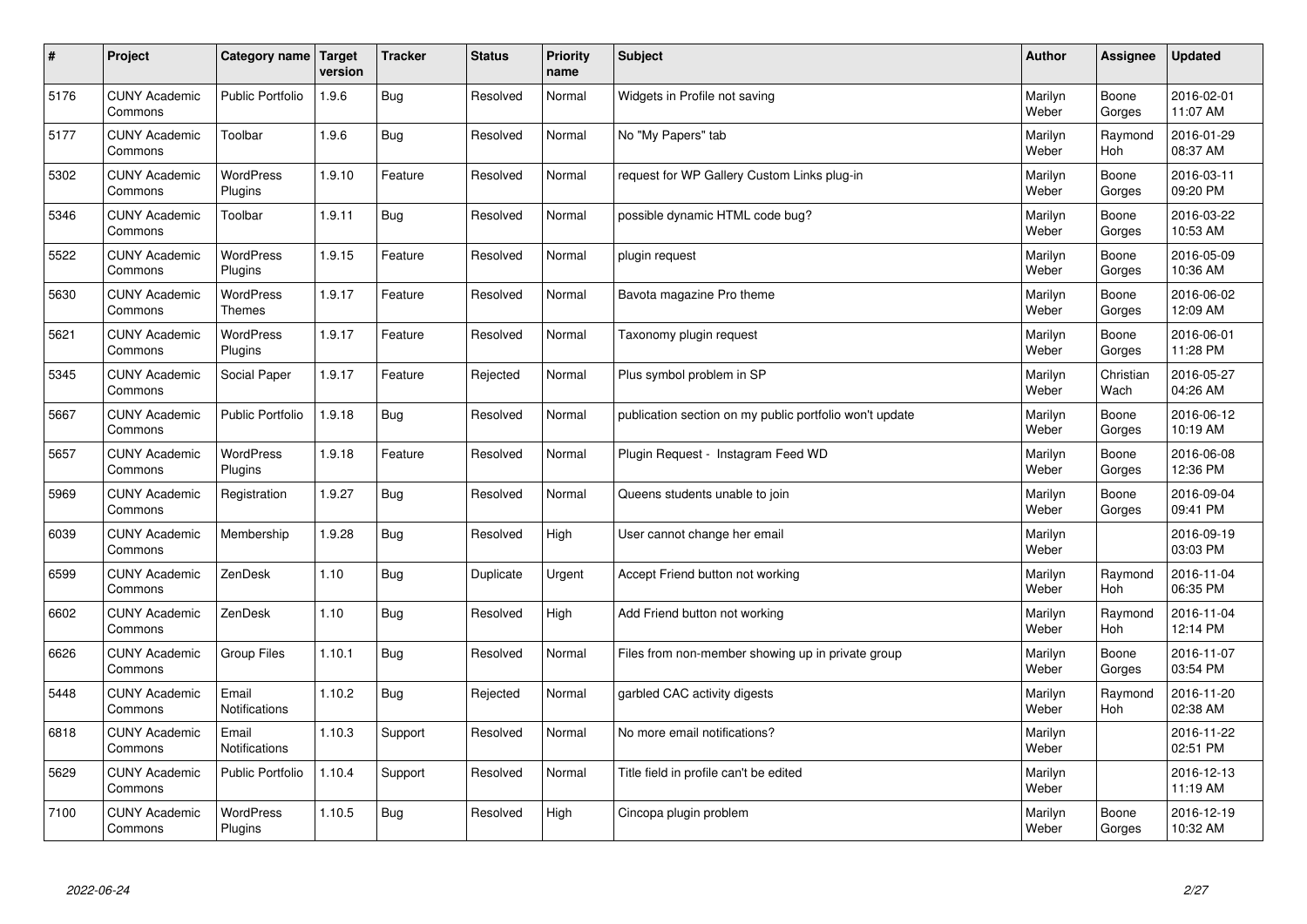| $\vert$ # | Project                         | Category name                     | <b>Target</b><br>version | <b>Tracker</b> | <b>Status</b> | <b>Priority</b><br>name | <b>Subject</b>                                                                          | <b>Author</b>    | <b>Assignee</b>       | <b>Updated</b>         |
|-----------|---------------------------------|-----------------------------------|--------------------------|----------------|---------------|-------------------------|-----------------------------------------------------------------------------------------|------------------|-----------------------|------------------------|
| 7310      | <b>CUNY Academic</b><br>Commons |                                   | 1.10.7                   | Bug            | Resolved      | Normal                  | Friendship request mystery.                                                             | Marilyn<br>Weber | Boone<br>Gorges       | 2017-01-05<br>03:12 PM |
| 7460      | <b>CUNY Academic</b><br>Commons | <b>WordPress</b><br><b>Themes</b> | 1.10.8                   | Support        | Resolved      | Normal                  | install Independent Publisher theme?                                                    | Marilyn<br>Weber | Boone<br>Gorges       | 2017-01-21<br>09:34 PM |
| 7684      | <b>CUNY Academic</b><br>Commons | Reply By Email                    | 1.10.12                  | <b>Bug</b>     | Resolved      | High                    | trying to post too often error                                                          | Marilyn<br>Weber | Raymond<br><b>Hoh</b> | 2017-02-28<br>12:43 PM |
| 7745      | <b>CUNY Academic</b><br>Commons | <b>WordPress</b><br>Plugins       | 1.10.13                  | Support        | Resolved      | Normal                  | Featured Video Plus plugin requested                                                    | Marilyn<br>Weber |                       | 2017-03-03<br>01:51 PM |
| 7994      | <b>CUNY Academic</b><br>Commons | <b>WordPress</b><br>(misc)        | 1.10.17                  | Bug            | Resolved      | Urgent                  | Comments not appearing                                                                  | Marilyn<br>Weber |                       | 2017-04-20<br>11:16 AM |
| 8125      | <b>CUNY Academic</b><br>Commons | <b>WordPress</b><br><b>Themes</b> | 1.10.19                  | Bug            | Resolved      | High                    | careerplan admin page failing to load with "currently unable to handle<br>this request" | Marilyn<br>Weber |                       | 2017-07-13<br>12:54 PM |
| 8131      | <b>CUNY Academic</b><br>Commons | WordPress<br>Plugins              | 1.11                     | Bug            | Resolved      | Normal                  | Newsletters plug-in                                                                     | Marilyn<br>Weber | Boone<br>Gorges       | 2017-05-11<br>09:42 PM |
| 8552      | <b>CUNY Academic</b><br>Commons | WordPress<br>Plugins              | 1.11.10                  | Bug            | Resolved      | Normal                  | Events Calendar problem                                                                 | Marilyn<br>Weber |                       | 2017-08-18<br>04:36 PM |
| 8638      | <b>CUNY Academic</b><br>Commons | Group Blogs                       | 1.11.11                  | Bug            | Resolved      | Normal                  | members not syncing from group to site                                                  | Marilyn<br>Weber |                       | 2017-09-01<br>03:50 PM |
| 8576      | <b>CUNY Academic</b><br>Commons | WordPress<br>Plugins              | 1.11.11                  | Support        | Resolved      | Normal                  | Digital Measures plugin request                                                         | Marilyn<br>Weber |                       | 2017-09-01<br>03:44 PM |
| 8620      | <b>CUNY Academic</b><br>Commons | ZenDesk                           | 1.11.11                  | Bug            | Resolved      | High                    | Send us a message" not working                                                          | Marilyn<br>Weber | Raymond<br>Hoh        | 2017-08-29<br>04:13 PM |
| 8721      | <b>CUNY Academic</b><br>Commons | WordPress<br>Plugins              | 1.11.13                  | <b>Bug</b>     | Resolved      | Normal                  | more problems with Events calendar                                                      | Marilyn<br>Weber |                       | 2017-09-21<br>10:35 AM |
| 8446      | <b>CUNY Academic</b><br>Commons | <b>WordPress</b><br>Plugins       | 1.11.14                  | Support        | Resolved      | Normal                  | request for multiple accordion menu plugins                                             | Marilyn<br>Weber |                       | 2018-05-07<br>09:57 PM |
| 6860      | <b>CUNY Academic</b><br>Commons | User<br>Onboarding                | 1.12                     | Bug            | Resolved      | Normal                  | Invitation to join a group is appearing as an invitiation to join the site!             | Marilyn<br>Weber | Boone<br>Gorges       | 2017-10-30<br>10:03 AM |
| 8893      | <b>CUNY Academic</b><br>Commons | Social Paper                      | 1.12.1                   | Support        | Resolved      | Normal                  | Social paper won't connect to group?                                                    | Marilyn<br>Weber |                       | 2017-12-11<br>01:16 PM |
| 8908      | <b>CUNY Academic</b><br>Commons | WordPress<br>Plugins              | 1.12.2                   | Support        | Resolved      | Normal                  | Plugin request from Steve Brier                                                         | Marilyn<br>Weber |                       | 2017-11-27<br>11:39 AM |
| 8917      | <b>CUNY Academic</b><br>Commons | <b>Group Files</b>                | 1.12.3                   | Bug            | Resolved      | High                    | Files not downloading from Groups properly                                              | Marilyn<br>Weber | Boone<br>Gorges       | 2017-11-29<br>10:04 PM |
| 8934      | <b>CUNY Academic</b><br>Commons | Reply By Email                    | 1.12.4                   | Support        | Resolved      | High                    | RBE "could not post" email should have info about attempted From<br>address             | Marilyn<br>Weber | Raymond<br><b>Hoh</b> | 2017-12-12<br>11:25 AM |
| 8924      | <b>CUNY Academic</b><br>Commons | <b>WordPress</b><br>Plugins       | 1.12.4                   | Bug            | Resolved      | Normal                  | auto-remove feature on http://pcp.gc.cuny.edu                                           | Marilyn<br>Weber | <b>Matt Gold</b>      | 2017-12-04<br>10:18 AM |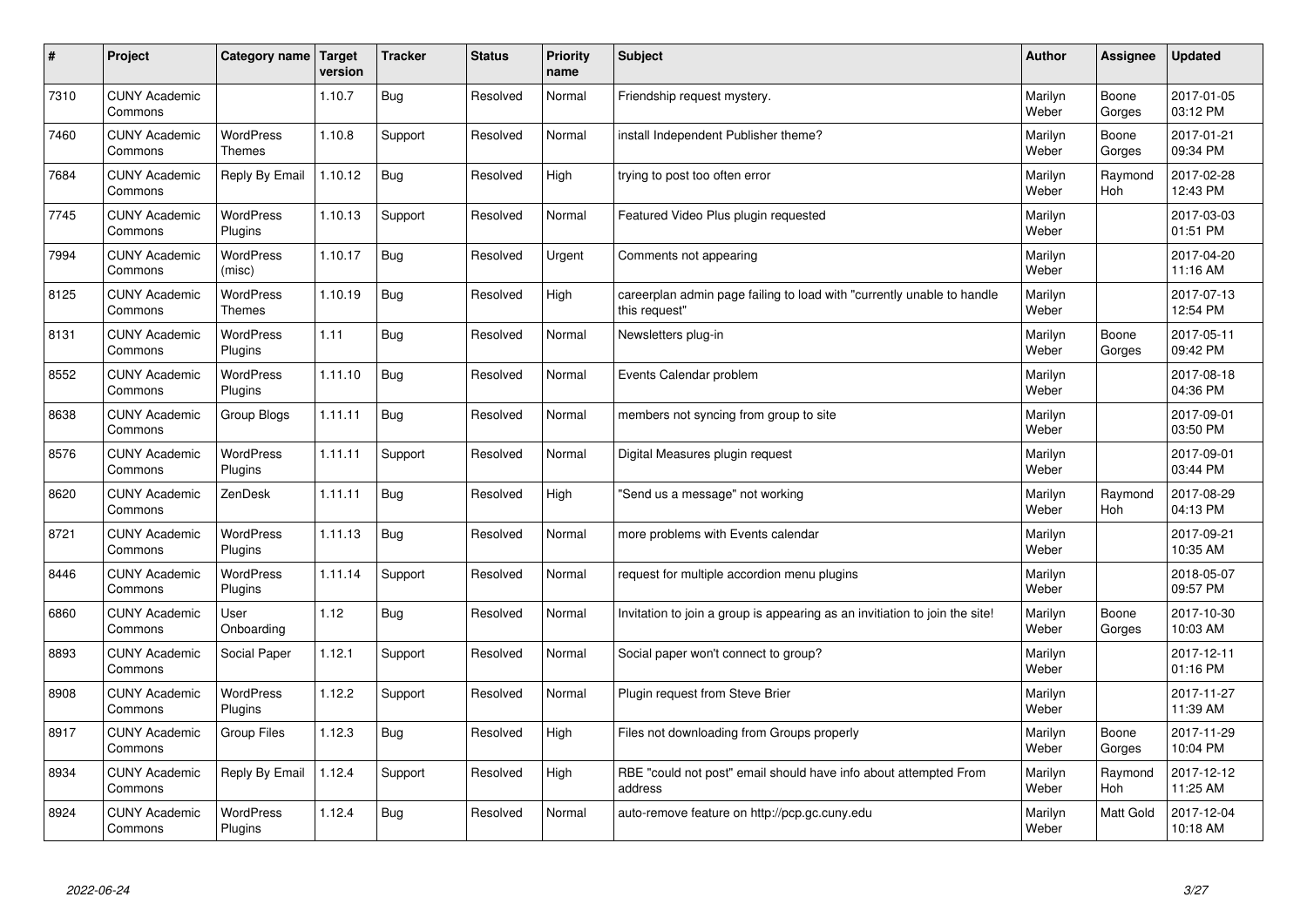| $\sharp$ | Project                         | Category name   Target            | version | <b>Tracker</b> | <b>Status</b> | <b>Priority</b><br>name | <b>Subject</b>                                      | <b>Author</b>    | Assignee              | <b>Updated</b>         |
|----------|---------------------------------|-----------------------------------|---------|----------------|---------------|-------------------------|-----------------------------------------------------|------------------|-----------------------|------------------------|
| 9026     | <b>CUNY Academic</b><br>Commons | <b>WordPress</b><br>Plugins       | 1.12.6  | Support        | Resolved      | Normal                  | plugin request from Carlos Guevara                  | Marilyn<br>Weber |                       | 2018-01-03<br>09:33 AM |
| 9087     | <b>CUNY Academic</b><br>Commons | <b>WordPress</b><br>Plugins       | 1.12.7  | Support        | Resolved      | Normal                  | request for WP Social Sharing                       | Marilyn<br>Weber |                       | 2018-01-23<br>11:17 AM |
| 9078     | <b>CUNY Academic</b><br>Commons | <b>WordPress</b><br>Plugins       | 1.12.7  | Support        | Resolved      | Normal                  | arcgis web maps?                                    | Marilyn<br>Weber | Raymond<br>Hoh        | 2018-01-23<br>11:11 AM |
| 9192     | <b>CUNY Academic</b><br>Commons | <b>WordPress</b><br>Plugins       | 1.12.8  | <b>Bug</b>     | Resolved      | Normal                  | problems with the Leaflet plug -in                  | Marilyn<br>Weber | Boone<br>Gorges       | 2018-02-13<br>11:07 AM |
| 9154     | <b>CUNY Academic</b><br>Commons | Events                            | 1.12.8  | <b>Bug</b>     | Resolved      | Normal                  | problem with group calendar                         | Marilyn<br>Weber | Raymond<br><b>Hoh</b> | 2018-02-13<br>10:49 AM |
| 9163     | <b>CUNY Academic</b><br>Commons | Layout                            | 1.12.8  | Support        | Resolved      | Normal                  | Mobile responsiveness issues                        | Marilyn<br>Weber | Raymond<br>Hoh        | 2018-02-13<br>10:49 AM |
| 9282     | <b>CUNY Academic</b><br>Commons | Group Forums                      | 1.12.9  | Bug            | Resolved      | Normal                  | 'Forum ID is missing" error?                        | Marilyn<br>Weber |                       | 2018-02-27<br>10:32 AM |
| 9335     | <b>CUNY Academic</b><br>Commons | WordPress<br><b>Themes</b>        | 1.12.10 | Bug            | Resolved      | Normal                  | clone http://digitalscholarship.ccny.cuny.edu site? | Marilyn<br>Weber | Boone<br>Gorges       | 2018-03-14<br>12:43 PM |
| 9340     | <b>CUNY Academic</b><br>Commons | WordPress<br>Plugins              | 1.12.10 | Bug            | Resolved      | Normal                  | change the web preview?                             | Marilyn<br>Weber | Raymond<br>Hoh        | 2018-03-13<br>11:50 AM |
| 9330     | <b>CUNY Academic</b><br>Commons | WordPress<br>Plugins              | 1.12.10 | <b>Bug</b>     | Resolved      | Normal                  | part 2 of problems with the Leaflet plug -in        | Marilyn<br>Weber |                       | 2018-03-04<br>05:58 PM |
| 9500     | <b>CUNY Academic</b><br>Commons | <b>WordPress</b><br>Plugins       | 1.12.12 | Support        | Resolved      | Normal                  | PowerPoint in the media library?                    | Marilyn<br>Weber | Raymond<br>Hoh        | 2018-04-12<br>02:28 PM |
| 9224     | <b>CUNY Academic</b><br>Commons | <b>Group Files</b>                | 1.13    | Feature        | Resolved      | Normal                  | attachments to forum posts clutter up Files area    | Marilyn<br>Weber | Boone<br>Gorges       | 2018-03-22<br>03:34 PM |
| 8941     | <b>CUNY Academic</b><br>Commons | <b>WordPress</b><br><b>Themes</b> | 1.13.1  | Support        | Resolved      | Normal                  | Theme request: ColorNews                            | Marilyn<br>Weber |                       | 2018-05-08<br>10:42 AM |
| 9768     | <b>CUNY Academic</b><br>Commons |                                   | 1.13.2  | Bug            | Resolved      | High                    | search function on the Directory page               | Marilyn<br>Weber | Boone<br>Gorges       | 2018-05-14<br>08:45 PM |
| 9888     | <b>CUNY Academic</b><br>Commons | WordPress<br>Plugins              | 1.13.3  | Support        | Resolved      | Normal                  | Business directory Plug-in request                  | Marilyn<br>Weber |                       | 2018-06-12<br>11:52 AM |
| 9828     | <b>CUNY Academic</b><br>Commons | Domain<br>Mapping                 | 1.13.3  | Bug            | Resolved      | High                    | redirecting problem                                 | Marilyn<br>Weber | Raymond<br><b>Hoh</b> | 2018-05-24<br>02:39 PM |
| 9965     | <b>CUNY Academic</b><br>Commons | WordPress<br>Plugins              | 1.13.4  | Support        | Resolved      | Normal                  | plug-in request for OneTone Companion               | Marilyn<br>Weber | Raymond<br><b>Hoh</b> | 2018-06-26<br>12:00 PM |
| 9949     | <b>CUNY Academic</b><br>Commons |                                   | 1.13.4  | Support        | Resolved      | Normal                  | raise storage space limit?                          | Marilyn<br>Weber | Boone<br>Gorges       | 2018-06-26<br>12:00 PM |
| 9955     | <b>CUNY Academic</b><br>Commons | <b>WordPress</b><br>Plugins       | 1.13.4  | Support        | Rejected      | Normal                  | docx converter plugin?                              | Marilyn<br>Weber |                       | 2018-06-26<br>11:39 AM |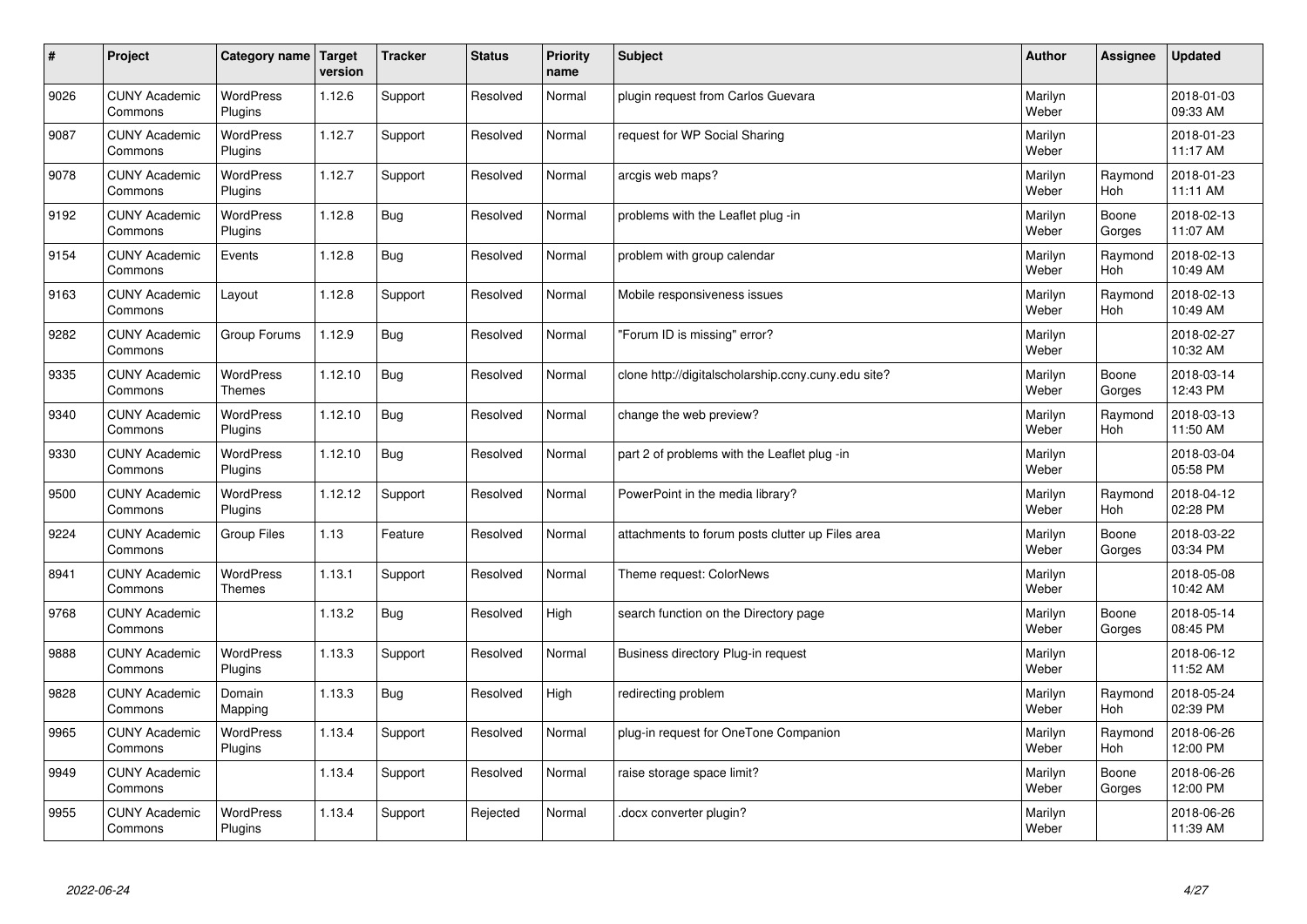| #     | Project                         | Category name   Target            | version | <b>Tracker</b> | <b>Status</b> | <b>Priority</b><br>name | <b>Subject</b>                                                                           | <b>Author</b>    | Assignee        | <b>Updated</b>         |
|-------|---------------------------------|-----------------------------------|---------|----------------|---------------|-------------------------|------------------------------------------------------------------------------------------|------------------|-----------------|------------------------|
| 9992  | <b>CUNY Academic</b><br>Commons |                                   | 1.13.6  | <b>Bug</b>     | Resolved      | Normal                  | ACERT website down again                                                                 | Marilyn<br>Weber |                 | 2018-07-10<br>12:15 PM |
| 10101 | <b>CUNY Academic</b><br>Commons |                                   | 1.13.7  | <b>Bug</b>     | Resolved      | Normal                  | URL changes within Manage section of groups                                              | Marilyn<br>Weber |                 | 2018-08-03<br>01:54 PM |
| 10245 | <b>CUNY Academic</b><br>Commons | Email<br><b>Notifications</b>     | 1.13.8  | Support        | Resolved      | Urgent                  | Placeholders in action emails (activation, password reset) not being<br>properly swapped | Marilyn<br>Weber | Raymond<br>Hoh  | 2018-08-30<br>04:02 PM |
| 10240 | <b>CUNY Academic</b><br>Commons | <b>WordPress</b><br>Plugins       | 1.13.8  | Support        | Resolved      | Normal                  | require-featured-image plug-in request                                                   | Marilyn<br>Weber |                 | 2018-08-29<br>05:15 PM |
| 10361 | <b>CUNY Academic</b><br>Commons | Group Forums                      | 1.13.10 | <b>Bug</b>     | Resolved      | Normal                  | forum post pending oddity                                                                | Marilyn<br>Weber |                 | 2018-09-25<br>10:45 AM |
| 10810 | <b>CUNY Academic</b><br>Commons | <b>WordPress</b><br>(misc)        | 1.14.2  | <b>Bug</b>     | Resolved      | Normal                  | Sites set as public are becoming private                                                 | Marilyn<br>Weber |                 | 2018-12-11<br>10:15 AM |
| 10772 | <b>CUNY Academic</b><br>Commons | Groups (misc)                     | 1.14.2  | Bug            | Resolved      | Normal                  | can't create groups                                                                      | Marilyn<br>Weber |                 | 2018-12-04<br>10:42 AM |
| 11006 | <b>CUNY Academic</b><br>Commons | Groups (misc)                     | 1.14.6  | Support        | Resolved      | Normal                  | removing members from a group isn't working                                              | Marilyn<br>Weber |                 | 2019-01-24<br>03:18 PM |
| 11091 | <b>CUNY Academic</b><br>Commons | <b>BuddyPress</b><br>Docs         | 1.14.7  | Support        | Resolved      | Normal                  | word limit for comments on a group doc?                                                  | Marilyn<br>Weber |                 | 2019-02-26<br>02:04 PM |
| 11211 | <b>CUNY Academic</b><br>Commons | <b>WordPress</b><br><b>Themes</b> | 1.14.8  | Support        | Resolved      | Normal                  | user needs to edit the HTML coding                                                       | Marilyn<br>Weber |                 | 2019-03-12<br>11:20 AM |
| 11233 | <b>CUNY Academic</b><br>Commons |                                   | 1.14.9  | Support        | Resolved      | Normal                  | Hotjar?                                                                                  | Marilyn<br>Weber |                 | 2019-03-26<br>12:10 PM |
| 11029 | <b>CUNY Academic</b><br>Commons | Authentication                    | 1.14.9  | Support        | Resolved      | Normal                  | Sujatha Fernandes cannot edit her site                                                   | Marilyn<br>Weber | Raymond<br>Hoh  | 2019-03-26<br>12:10 PM |
| 11448 | <b>CUNY Academic</b><br>Commons | <b>BuddyPress</b><br>(misc)       | 1.15.1  | Support        | Resolved      | Normal                  | sole administrator listed on sites is not an admin at all?                               | Marilyn<br>Weber | Raymond<br>Hoh  | 2019-05-14<br>11:15 AM |
| 11453 | <b>CUNY Academic</b><br>Commons | WordPress<br>(misc)               | 1.15.2  | <b>Bug</b>     | Resolved      | Normal                  | 403 error on Firefox                                                                     | Marilyn<br>Weber | Raymond<br>Hoh  | 2019-05-28<br>11:46 AM |
| 11483 | <b>CUNY Academic</b><br>Commons |                                   | 1.15.2  | <b>Bug</b>     | Resolved      | Normal                  | 'Add New user" not working                                                               | Marilyn<br>Weber |                 | 2019-05-21<br>02:26 PM |
| 10838 | <b>CUNY Academic</b><br>Commons |                                   | 1.15.3  | Support        | Rejected      | Normal                  | two plugin/theme requests from a digital fellow                                          | Marilyn<br>Weber |                 | 2019-06-11<br>10:31 AM |
| 11567 | <b>CUNY Academic</b><br>Commons | <b>Group Files</b>                | 1.15.4  | Bug            | Resolved      | Normal                  | Group files pagination doesn't work properly in folders                                  | Marilyn<br>Weber | Boone<br>Gorges | 2019-06-25<br>04:22 PM |
| 11609 | <b>CUNY Academic</b><br>Commons |                                   | 1.15.5  | Support        | Resolved      | Normal                  | Mixed Content flag                                                                       | Marilyn<br>Weber |                 | 2019-06-27<br>06:54 PM |
| 11647 | <b>CUNY Academic</b><br>Commons |                                   | 1.15.6  | Support        | Resolved      | Normal                  | Tribulant Newsletters update                                                             | Marilyn<br>Weber |                 | 2019-07-18<br>02:27 PM |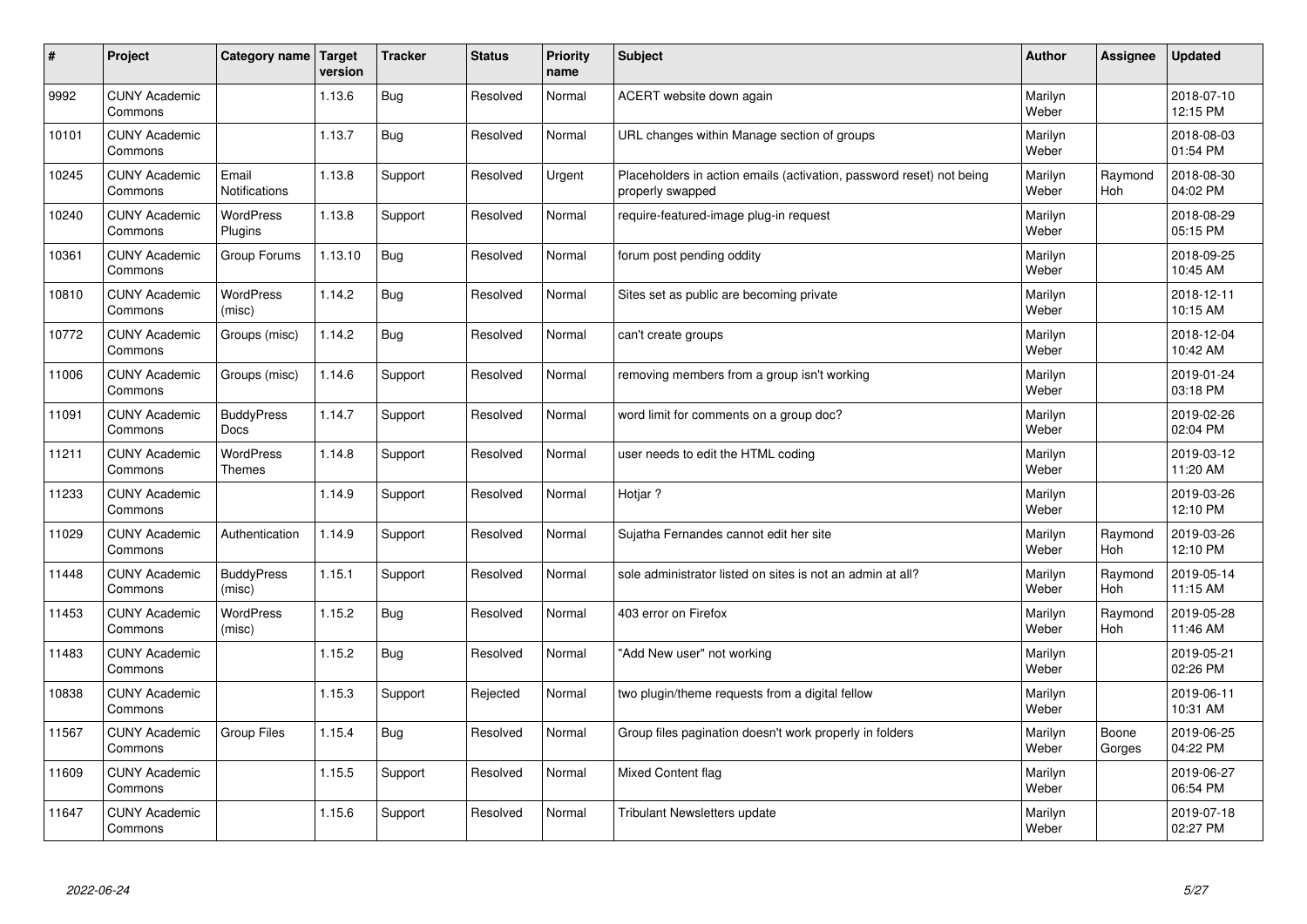| #     | Project                         | Category name   Target            | version | <b>Tracker</b> | <b>Status</b> | <b>Priority</b><br>name | <b>Subject</b>                                                                          | <b>Author</b>    | Assignee              | <b>Updated</b>         |
|-------|---------------------------------|-----------------------------------|---------|----------------|---------------|-------------------------|-----------------------------------------------------------------------------------------|------------------|-----------------------|------------------------|
| 11813 | <b>CUNY Academic</b><br>Commons | <b>WordPress</b><br>Plugins       | 1.15.9  | Support        | Resolved      | Normal                  | 'Change Password Protected Message" plugin requests                                     | Marilyn<br>Weber |                       | 2019-09-10<br>05:57 PM |
| 11865 | <b>CUNY Academic</b><br>Commons | Onboarding                        | 1.15.10 | Bug            | Resolved      | Normal                  | Site name not appearing in "Membership" lists of Invitation modal                       | Marilyn<br>Weber | Boone<br>Gorges       | 2019-09-24<br>11:09 AM |
| 11866 | <b>CUNY Academic</b><br>Commons | <b>WordPress</b><br><b>Themes</b> | 1.15.10 | Support        | Resolved      | Normal                  | problem with project widget and the 'skills' to generate tags                           | Marilyn<br>Weber | Raymond<br><b>Hoh</b> | 2019-09-19<br>03:20 PM |
| 11832 | <b>CUNY Academic</b><br>Commons | <b>WordPress</b><br>Plugins       | 1.15.11 | Support        | Resolved      | Normal                  | Yoast SEO premium for sexgenlab.org                                                     | Marilyn<br>Weber |                       | 2019-10-08<br>11:22 AM |
| 11964 | <b>CUNY Academic</b><br>Commons | Layout                            | 1.15.12 | Bug            | Resolved      | Normal                  | https://commons.gc.cuny.edu/create/ not displaying correctly in Edge                    | Marilyn<br>Weber | Raymond<br>Hoh        | 2019-10-22<br>11:54 AM |
| 12038 | <b>CUNY Academic</b><br>Commons |                                   | 1.15.13 | Bug            | Resolved      | Normal                  | admin visibility problem at careerplan.commons.gc.cuny.edu                              | Marilyn<br>Weber |                       | 2019-11-12<br>10:20 AM |
| 11907 | <b>CUNY Academic</b><br>Commons | <b>Public Portfolio</b>           | 1.15.13 | Support        | Resolved      | Normal                  | more publications problems (in profile)                                                 | Marilyn<br>Weber |                       | 2019-11-04<br>11:16 AM |
| 12006 | <b>CUNY Academic</b><br>Commons | Group<br>Invitations              | 1.15.13 | <b>Bug</b>     | Resolved      | Immediate               | Invite system is broken.                                                                | Marilyn<br>Weber | Boone<br>Gorges       | 2019-10-23<br>10:16 AM |
| 12302 | <b>CUNY Academic</b><br>Commons | <b>WordPress</b><br><b>Themes</b> | 1.16.4  | Support        | Resolved      | Normal                  | Pictorio theme request                                                                  | Marilyn<br>Weber | Raymond<br><b>Hoh</b> | 2020-01-28<br>11:44 AM |
| 12363 | <b>CUNY Academic</b><br>Commons | WordPress<br>Plugins              | 1.16.5  | Bug            | Resolved      | Urgent                  | more bbPress problems - now students unable to post either a new<br>thread or a comment | Marilyn<br>Weber | Raymond<br><b>Hoh</b> | 2020-03-17<br>03:07 PM |
| 12354 | <b>CUNY Academic</b><br>Commons | WordPress<br>Plugins              | 1.16.5  | <b>Bug</b>     | Resolved      | Urgent                  | sites (including Net-Art) are reporting critical issues                                 | Marilyn<br>Weber | Raymond<br>Hoh        | 2020-02-02<br>03:16 PM |
| 12515 | <b>CUNY Academic</b><br>Commons | cuny.is                           | 1.16.7  | Support        | Resolved      | Normal                  | AJAX actions on cuny is admin page are failing                                          | Marilyn<br>Weber |                       | 2020-03-10<br>11:57 AM |
| 12487 | <b>CUNY Academic</b><br>Commons | Group Forums                      | 1.16.7  | Bug            | Resolved      | Normal                  | group posting problems?                                                                 | Marilyn<br>Weber | Raymond<br>Hoh        | 2020-03-10<br>11:40 AM |
| 12483 | <b>CUNY Academic</b><br>Commons |                                   | 1.16.7  | Bug            | Resolved      | High                    | post error                                                                              | Marilyn<br>Weber |                       | 2020-02-28<br>02:44 PM |
| 12676 | <b>CUNY Academic</b><br>Commons | <b>WordPress</b><br>Plugins       | 1.16.10 | Support        | Resolved      | Normal                  | request for Require Post Category plug-in                                               | Marilyn<br>Weber |                       | 2020-04-28<br>11:03 AM |
| 12960 | <b>CUNY Academic</b><br>Commons |                                   | 1.16.14 | Support        | Resolved      | Normal                  | mutiple plugin in requests                                                              | Marilyn<br>Weber | Boone<br>Gorges       | 2020-06-23<br>10:53 AM |
| 12905 | <b>CUNY Academic</b><br>Commons |                                   | 1.16.14 | Support        | Resolved      | Normal                  | trouble embedding a flipbook from Flipsnack                                             | Marilyn<br>Weber | Boone<br>Gorges       | 2020-06-23<br>10:53 AM |
| 12777 | <b>CUNY Academic</b><br>Commons |                                   | 1.16.14 | Support        | Resolved      | Normal                  | request to include custom javascript into a Commons-hosted site                         | Marilyn<br>Weber |                       | 2020-06-16<br>04:03 PM |
| 13016 | <b>CUNY Academic</b><br>Commons | Shortcodes and<br>embeds          | 1.16.15 | Support        | Resolved      | Normal                  | possible to run code examples, like in Jupyter Notebooks?                               | Marilyn<br>Weber |                       | 2020-07-16<br>11:52 AM |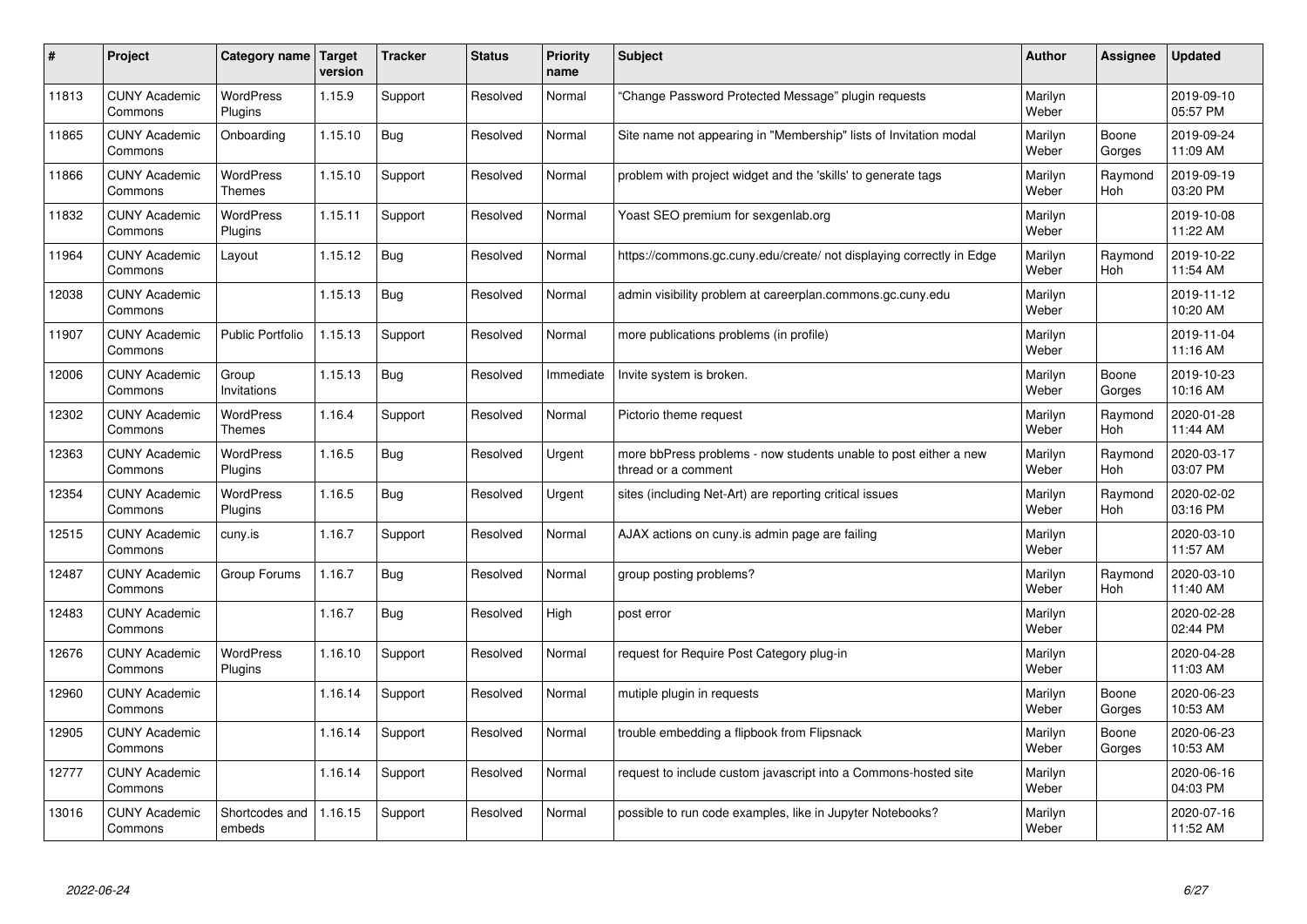| $\sharp$ | Project                         | Category name   Target            | version | <b>Tracker</b> | <b>Status</b> | <b>Priority</b><br>name | <b>Subject</b>                            | <b>Author</b>    | Assignee              | <b>Updated</b>         |
|----------|---------------------------------|-----------------------------------|---------|----------------|---------------|-------------------------|-------------------------------------------|------------------|-----------------------|------------------------|
| 13091    | <b>CUNY Academic</b><br>Commons |                                   | 1.17.0  | Support        | Resolved      | Normal                  | problem with latex (math equations)       | Marilyn<br>Weber |                       | 2020-07-28<br>11:09 AM |
| 13134    | <b>CUNY Academic</b><br>Commons | Site cloning                      | 1.17.1  | Support        | Resolved      | Normal                  | New site (a clone) point to old dashboard | Marilyn<br>Weber |                       | 2020-08-12<br>03:22 PM |
| 13173    | <b>CUNY Academic</b><br>Commons | Group Library                     | 1.17.1  | Support        | Resolved      | High                    | all uploads to the library are silent     | Marilyn<br>Weber |                       | 2020-08-10<br>04:12 PM |
| 13116    | <b>CUNY Academic</b><br>Commons | ZenDesk                           | 1.17.1  | Support        | Resolved      | Normal                  | support/send us a message link obscured   | Marilyn<br>Weber | Raymond<br>Hoh        | 2020-07-29<br>09:33 PM |
| 13184    | <b>CUNY Academic</b><br>Commons | <b>WordPress</b><br>Plugins       | 1.17.2  | Support        | Resolved      | Normal                  | google translate plugin                   | Marilyn<br>Weber |                       | 2020-08-25<br>11:36 AM |
| 13185    | <b>CUNY Academic</b><br>Commons | <b>WordPress</b><br><b>Themes</b> | 1.17.2  | Support        | Resolved      | Normal                  | Less theme?                               | Marilyn<br>Weber |                       | 2020-08-25<br>11:26 AM |
| 13227    | <b>CUNY Academic</b><br>Commons | Group Library                     | 1.17.2  | Bug            | Resolved      | High                    | folder not appearing in library           | Marilyn<br>Weber |                       | 2020-08-21<br>04:22 PM |
| 13238    | <b>CUNY Academic</b><br>Commons | WordPress -<br>Media              | 1.17.3  | Support        | Resolved      | Normal                  | allow ppsx file?                          | Marilyn<br>Weber | Raymond<br>Hoh        | 2020-09-10<br>11:46 AM |
| 13341    | <b>CUNY Academic</b><br>Commons | Group Forums                      | 1.17.4  | Bug            | Resolved      | Normal                  | Forum reply problems                      | Marilyn<br>Weber | Raymond<br>Hoh        | 2020-09-22<br>12:08 PM |
| 13169    | <b>CUNY Academic</b><br>Commons |                                   | 1.17.4  | Support        | Rejected      | Normal                  | footer logo image has no alt-text         | Marilyn<br>Weber |                       | 2020-09-22<br>10:18 AM |
| 13441    | <b>CUNY Academic</b><br>Commons |                                   | 1.17.5  | Support        | Resolved      | Normal                  | ongoing user problems with daily digests  | Marilyn<br>Weber |                       | 2020-10-13<br>10:02 AM |
| 13378    | <b>CUNY Academic</b><br>Commons |                                   | 1.17.5  | Bug            | Resolved      | Normal                  | problem on one of my sites                | Marilyn<br>Weber |                       | 2020-09-24<br>05:27 PM |
| 13512    | <b>CUNY Academic</b><br>Commons | <b>WordPress</b><br><b>Themes</b> | 1.17.7  | Support        | Resolved      | Normal                  | theme update                              | Marilyn<br>Weber |                       | 2020-11-16<br>04:46 PM |
| 13521    | <b>CUNY Academic</b><br>Commons | Onboarding                        | 1.17.7  | Support        | Resolved      | Normal                  | sent invitations page                     | Marilyn<br>Weber | Raymond<br><b>Hoh</b> | 2020-11-10<br>10:31 AM |
| 11908    | <b>CUNY Academic</b><br>Commons | Spam/Spam<br>Prevention           | 1.17.7  | Support        | Resolved      | Normal                  | overeager spam filter                     | Marilyn<br>Weber | Raymond<br><b>Hoh</b> | 2020-11-05<br>04:36 PM |
| 13738    | <b>CUNY Academic</b><br>Commons |                                   | 1.18.1  | Support        | Resolved      | Normal                  | theme requests from a non-CUY person      | Marilyn<br>Weber |                       | 2020-12-23<br>11:34 AM |
| 12999    | <b>CUNY Academic</b><br>Commons |                                   | 1.18.1  | Support        | Resolved      | Normal                  | request for Dentist theme                 | Marilyn<br>Weber | Boone<br>Gorges       | 2020-12-22<br>03:31 PM |
| 13675    | <b>CUNY Academic</b><br>Commons | Group Library                     | 1.18.1  | Bug            | Resolved      | High                    | broken Library                            | Marilyn<br>Weber |                       | 2020-12-09<br>05:02 PM |
| 13783    | <b>CUNY Academic</b><br>Commons |                                   | 1.18.2  | Support        | Resolved      | Normal                  | new CUNY OneSearch url                    | Marilyn<br>Weber |                       | 2021-01-14<br>04:53 PM |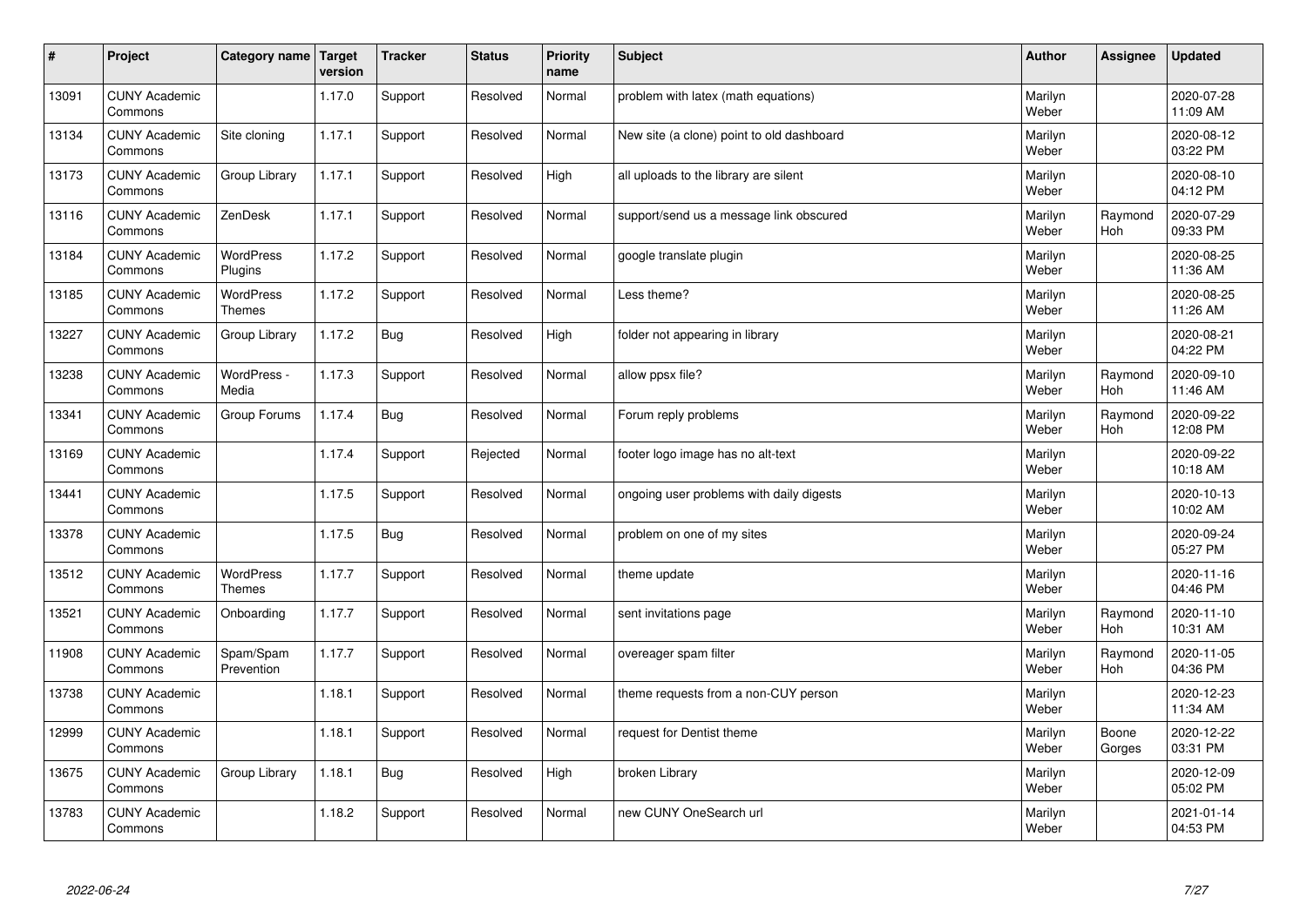| $\sharp$ | Project                         | Category name   Target      | version | <b>Tracker</b> | <b>Status</b> | <b>Priority</b><br>name | <b>Subject</b>                                                                          | <b>Author</b>    | Assignee              | <b>Updated</b>         |
|----------|---------------------------------|-----------------------------|---------|----------------|---------------|-------------------------|-----------------------------------------------------------------------------------------|------------------|-----------------------|------------------------|
| 13641    | <b>CUNY Academic</b><br>Commons |                             | 1.18.2  | Support        | Resolved      | Normal                  | follow up to migration request                                                          | Marilyn<br>Weber | Boone<br>Gorges       | 2021-01-12<br>10:59 AM |
| 13741    | <b>CUNY Academic</b><br>Commons | <b>WordPress</b><br>Plugins | 1.18.3  | Support        | Resolved      | Normal                  | Ensemble Video Plugin                                                                   | Marilyn<br>Weber |                       | 2021-01-26<br>04:43 PM |
| 13841    | <b>CUNY Academic</b><br>Commons | <b>WordPress</b><br>Plugins | 1.18.3  | Support        | Resolved      | Normal                  | Folders plugin request                                                                  | Marilyn<br>Weber | Boone<br>Gorges       | 2021-01-26<br>04:43 PM |
| 13827    | <b>CUNY Academic</b><br>Commons | Group Forums                | 1.18.3  | <b>Bug</b>     | Resolved      | Normal                  | more forum post problems                                                                | Marilyn<br>Weber | Raymond<br>Hoh        | 2021-01-22<br>08:19 PM |
| 13846    | <b>CUNY Academic</b><br>Commons | <b>WordPress</b><br>Plugins | 1.18.3  | Support        | Resolved      | Normal                  | Yoast SEO plugin problem                                                                | Marilyn<br>Weber |                       | 2021-01-19<br>05:34 PM |
| 13935    | <b>CUNY Academic</b><br>Commons | <b>WordPress</b><br>Plugins | 1.18.4  | Support        | Resolved      | Low                     | Add Users sidebar widget not working                                                    | Marilyn<br>Weber |                       | 2021-02-09<br>11:05 AM |
| 13944    | <b>CUNY Academic</b><br>Commons | <b>WordPress</b><br>Plugins | 1.18.4  | Support        | Resolved      | Normal                  | 3D FlipBook request                                                                     | Marilyn<br>Weber |                       | 2021-02-09<br>11:05 AM |
| 13958    | <b>CUNY Academic</b><br>Commons |                             | 1.18.4  | Support        | Resolved      | Normal                  | calendar widget problem                                                                 | Marilyn<br>Weber |                       | 2021-02-09<br>11:05 AM |
| 13929    | <b>CUNY Academic</b><br>Commons |                             | 1.18.4  | Support        | Resolved      | Normal                  | update error message                                                                    | Marilyn<br>Weber | Boone<br>Gorges       | 2021-02-09<br>11:05 AM |
| 13947    | <b>CUNY Academic</b><br>Commons | <b>WordPress</b><br>Plugins | 1.18.4  | Bug            | Resolved      | Normal                  | Elementor plugin problem                                                                | Marilyn<br>Weber | Raymond<br><b>Hoh</b> | 2021-02-08<br>09:34 PM |
| 13878    | <b>CUNY Academic</b><br>Commons | Group cloning               | 1.18.4  | Support        | Resolved      | High                    | When creating Group $+$ Site and choosing 'Clone existing', cannot<br>advance to step 2 | Marilyn<br>Weber | Jeremy<br>Felt        | 2021-02-02<br>11:02 AM |
| 14012    | <b>CUNY Academic</b><br>Commons | WordPress<br>Plugins        | 1.18.5  | Support        | Resolved      | Normal                  | Open External Links in a New Window plugin?                                             | Marilyn<br>Weber | Boone<br>Gorges       | 2021-03-02<br>02:07 PM |
| 14019    | <b>CUNY Academic</b><br>Commons | <b>WordPress</b><br>Plugins | 1.18.5  | Bug            | Resolved      | Normal                  | smorales.commons.gc.cuny.edu                                                            | Marilyn<br>Weber | Boone<br>Gorges       | 2021-02-23<br>11:06 AM |
| 14129    | <b>CUNY Academic</b><br>Commons | Onboarding                  | 1.18.6  | Support        | Resolved      | Normal                  | can only see some invites sent                                                          | Marilyn<br>Weber | Raymond<br><b>Hoh</b> | 2021-04-09<br>09:00 AM |
| 14077    | <b>CUNY Academic</b><br>Commons | WordPress<br>Plugins        | 1.18.7  | Support        | Resolved      | Normal                  | Elementor Pro plugin for the slider                                                     | Marilyn<br>Weber | Raymond<br>Hoh        | 2021-03-23<br>11:43 AM |
| 14304    | <b>CUNY Academic</b><br>Commons | Group Library               | 1.18.8  | Bug            | Resolved      | Normal                  | Library items change folders when adding subsequent items in new<br>folders             | Marilyn<br>Weber | Boone<br>Gorges       | 2021-04-13<br>11:21 AM |
| 14270    | <b>CUNY Academic</b><br>Commons | WordPress<br>Themes         | 1.18.8  | Support        | Resolved      | Normal                  | grid theme?                                                                             | Marilyn<br>Weber |                       | 2021-04-13<br>11:20 AM |
| 14246    | <b>CUNY Academic</b><br>Commons |                             | 1.18.8  | Support        | Resolved      | Normal                  | 'Weekly jQuery Migrate Status Update"                                                   | Marilyn<br>Weber |                       | 2021-04-13<br>11:08 AM |
| 14265    | <b>CUNY Academic</b><br>Commons | <b>WordPress</b><br>Plugins | 1.18.10 | Support        | Resolved      | Normal                  | separate the tag cloud in the blog sidebar                                              | Marilyn<br>Weber | Boone<br>Gorges       | 2021-05-12<br>05:19 PM |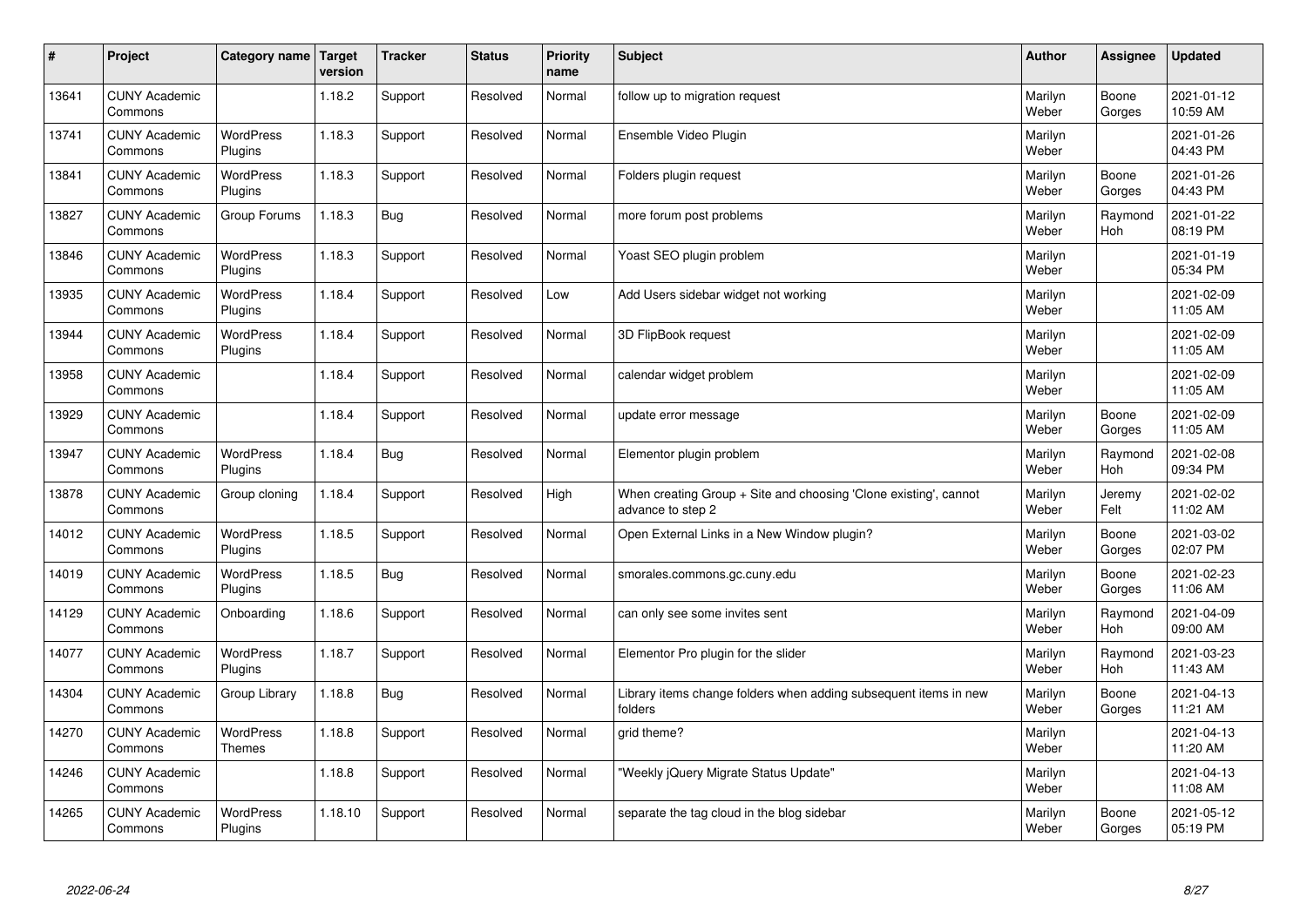| #     | Project                         | Category name   Target            | version | <b>Tracker</b> | <b>Status</b>                       | <b>Priority</b><br>name | <b>Subject</b>                                                                          | <b>Author</b>    | Assignee              | <b>Updated</b>         |
|-------|---------------------------------|-----------------------------------|---------|----------------|-------------------------------------|-------------------------|-----------------------------------------------------------------------------------------|------------------|-----------------------|------------------------|
| 14410 | <b>CUNY Academic</b><br>Commons |                                   | 1.18.10 | Bug            | Resolved                            | Normal                  | events calendar problem?                                                                | Marilyn<br>Weber |                       | 2021-05-10<br>04:45 PM |
| 14411 | <b>CUNY Academic</b><br>Commons | <b>WordPress</b><br><b>Themes</b> | 1.18.10 | Bug            | Resolved                            | Normal                  | logo problems                                                                           | Marilyn<br>Weber |                       | 2021-05-03<br>04:37 PM |
| 14534 | <b>CUNY Academic</b><br>Commons | <b>WordPress</b><br>Plugins       | 1.18.12 | Support        | Resolved                            | Normal                  | Share This Image plugin?                                                                | Marilyn<br>Weber |                       | 2021-06-08<br>11:50 AM |
| 14509 | <b>CUNY Academic</b><br>Commons | <b>WordPress</b><br>Plugins       | 1.18.12 | Bug            | Resolved                            | Normal                  | Elementor Editor problem                                                                | Marilyn<br>Weber |                       | 2021-06-08<br>09:55 AM |
| 14526 | <b>CUNY Academic</b><br>Commons | Registration                      | 1.18.12 | Bug            | Resolved                            | High                    | registration interface won't show a space to enter nonCUNY code                         | Marilyn<br>Weber |                       | 2021-06-03<br>04:02 PM |
| 14734 | <b>CUNY Academic</b><br>Commons | <b>WordPress</b><br><b>Themes</b> | 1.18.18 | Support        | Resolved                            | Normal                  | missing section of Sujatha Fernandes' site                                              | Marilyn<br>Weber | Raymond<br><b>Hoh</b> | 2021-09-06<br>04:15 PM |
| 14799 | <b>CUNY Academic</b><br>Commons |                                   | 1.18.19 | Support        | Resolved                            | High                    | install the official Classic Widgets?                                                   | Marilyn<br>Weber |                       | 2021-09-22<br>02:17 PM |
| 14885 | <b>CUNY Academic</b><br>Commons | <b>WordPress</b><br>Plugins       | 1.18.22 | Bug            | Resolved                            | Normal                  | Long Loading Times -- Wordpress Admin Site                                              | Marilyn<br>Weber | Raymond<br>Hoh        | 2021-10-26<br>12:28 PM |
| 14889 | <b>CUNY Academic</b><br>Commons | Events                            | 1.19.0  | Support        | Resolved                            | Normal                  | events in group - can they be edited by all admins?                                     | Marilyn<br>Weber | Raymond<br><b>Hoh</b> | 2021-12-13<br>03:31 PM |
| 15211 | <b>CUNY Academic</b><br>Commons | <b>Blogs</b><br>(BuddyPress)      | 1.19.2  | Support        | Resolved                            | Normal                  | No good error reporting for already-used domain name when creating a<br>site in Firefox | Marilyn<br>Weber | Boone<br>Gorges       | 2022-01-25<br>11:33 AM |
| 15241 | <b>CUNY Academic</b><br>Commons | Onboarding                        | 1.19.3  | Design/UX      | Resolved                            | Normal                  | white on gray                                                                           | Marilyn<br>Weber | Boone<br>Gorges       | 2022-02-08<br>02:38 PM |
| 15545 | <b>CUNY Academic</b><br>Commons | WordPress<br>Plugins              | 1.19.5  | Feature        | Resolved                            | Normal                  | 'ZI Hide Featured Image" plugin request                                                 | Marilyn<br>Weber | Boone<br>Gorges       | 2022-03-09<br>10:09 AM |
| 15654 | <b>CUNY Academic</b><br>Commons | <b>WordPress</b><br>Plugins       | 1.19.6  | Support        | Resolved                            | Normal                  | Numerous Copies of Events showing up                                                    | Marilyn<br>Weber | Boone<br>Gorges       | 2022-03-22<br>11:30 AM |
| 16198 | <b>CUNY Academic</b><br>Commons |                                   | 2.0.1   | <b>Bug</b>     | Resolved                            | Normal                  | Change role to                                                                          | Marilyn<br>Weber | Boone<br>Gorges       | 2022-06-14<br>11:35 AM |
| 16291 | <b>CUNY Academic</b><br>Commons | Site cloning                      | 2.0.2   | Support        | Staged for<br>Production<br>Release | Normal                  | Images coming up blank in Media Library                                                 | Marilyn<br>Weber | Raymond<br><b>Hoh</b> | 2022-06-23<br>08:28 PM |
| 16172 | <b>CUNY Academic</b><br>Commons | WordPress<br>(misc)               | 2.0.2   | <b>Bug</b>     | Resolved                            | Normal                  | 'Lost your password" link not in error messge                                           | Marilyn<br>Weber | Raymond<br><b>Hoh</b> | 2022-06-14<br>09:21 PM |
| 15169 | <b>CUNY Academic</b><br>Commons |                                   | 2.0.2   | Support        | Reporter<br>Feedback                | Normal                  | new Prelude website zipfiles for custom theme and other files.                          | Marilyn<br>Weber |                       | 2022-06-14<br>11:36 AM |
| 15655 | <b>CUNY Academic</b><br>Commons |                                   | 2.0.2   | Support        | Reporter<br>Feedback                | Normal                  | Event Aggregator plugin?                                                                | Marilyn<br>Weber |                       | 2022-06-14<br>11:36 AM |
| 15978 | <b>CUNY Academic</b><br>Commons | WordPress -<br>Media              | 2.0.2   | Support        | Reporter<br>Feedback                | Normal                  | .tex files?                                                                             | Marilyn<br>Weber | Raymond<br>Hoh        | 2022-06-14<br>11:36 AM |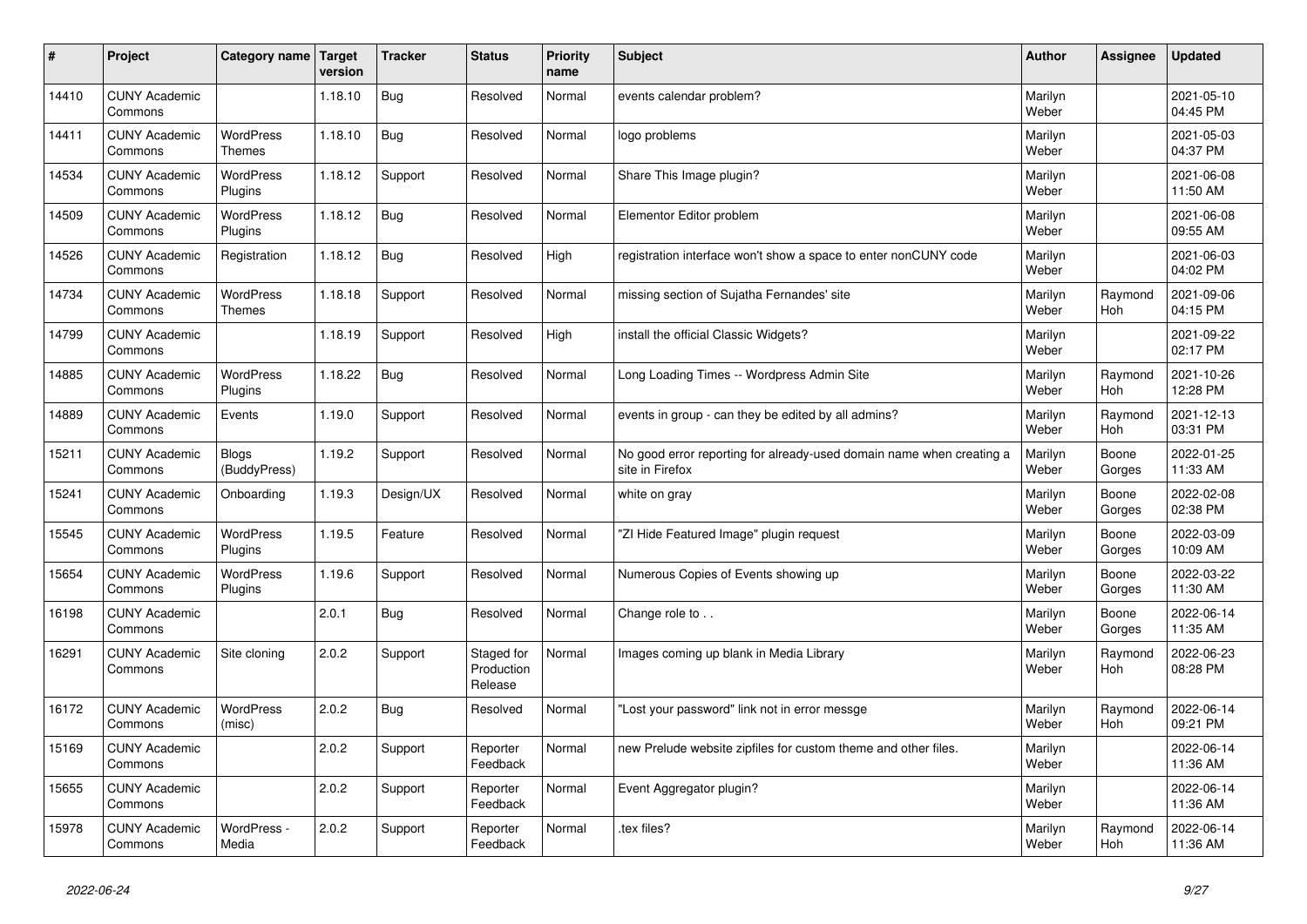| $\vert$ # | Project                         | Category name   Target | version | <b>Tracker</b> | <b>Status</b>        | <b>Priority</b><br>name | <b>Subject</b>                                                  | <b>Author</b>    | Assignee       | <b>Updated</b>         |
|-----------|---------------------------------|------------------------|---------|----------------|----------------------|-------------------------|-----------------------------------------------------------------|------------------|----------------|------------------------|
| 16110     | <b>CUNY Academic</b><br>Commons |                        |         | Support        | Reporter<br>Feedback | Normal                  | remove Creative Commons license from pages?                     | Marilyn<br>Weber | Raymond<br>Hoh | 2022-05-17<br>06:11 PM |
| 16099     | <b>CUNY Academic</b><br>Commons |                        |         | Support        | Reporter<br>Feedback | Normal                  | request for Newsletter Glue                                     | Marilyn<br>Weber |                | 2022-05-13<br>12:14 PM |
| 14850     | <b>CUNY Academic</b><br>Commons |                        |         | Support        | Abandoned            | Normal                  | brooklyn waterfront site "connection not secure"                | Marilyn<br>Weber |                | 2022-04-27<br>04:56 PM |
| 14711     | <b>CUNY Academic</b><br>Commons |                        |         | Support        | Rejected             | Normal                  | Custom Facebook Feed plugin problem                             | Marilyn<br>Weber |                | 2022-04-27<br>04:29 PM |
| 15685     | <b>CUNY Academic</b><br>Commons |                        |         | Support        | <b>New</b>           | High                    | problem with chrome?                                            | Marilyn<br>Weber |                | 2022-04-25<br>03:40 PM |
| 15565     | <b>CUNY Academic</b><br>Commons |                        |         | Support        | <b>New</b>           | Normal                  | Events - send updates to an email listserv                      | Marilyn<br>Weber |                | 2022-03-10<br>01:06 PM |
| 15370     | <b>CUNY Academic</b><br>Commons |                        |         | Support        | Reporter<br>Feedback | Normal                  | All-in-One Event Calendar?                                      | Marilyn<br>Weber |                | 2022-02-17<br>11:03 AM |
| 15279     | <b>CUNY Academic</b><br>Commons |                        |         | <b>Bug</b>     | Rejected             | Normal                  | big delay - cloning the history site                            | Marilyn<br>Weber |                | 2022-02-09<br>01:49 PM |
| 15266     | <b>CUNY Academic</b><br>Commons |                        |         | Support        | Resolved             | Normal                  | Just an appreciation                                            | Marilyn<br>Weber |                | 2022-02-07<br>10:42 AM |
| 15260     | <b>CUNY Academic</b><br>Commons |                        |         | Support        | Reporter<br>Feedback | Normal                  | Diacritical markings   European Stages                          | Marilyn<br>Weber |                | 2022-02-04<br>08:16 AM |
| 15120     | <b>CUNY Academic</b><br>Commons |                        |         | Support        | Resolved             | Normal                  | embed Zoom recordings in a post?                                | Marilyn<br>Weber |                | 2021-12-29<br>08:15 AM |
| 15045     | <b>CUNY Academic</b><br>Commons |                        |         | Support        | <b>New</b>           | Normal                  | no result for KCeL in the search box on the commons             | Marilyn<br>Weber |                | 2021-12-10<br>11:29 AM |
| 14973     | <b>CUNY Academic</b><br>Commons |                        |         | Support        | Resolved             | Normal                  | <b>Mail Poet</b>                                                | Marilyn<br>Weber |                | 2021-12-06<br>10:20 AM |
| 15022     | <b>CUNY Academic</b><br>Commons |                        |         | Support        | Rejected             | High                    | ArabStages                                                      | Marilyn<br>Weber |                | 2021-12-06<br>10:16 AM |
| 15025     | <b>CUNY Academic</b><br>Commons |                        |         | Support        | Duplicate            | Normal                  | emails for all the papers on the commons that have been changed | Marilyn<br>Weber |                | 2021-12-02<br>11:57 AM |
| 14972     | <b>CUNY Academic</b><br>Commons |                        |         | Support        | Rejected             | Normal                  | Mailchimp plugin                                                | Marilyn<br>Weber |                | 2021-11-17<br>02:13 PM |
| 14784     | <b>CUNY Academic</b><br>Commons |                        |         | Support        | Reporter<br>Feedback | Normal                  | User report of logo problem when using Customizer theme         | Marilyn<br>Weber |                | 2021-09-17<br>10:25 AM |
| 14389     | <b>CUNY Academic</b><br>Commons |                        |         | Support        | Abandoned            | Normal                  | WebflowIO?                                                      | Marilyn<br>Weber |                | 2021-09-14<br>10:45 AM |
| 14148     | <b>CUNY Academic</b><br>Commons |                        |         | Support        | Abandoned            | Normal                  | post notification problem                                       | Marilyn<br>Weber |                | 2021-09-14<br>10:43 AM |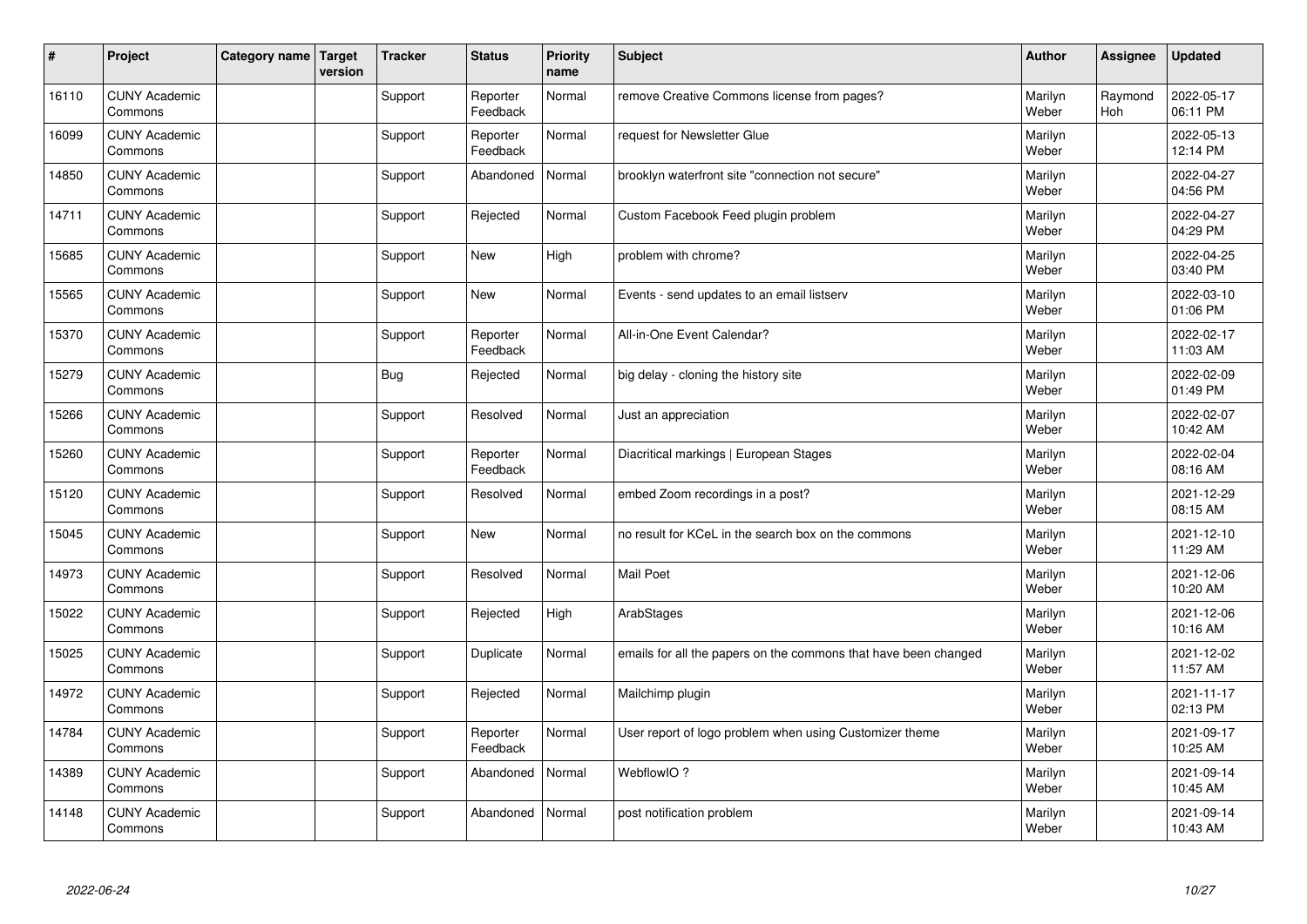| #     | Project                         | Category name   Target     | version | <b>Tracker</b> | <b>Status</b> | <b>Priority</b><br>name | <b>Subject</b>                                                                 | <b>Author</b>    | Assignee              | <b>Updated</b>         |
|-------|---------------------------------|----------------------------|---------|----------------|---------------|-------------------------|--------------------------------------------------------------------------------|------------------|-----------------------|------------------------|
| 13596 | <b>CUNY Academic</b><br>Commons |                            |         | Support        | Abandoned     | Normal                  | invited as Author but show as Contributor                                      | Marilyn<br>Weber |                       | 2021-09-14<br>10:41 AM |
| 13584 | <b>CUNY Academic</b><br>Commons |                            |         | Support        | Abandoned     | Normal                  | Graphy theme question                                                          | Marilyn<br>Weber |                       | 2021-09-14<br>10:41 AM |
| 14360 | <b>CUNY Academic</b><br>Commons |                            |         | Support        | Rejected      | Normal                  | danielgerouldarchives.org?                                                     | Marilyn<br>Weber |                       | 2021-04-27<br>10:42 AM |
| 14242 | <b>CUNY Academic</b><br>Commons |                            |         | Support        | Resolved      | Normal                  | LAILAC site missing content                                                    | Marilyn<br>Weber |                       | 2021-03-27<br>08:40 AM |
| 13916 | <b>CUNY Academic</b><br>Commons |                            |         | Support        | Rejected      | Normal                  | <b>Custom Sidebars</b>                                                         | Marilyn<br>Weber |                       | 2021-02-23<br>10:45 AM |
| 14016 | <b>CUNY Academic</b><br>Commons |                            |         | Support        | Rejected      | Normal                  | PDFs not downloading                                                           | Marilyn<br>Weber |                       | 2021-02-22<br>11:00 AM |
| 14008 | <b>CUNY Academic</b><br>Commons |                            |         | <b>Bug</b>     | Resolved      | High                    | invisible user                                                                 | Marilyn<br>Weber |                       | 2021-02-18<br>05:53 PM |
| 13826 | <b>CUNY Academic</b><br>Commons |                            |         | Support        | Resolved      | Normal                  | January 14th                                                                   | Marilyn<br>Weber |                       | 2021-01-26<br>04:26 PM |
| 13656 | <b>CUNY Academic</b><br>Commons |                            |         | Bug            | Resolved      | High                    | site down                                                                      | Marilyn<br>Weber |                       | 2020-12-11<br>12:50 PM |
| 13637 | <b>CUNY Academic</b><br>Commons |                            |         | Support        | Abandoned     | Normal                  | All-in-One Migration plugin request                                            | Marilyn<br>Weber |                       | 2020-12-08<br>10:46 AM |
| 13288 | <b>CUNY Academic</b><br>Commons |                            |         | Support        | Abandoned     | Normal                  | log in problems on iPhone 6                                                    | Marilyn<br>Weber |                       | 2020-10-27<br>10:26 AM |
| 13201 | <b>CUNY Academic</b><br>Commons |                            |         | Support        | Rejected      | Low                     | PDF embedder                                                                   | Marilyn<br>Weber |                       | 2020-09-29<br>11:37 AM |
| 13160 | <b>CUNY Academic</b><br>Commons |                            |         | Support        | Rejected      | Normal                  | site not working on iphone                                                     | Marilyn<br>Weber |                       | 2020-08-25<br>10:58 AM |
| 13012 | <b>CUNY Academic</b><br>Commons | <b>WordPress</b><br>(misc) |         | Support        | Rejected      | Normal                  | icon image associated with the teaching template's Creative Commons<br>License | Marilyn<br>Weber | Raymond<br>Hoh        | 2020-08-25<br>10:56 AM |
| 13121 | <b>CUNY Academic</b><br>Commons |                            |         | Support        | Rejected      | Normal                  | embed a DropBox Paper file                                                     | Marilyn<br>Weber |                       | 2020-08-25<br>10:56 AM |
| 13217 | <b>CUNY Academic</b><br>Commons |                            |         | Support        | Rejected      | Normal                  | upload recordings of our past webinars?                                        | Marilyn<br>Weber |                       | 2020-08-25<br>07:56 AM |
| 12986 | <b>CUNY Academic</b><br>Commons |                            |         | Support        | Rejected      | Normal                  | Someone is trying to create accounts using random CUNY entity emails           | Marilyn<br>Weber |                       | 2020-07-02<br>09:47 PM |
| 12861 | <b>CUNY Academic</b><br>Commons |                            |         | Support        | Resolved      | Normal                  | trouble with YouTube                                                           | Marilyn<br>Weber | Raymond<br><b>Hoh</b> | 2020-06-09<br>11:16 AM |
| 12393 | <b>CUNY Academic</b><br>Commons | <b>WordPress</b><br>(misc) |         | Support        | Resolved      | High                    | size limit for files                                                           | Marilyn<br>Weber |                       | 2020-02-18<br>10:13 AM |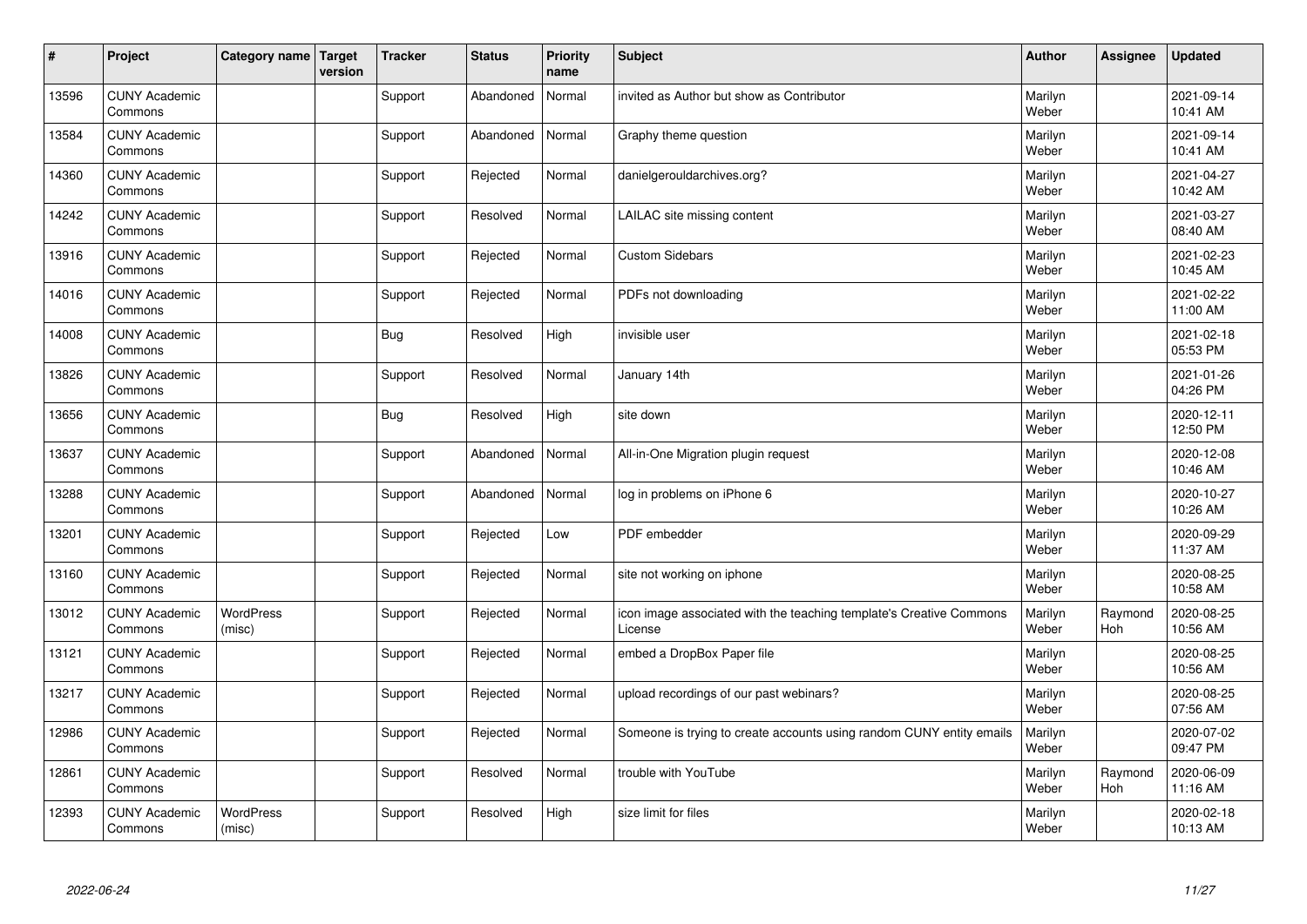| $\vert$ # | Project                         | Category name   Target | version | <b>Tracker</b> | <b>Status</b> | <b>Priority</b><br>name | <b>Subject</b>                                               | <b>Author</b>    | <b>Assignee</b>  | <b>Updated</b>         |
|-----------|---------------------------------|------------------------|---------|----------------|---------------|-------------------------|--------------------------------------------------------------|------------------|------------------|------------------------|
| 11912     | <b>CUNY Academic</b><br>Commons |                        |         | Support        | Resolved      | Normal                  | influence search results?                                    | Marilyn<br>Weber |                  | 2020-02-11<br>10:51 AM |
| 12346     | <b>CUNY Academic</b><br>Commons | Redmine                |         | Support        | Resolved      | Normal                  | another Redmine request                                      | Marilyn<br>Weber | <b>Matt Gold</b> | 2020-01-30<br>08:20 PM |
| 12334     | <b>CUNY Academic</b><br>Commons |                        |         | Support        | Resolved      | Normal                  | request for a Redmine account                                | Marilyn<br>Weber | Matt Gold        | 2020-01-30<br>12:01 PM |
| 12205     | <b>CUNY Academic</b><br>Commons |                        |         | Support        | Rejected      | Normal                  | possible update to the 2019 theme?                           | Marilyn<br>Weber |                  | 2020-01-14<br>12:08 PM |
| 11665     | <b>CUNY Academic</b><br>Commons |                        |         | Support        | Resolved      | Immediate               | "My Groups" conflating two groups                            | Marilyn<br>Weber |                  | 2019-07-24<br>10:43 PM |
| 11267     | <b>CUNY Academic</b><br>Commons |                        |         | Support        | Rejected      | Normal                  | signing up with a nonCUNY signup code from the Register page | Marilyn<br>Weber |                  | 2019-03-26<br>03:00 PM |
| 10932     | <b>CUNY Academic</b><br>Commons |                        |         | Support        | Resolved      | Normal                  | add me as admin to meenaalexander.com                        | Marilyn<br>Weber | <b>Matt Gold</b> | 2019-01-09<br>02:12 PM |
| 10850     | <b>CUNY Academic</b><br>Commons |                        |         | Support        | Rejected      | Normal                  | Gravity form being resent                                    | Marilyn<br>Weber |                  | 2018-12-20<br>10:18 PM |
| 10562     | <b>CUNY Academic</b><br>Commons |                        |         | Bug            | Rejected      | Normal                  | Commons is down                                              | Marilyn<br>Weber |                  | 2018-10-23<br>10:49 AM |
| 10266     | <b>CUNY Academic</b><br>Commons |                        |         | Support        | Resolved      | Normal                  | GC email change requested                                    | Marilyn<br>Weber | <b>Matt Gold</b> | 2018-08-30<br>03:07 PM |
| 10260     | <b>CUNY Academic</b><br>Commons |                        |         | <b>Bug</b>     | Rejected      | Normal                  | bad activation email                                         | Marilyn<br>Weber |                  | 2018-08-30<br>01:25 PM |
| 10256     | <b>CUNY Academic</b><br>Commons |                        |         | Support        | Resolved      | Normal                  | email change requested                                       | Marilyn<br>Weber | Matt Gold        | 2018-08-29<br>02:52 PM |
| 10227     | <b>CUNY Academic</b><br>Commons |                        |         | Support        | Resolved      | Normal                  | user incorrectly entered her email address                   | Marilyn<br>Weber | <b>Matt Gold</b> | 2018-08-26<br>08:55 PM |
| 9928      | <b>CUNY Academic</b><br>Commons | Account<br>settings    |         | Support        | Resolved      | Normal                  | email change request from former student                     | Marilyn<br>Weber | <b>Matt Gold</b> | 2018-06-14<br>10:20 AM |
| 9885      | <b>CUNY Academic</b><br>Commons |                        |         | Support        | Rejected      | Normal                  | Publications field problem                                   | Marilyn<br>Weber |                  | 2018-06-06<br>01:18 PM |
| 9834      | <b>CUNY Academic</b><br>Commons |                        |         | Support        | Duplicate     | Normal                  | add a "like" function                                        | Marilyn<br>Weber |                  | 2018-05-25<br>10:38 AM |
| 9787      | <b>CUNY Academic</b><br>Commons | Registration           |         | Support        | Resolved      | Normal                  | email change request                                         | Marilyn<br>Weber | <b>Matt Gold</b> | 2018-05-16<br>09:55 PM |
| 9684      | <b>CUNY Academic</b><br>Commons |                        |         | Support        | Rejected      | Normal                  | SEO cleanup for newlaborforum.cuny.edu                       | Marilyn<br>Weber |                  | 2018-04-30<br>10:29 AM |
| 9659      | <b>CUNY Academic</b><br>Commons | Account<br>settings    |         | Support        | Resolved      | Normal                  | user email change                                            | Marilyn<br>Weber | <b>Matt Gold</b> | 2018-04-24<br>12:08 PM |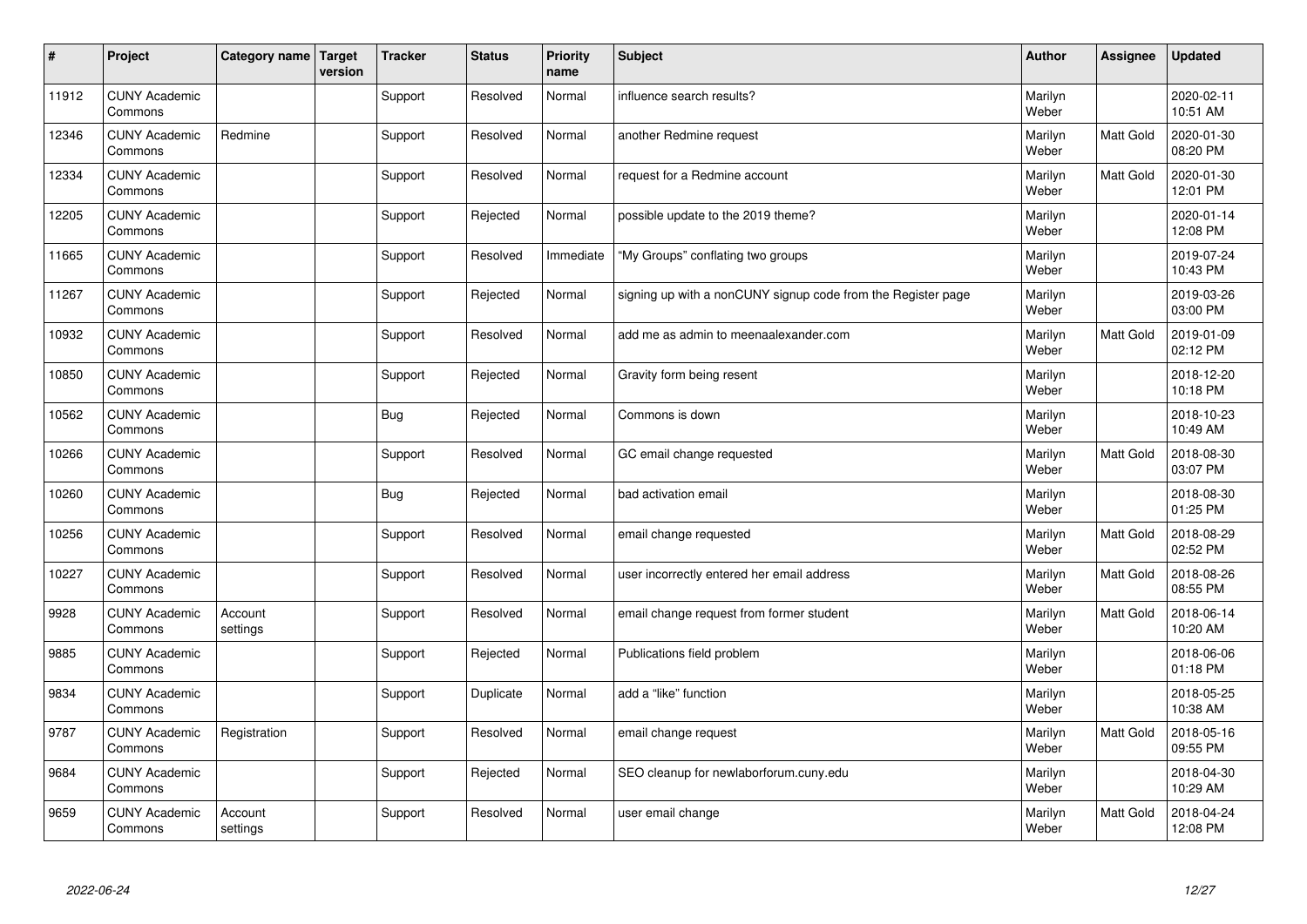| $\vert$ # | Project                         | Category name Target          | version | <b>Tracker</b> | <b>Status</b> | <b>Priority</b><br>name | <b>Subject</b>                                           | <b>Author</b>    | <b>Assignee</b>  | <b>Updated</b>         |
|-----------|---------------------------------|-------------------------------|---------|----------------|---------------|-------------------------|----------------------------------------------------------|------------------|------------------|------------------------|
| 9587      | <b>CUNY Academic</b><br>Commons |                               |         | Support        | Rejected      | Normal                  | possible request for the "PDF Poster" plugin             | Marilyn<br>Weber |                  | 2018-04-24<br>10:52 AM |
| 9275      | <b>CUNY Academic</b><br>Commons |                               |         | Support        | Rejected      | Normal                  | soft chalk page?                                         | Marilyn<br>Weber | Boone<br>Gorges  | 2018-04-09<br>10:37 AM |
| 9477      | <b>CUNY Academic</b><br>Commons | Account<br>settings           |         | Support        | Resolved      | Normal                  | email change request                                     | Marilyn<br>Weber | <b>Matt Gold</b> | 2018-03-24<br>08:53 AM |
| 9470      | <b>CUNY Academic</b><br>Commons |                               |         | Bug            | Resolved      | Normal                  | Users not appearing via "Add New"                        | Marilyn<br>Weber |                  | 2018-03-22<br>07:44 PM |
| 9276      | <b>CUNY Academic</b><br>Commons |                               |         | Bug            | Resolved      | High                    | problem adding a member to a group - wrong username?     | Marilyn<br>Weber |                  | 2018-02-25<br>12:47 PM |
| 9131      | <b>CUNY Academic</b><br>Commons |                               |         | Support        | Resolved      | Normal                  | webrecorder.io via Firefox                               | Marilyn<br>Weber |                  | 2018-01-29<br>11:11 AM |
| 9133      | <b>CUNY Academic</b><br>Commons |                               |         | Support        | Duplicate     | Normal                  | webrecorder.io                                           | Marilyn<br>Weber |                  | 2018-01-29<br>10:34 AM |
| 9033      | <b>CUNY Academic</b><br>Commons |                               |         | Support        | Rejected      | Normal                  | Site search terms                                        | Marilyn<br>Weber |                  | 2017-12-22<br>01:10 PM |
| 8726      | <b>CUNY Academic</b><br>Commons |                               |         | Support        | Resolved      | Normal                  | Redirect problem                                         | Marilyn<br>Weber |                  | 2017-09-21<br>12:14 PM |
| 8693      | <b>CUNY Academic</b><br>Commons | WordPress<br>Plugins          |         | Support        | Resolved      | Normal                  | Existing blog wants to replace Mailpoet with Newsletters | Marilyn<br>Weber |                  | 2017-09-12<br>02:24 PM |
| 8195      | <b>CUNY Academic</b><br>Commons |                               |         | Support        | Rejected      | Normal                  | possible to make the Profile pic semi-hidden?            | Marilyn<br>Weber |                  | 2017-05-24<br>11:00 PM |
| 7376      | <b>CUNY Academic</b><br>Commons | Email<br><b>Notifications</b> |         | Bug            | Rejected      | Normal                  | automatic forwarding of blog posts not working           | Marilyn<br>Weber | Boone<br>Gorges  | 2017-05-01<br>10:36 PM |
| 7668      | <b>CUNY Academic</b><br>Commons | WordPress<br>Plugins          |         | Support        | Rejected      | Normal                  | Iframes question                                         | Marilyn<br>Weber |                  | 2017-04-11<br>09:29 PM |
| 7803      | <b>CUNY Academic</b><br>Commons |                               |         | <b>Bug</b>     | Resolved      | Normal                  | user email change                                        | Marilyn<br>Weber |                  | 2017-03-16<br>11:58 AM |
| 6101      | <b>CUNY Academic</b><br>Commons | <b>Public Portfolio</b>       |         | <b>Bug</b>     | Resolved      | High                    | Profile update problems                                  | Marilyn<br>Weber | Boone<br>Gorges  | 2016-12-01<br>03:50 PM |
| 6893      | <b>CUNY Academic</b><br>Commons | Group Forums                  |         | Bug            | Resolved      | Normal                  | Forum for CUNY Academic Commons Team is gone             | Marilyn<br>Weber | Boone<br>Gorges  | 2016-12-01<br>08:08 AM |
| 6175      | <b>CUNY Academic</b><br>Commons | Account<br>settings           |         | Support        | Resolved      | Normal                  | Email address (user cannot access old)                   | Marilyn<br>Weber | Matt Gold        | 2016-11-29<br>06:31 PM |
| 6800      | <b>CUNY Academic</b><br>Commons |                               |         | Bug            | Rejected      | Immediate               | Is something going on?                                   | Marilyn<br>Weber |                  | 2016-11-18<br>04:40 PM |
| 6575      | <b>CUNY Academic</b><br>Commons | Groups (misc)                 |         | Bug            | Rejected      | Normal                  | No papers link for the group "social paper"              | Marilyn<br>Weber |                  | 2016-11-02<br>10:39 PM |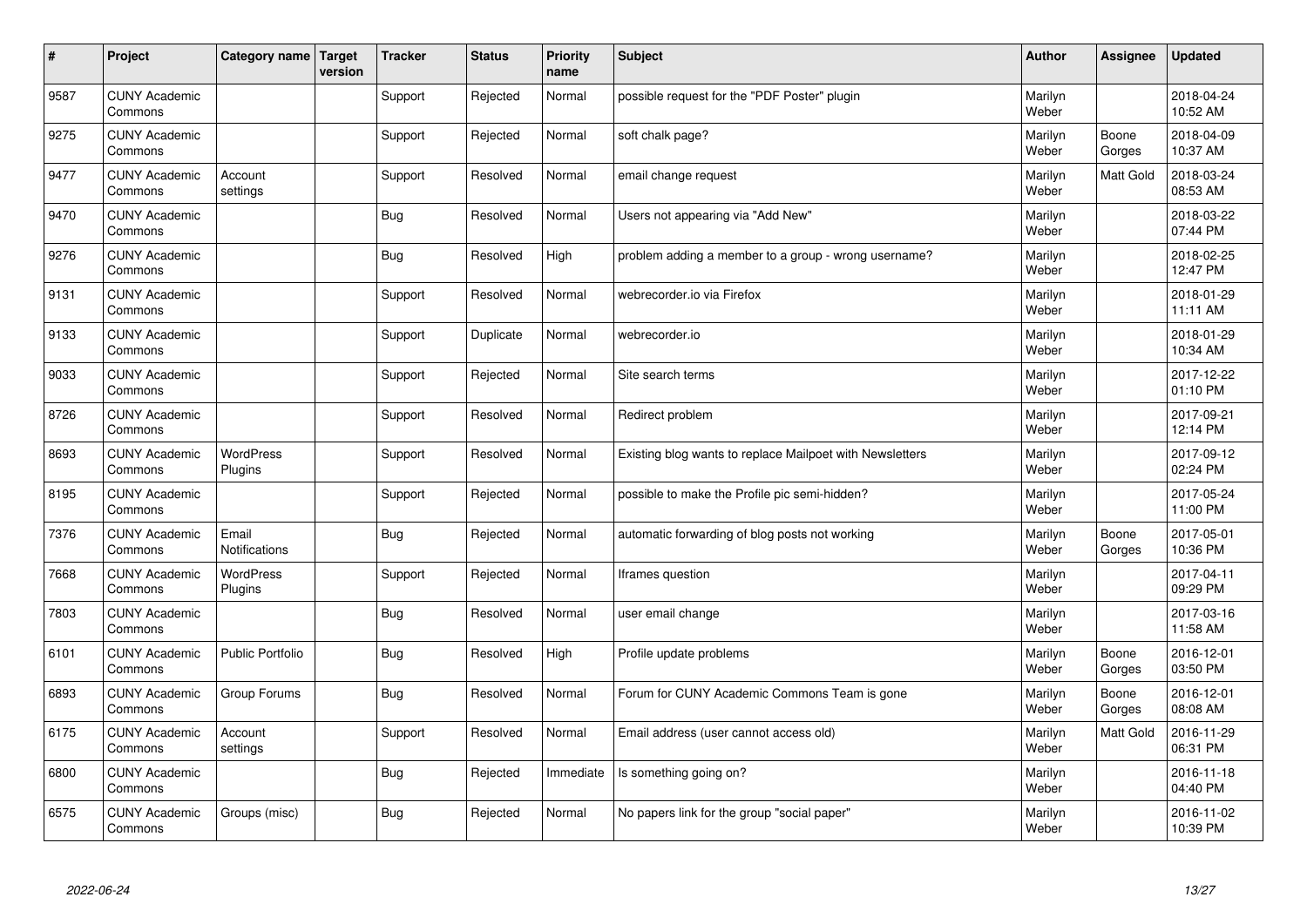| $\sharp$ | Project                         | Category name   Target       | version           | <b>Tracker</b> | <b>Status</b>        | <b>Priority</b><br>name | <b>Subject</b>                                  | <b>Author</b>    | Assignee            | Updated                |
|----------|---------------------------------|------------------------------|-------------------|----------------|----------------------|-------------------------|-------------------------------------------------|------------------|---------------------|------------------------|
| 6410     | <b>CUNY Academic</b><br>Commons |                              |                   | Bug            | Duplicate            | Immediate               | Cannot log in - gives privacy error             | Marilyn<br>Weber | Boone<br>Gorges     | 2016-10-24<br>10:01 AM |
| 6338     | <b>CUNY Academic</b><br>Commons |                              |                   | Bug            | Rejected             | Normal                  | Multiple email notifications for each blog post | Marilyn<br>Weber | Boone<br>Gorges     | 2016-10-18<br>08:45 PM |
| 6313     | <b>CUNY Academic</b><br>Commons | Groups (misc)                |                   | Bug            | Duplicate            | Normal                  | group member no longer in group, can't rejoin.  | Marilyn<br>Weber |                     | 2016-10-14<br>09:27 PM |
| 6118     | <b>CUNY Academic</b><br>Commons | cuny.is                      |                   | Feature        | Resolved             | Normal                  | Cuny.Is request from Javier Otero Peña          | Marilyn<br>Weber | Sarah<br>Morgano    | 2016-10-04<br>07:02 PM |
| 6107     | <b>CUNY Academic</b><br>Commons |                              |                   | <b>Bug</b>     | Resolved             | High                    | site redirect?                                  | Marilyn<br>Weber | Boone<br>Gorges     | 2016-09-29<br>03:45 PM |
| 5988     | <b>CUNY Academic</b><br>Commons | Support                      |                   | Support        | Rejected             | Normal                  | Forbidden error when trying to join             | Marilyn<br>Weber | Boone<br>Gorges     | 2016-09-08<br>01:42 PM |
| 5834     | <b>CUNY Academic</b><br>Commons |                              |                   | Bug            | Resolved             | Normal                  | My access to cdev                               | Marilyn<br>Weber | Boone<br>Gorges     | 2016-07-25<br>03:12 PM |
| 5396     | <b>CUNY Academic</b><br>Commons |                              |                   | Outreach       | Resolved             | Urgent                  | Add CUNY Central to the survey choices?         | Marilyn<br>Weber | Samantha<br>Raddatz | 2016-03-31<br>01:38 PM |
| 5184     | <b>CUNY Academic</b><br>Commons | Social Paper                 |                   | <b>Bug</b>     | Rejected             | Normal                  | Problem linking SP to a group                   | Marilyn<br>Weber | Boone<br>Gorges     | 2016-02-21<br>12:27 PM |
| 5051     | <b>CUNY Academic</b><br>Commons | Social Paper                 |                   | Feature        | Rejected             | Low                     | Visual cues for comments (SP suggestion #2)     | Marilyn<br>Weber | Samantha<br>Raddatz | 2016-02-10<br>10:01 AM |
| 5072     | <b>CUNY Academic</b><br>Commons |                              |                   | Feature        | Duplicate            | Normal                  | redirect shortcode handler                      | Marilyn<br>Weber | Boone<br>Gorges     | 2016-01-07<br>12:34 PM |
| 4834     | <b>CUNY Academic</b><br>Commons | <b>Blogs</b><br>(BuddyPress) |                   | <b>Bug</b>     | Resolved             | Normal                  | Admin invite problem                            | Marilyn<br>Weber | Boone<br>Gorges     | 2015-11-13<br>12:25 PM |
| 4013     | <b>CUNY Academic</b><br>Commons |                              |                   | <b>Bug</b>     | Duplicate            | Normal                  | Math question?                                  | Marilyn<br>Weber |                     | 2015-04-22<br>04:05 PM |
| 3674     | <b>CUNY Academic</b><br>Commons |                              |                   | Bug            | Rejected             | Normal                  | CBox pagination issue with the Wiki             | Marilyn<br>Weber |                     | 2014-11-20<br>05:03 PM |
| 3673     | <b>CUNY Academic</b><br>Commons |                              |                   | <b>Bug</b>     | Rejected             | Normal                  | CBox pagination issue with the Wiki             | Marilyn<br>Weber |                     | 2014-11-20<br>04:08 PM |
| 3093     | <b>CUNY Academic</b><br>Commons | <b>WordPress</b><br>Plugins  |                   | <b>Bug</b>     | Rejected             | Normal                  | <b>Custom Google Maps</b>                       | Marilyn<br>Weber | Boone<br>Gorges     | 2014-05-02<br>10:52 AM |
| 3136     | <b>CUNY Academic</b><br>Commons | <b>WordPress</b><br>Plugins  |                   | Bug            | Rejected             | Normal                  | The Easy Rotator                                | Marilyn<br>Weber | Boone<br>Gorges     | 2014-04-01<br>10:26 PM |
| 3116     | <b>CUNY Academic</b><br>Commons | WordPress<br>(Permissions)   |                   | Bug            | Resolved             | Normal                  | Updating the FAQ page                           | Marilyn<br>Weber | Boone<br>Gorges     | 2014-04-01<br>10:12 PM |
| 11971    | <b>CUNY Academic</b><br>Commons | Email<br>Notifications       | Future<br>release | <b>Bug</b>     | Reporter<br>Feedback | Low                     | Pictures obscured in emailed post notifications | Marilyn<br>Weber | Raymond<br>Hoh      | 2019-11-21<br>01:14 PM |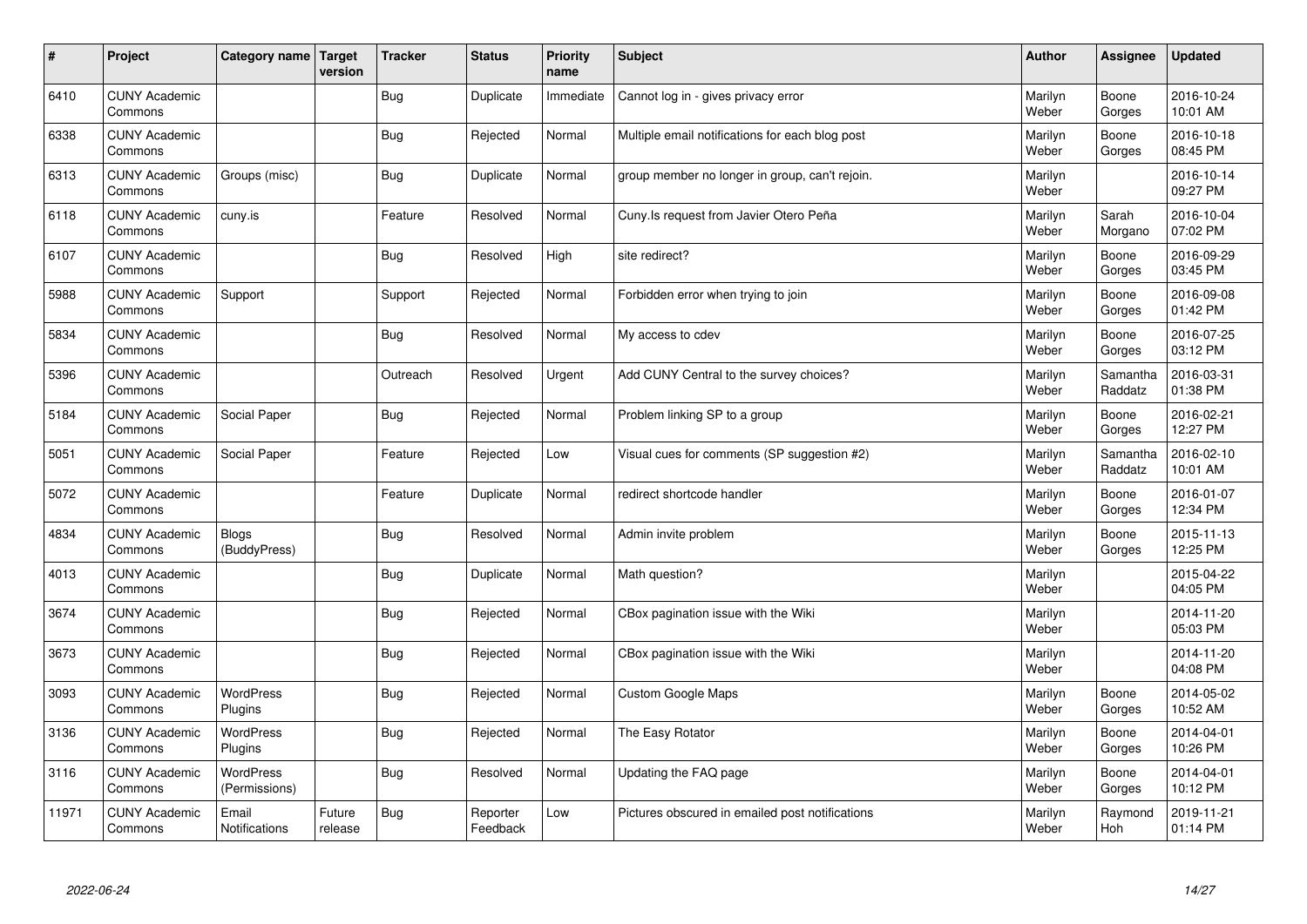| #     | Project                         | Category name          | <b>Target</b><br>version | <b>Tracker</b> | <b>Status</b>        | <b>Priority</b><br>name | Subject                                                                                                                                         | Author           | Assignee            | <b>Updated</b>         |
|-------|---------------------------------|------------------------|--------------------------|----------------|----------------------|-------------------------|-------------------------------------------------------------------------------------------------------------------------------------------------|------------------|---------------------|------------------------|
| 5050  | <b>CUNY Academic</b><br>Commons | Social Paper           | Future<br>release        | Feature        | New                  | Low                     | Making comments visible in SP editing mode (SP suggestion #1)                                                                                   | Marilyn<br>Weber | Samantha<br>Raddatz | 2019-09-17<br>11:10 PM |
| 6533  | <b>CUNY Academic</b><br>Commons | WordPress<br>Plugins   | Future<br>release        | Support        | Duplicate            | Low                     | very old plugins?                                                                                                                               | Marilyn<br>Weber | <b>Tahir Butt</b>   | 2018-10-04<br>12:27 PM |
| 5992  | <b>CUNY Academic</b><br>Commons | Email<br>Notifications | Future<br>release        | Feature        | New                  | Normal                  | Changing the From line of autogenerated blog emails                                                                                             | Marilyn<br>Weber |                     | 2018-09-27<br>05:19 PM |
| 9835  | <b>CUNY Academic</b><br>Commons | Group Forums           | Future<br>release        | Bug            | Assigned             | Normal                  | add a "like" function?                                                                                                                          | Marilyn<br>Weber | Erik<br>Trainer     | 2018-06-05<br>01:49 PM |
| 9207  | <b>CUNY Academic</b><br>Commons |                        | Future<br>release        | Support        | Reporter<br>Feedback | Normal                  | display dashboards made in Tableau?                                                                                                             | Marilyn<br>Weber | Boone<br>Gorges     | 2018-04-10<br>10:42 AM |
| 5991  | <b>CUNY Academic</b><br>Commons | Email<br>Notifications | Future<br>release        | Support        | Resolved             | Normal                  | change format of autogenerated blog emails                                                                                                      | Marilyn<br>Weber | Paige<br>Dupont     | 2018-01-12<br>02:55 PM |
| 5199  | <b>CUNY Academic</b><br>Commons | Social Paper           | Future<br>release        | Feature        | <b>New</b>           | Normal                  | add tables to the SP editor                                                                                                                     | Marilyn<br>Weber |                     | 2016-10-24<br>11:27 AM |
| 5053  | <b>CUNY Academic</b><br>Commons | Social Paper           | Future<br>release        | Feature        | New                  | Low                     | Scrollable menu to add readers (SP suggestion #4)                                                                                               | Marilyn<br>Weber | Samantha<br>Raddatz | 2016-04-21<br>05:21 PM |
| 5397  | <b>CUNY Academic</b><br>Commons | Social Paper           | Future<br>release        | Feature        | New                  | Normal                  | frustrating to have to enable/disable in SP                                                                                                     | Marilyn<br>Weber | Samantha<br>Raddatz | 2016-04-20<br>03:39 PM |
| 5282  | <b>CUNY Academic</b><br>Commons | Social Paper           | Future<br>release        | Bug            | New                  | Normal                  | Replying via email directs to paper but not individual comment.                                                                                 | Marilyn<br>Weber | Raymond<br>Hoh      | 2016-03-02<br>01:48 PM |
| 5205  | <b>CUNY Academic</b><br>Commons | Social Paper           | Future<br>release        | Feature        | New                  | Normal                  | Social Paper folders                                                                                                                            | Marilyn<br>Weber |                     | 2016-02-11<br>10:24 PM |
| 5058  | <b>CUNY Academic</b><br>Commons | Social Paper           | Future<br>release        | Feature        | <b>New</b>           | Low                     | Can there be a clearer signal that even when comments have already<br>been made you add comments by clicking on the side? (SP suggestion<br>#5) | Marilyn<br>Weber | Samantha<br>Raddatz | 2016-02-11<br>10:24 PM |
| 5052  | <b>CUNY Academic</b><br>Commons | Social Paper           | Future<br>release        | Feature        | New                  | Low                     | Sentence by sentence or line by line comments (SP suggestion #3)                                                                                | Marilyn<br>Weber | Boone<br>Gorges     | 2016-02-11<br>10:24 PM |
| 14891 | <b>CUNY Academic</b><br>Commons |                        | Not<br>tracked           | Support        | Resolved             | Normal                  | changing site template after creation?                                                                                                          | Marilyn<br>Weber |                     | 2022-04-27<br>04:58 PM |
| 15816 | <b>CUNY Academic</b><br>Commons |                        | Not<br>tracked           | Support        | <b>New</b>           | Normal                  | slow loading at SPS                                                                                                                             | Marilyn<br>Weber |                     | 2022-04-05<br>01:26 PM |
| 15686 | <b>CUNY Academic</b><br>Commons | ZenDesk                | Not<br>tracked           | Support        | Resolved             | Low                     | ZenDesk introducing "triggers"                                                                                                                  | Marilyn<br>Weber |                     | 2022-03-22<br>09:37 AM |
| 15610 | <b>CUNY Academic</b><br>Commons | WordPress<br>Plugins   | Not<br>tracked           | Support        | Rejected             | Normal                  | Loops & Logic plugin                                                                                                                            | Marilyn<br>Weber | Raymond<br>Hoh      | 2022-03-19<br>11:16 AM |
| 15269 | <b>CUNY Academic</b><br>Commons | Redmine                | Not<br>tracked           | Support        | Resolved             | Normal                  | Segal Theater sites                                                                                                                             | Marilyn<br>Weber |                     | 2022-02-07<br>04:11 PM |
| 15252 | <b>CUNY Academic</b><br>Commons | Layout                 | Not<br>tracked           | Bug            | Resolved             | Normal                  | visual glitch with the Segal Center webpage                                                                                                     | Marilyn<br>Weber | Raymond<br>Hoh      | 2022-02-03<br>04:56 PM |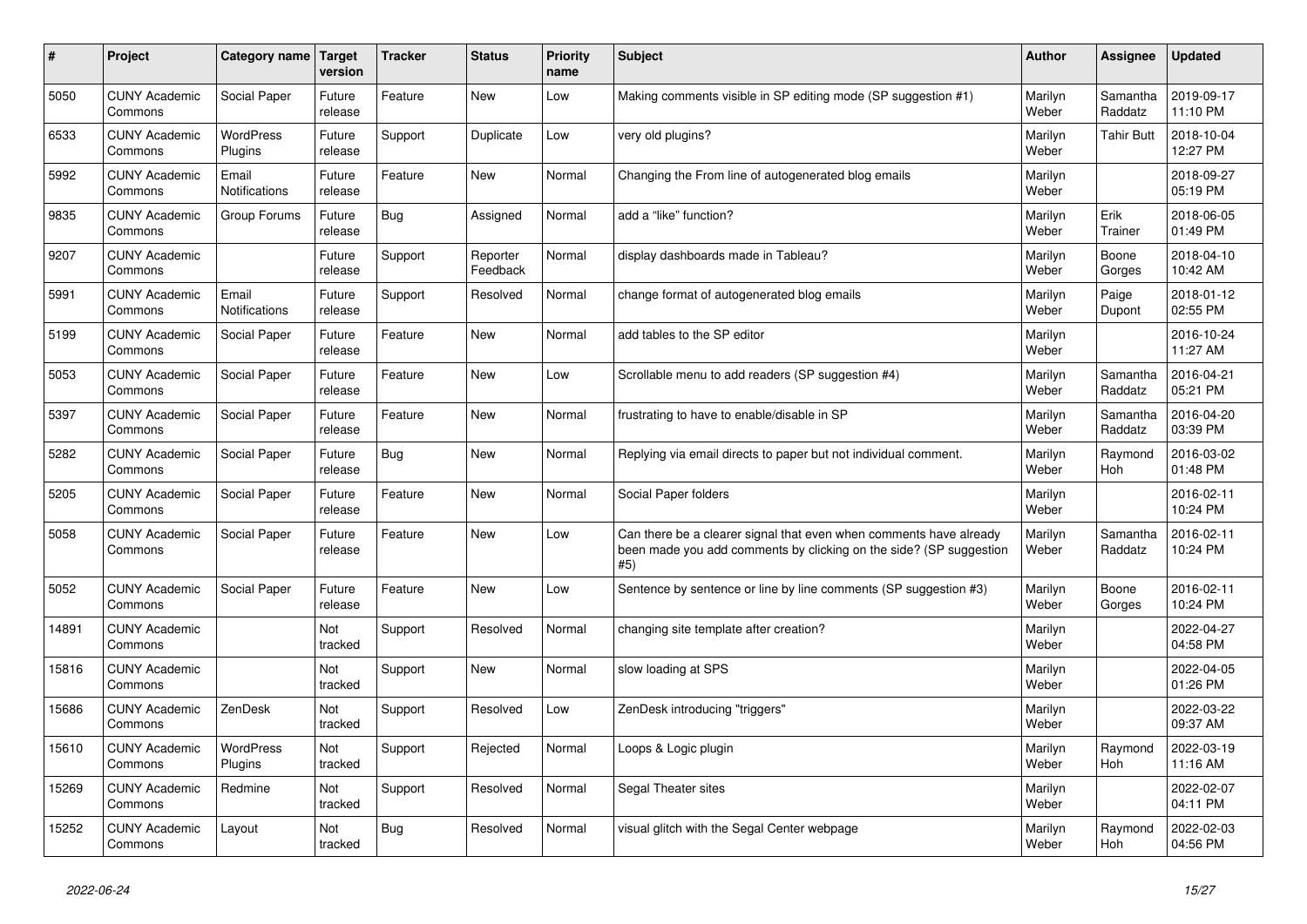| #     | Project                         | Category name               | Target<br>version | <b>Tracker</b> | <b>Status</b>        | <b>Priority</b><br>name | <b>Subject</b>                               | <b>Author</b>    | Assignee              | <b>Updated</b>         |
|-------|---------------------------------|-----------------------------|-------------------|----------------|----------------------|-------------------------|----------------------------------------------|------------------|-----------------------|------------------------|
| 14911 | <b>CUNY Academic</b><br>Commons | <b>WordPress</b><br>Themes  | Not<br>tracked    | Support        | <b>New</b>           | Normal                  | Twentytwentyone theme                        | Marilyn<br>Weber |                       | 2021-10-28<br>10:37 AM |
| 14900 | <b>CUNY Academic</b><br>Commons |                             | Not<br>tracked    | Support        | Reporter<br>Feedback | Normal                  | previous theme?                              | Marilyn<br>Weber |                       | 2021-10-25<br>10:31 AM |
| 14813 | <b>CUNY Academic</b><br>Commons |                             | Not<br>tracked    | Support        | Resolved             | Normal                  | raise the file size limit                    | Marilyn<br>Weber |                       | 2021-09-30<br>12:02 PM |
| 14812 | <b>CUNY Academic</b><br>Commons |                             | Not<br>tracked    | Support        | Resolved             | Normal                  | Custom Sidebars and Wordpress 5.6            | Marilyn<br>Weber |                       | 2021-09-30<br>10:43 AM |
| 14718 | <b>CUNY Academic</b><br>Commons |                             | Not<br>tracked    | Support        | Resolved             | Normal                  | User wants to recover deleted account        | Marilyn<br>Weber |                       | 2021-08-30<br>02:46 PM |
| 14625 | <b>CUNY Academic</b><br>Commons |                             | Not<br>tracked    | Support        | Rejected             | Normal                  | image won't appear in slideshow.             | Marilyn<br>Weber |                       | 2021-07-27<br>10:33 AM |
| 14606 | <b>CUNY Academic</b><br>Commons | <b>WordPress</b><br>(misc)  | Not<br>tracked    | Support        | Rejected             | Normal                  | calendar wrong month                         | Marilyn<br>Weber |                       | 2021-07-23<br>12:11 PM |
| 14594 | <b>CUNY Academic</b><br>Commons |                             | Not<br>tracked    | Support        | Resolved             | Normal                  | Administration email verification?           | Marilyn<br>Weber |                       | 2021-07-12<br>11:40 AM |
| 14448 | <b>CUNY Academic</b><br>Commons | Password<br>Reset           | Not<br>tracked    | Bug            | Rejected             | Normal                  | password reset weirdness                     | Marilyn<br>Weber | Raymond<br><b>Hoh</b> | 2021-05-12<br>01:34 PM |
| 14378 | <b>CUNY Academic</b><br>Commons |                             | Not<br>tracked    | Support        | Resolved             | Normal                  | PPTX files unfetchable                       | Marilyn<br>Weber |                       | 2021-05-11<br>11:25 AM |
| 14398 | <b>CUNY Academic</b><br>Commons |                             | Not<br>tracked    | Support        | Reporter<br>Feedback | Normal                  | Events plug-in notification problem          | Marilyn<br>Weber |                       | 2021-05-11<br>11:21 AM |
| 14404 | <b>CUNY Academic</b><br>Commons |                             | Not<br>tracked    | Support        | Resolved             | Normal                  | blocked IP of user?                          | Marilyn<br>Weber |                       | 2021-05-10<br>01:00 PM |
| 14369 | <b>CUNY Academic</b><br>Commons | WordPress -<br>Media        | Not<br>tracked    | Support        | Resolved             | Normal                  | renewed problem with ppsx files              | Marilyn<br>Weber |                       | 2021-04-27<br>12:44 PM |
| 14344 | <b>CUNY Academic</b><br>Commons | Domain<br>Mapping           | Not<br>tracked    | Support        | Resolved             | Normal                  | arabstages.org site down                     | Marilyn<br>Weber | Raymond<br>Hoh        | 2021-04-19<br>01:42 PM |
| 14074 | <b>CUNY Academic</b><br>Commons | <b>WordPress</b><br>(misc)  | Not<br>tracked    | Support        | Reporter<br>Feedback | Normal                  | page password protection problem             | Marilyn<br>Weber |                       | 2021-03-02<br>11:03 AM |
| 14075 | <b>CUNY Academic</b><br>Commons | <b>WordPress</b><br>Plugins | Not<br>tracked    | <b>Bug</b>     | Resolved             | Normal                  | sludigitalportfolios.commons.gc.cuny.edu     | Marilyn<br>Weber | Boone<br>Gorges       | 2021-03-01<br>10:46 AM |
| 13912 | <b>CUNY Academic</b><br>Commons |                             | Not<br>tracked    | Feature        | Hold                 | Low                     | posting "missed schedule"                    | Marilyn<br>Weber |                       | 2021-02-23<br>10:46 AM |
| 13975 | <b>CUNY Academic</b><br>Commons | Social Paper                | Not<br>tracked    | Support        | Reporter<br>Feedback | Normal                  | can't approve comments on Social Paper paper | Marilyn<br>Weber |                       | 2021-02-12<br>09:33 AM |
| 13918 | <b>CUNY Academic</b><br>Commons |                             | Not<br>tracked    | Support        | Rejected             | Normal                  | MailPoet Newsletters Premium plugin          | Marilyn<br>Weber |                       | 2021-02-09<br>11:01 AM |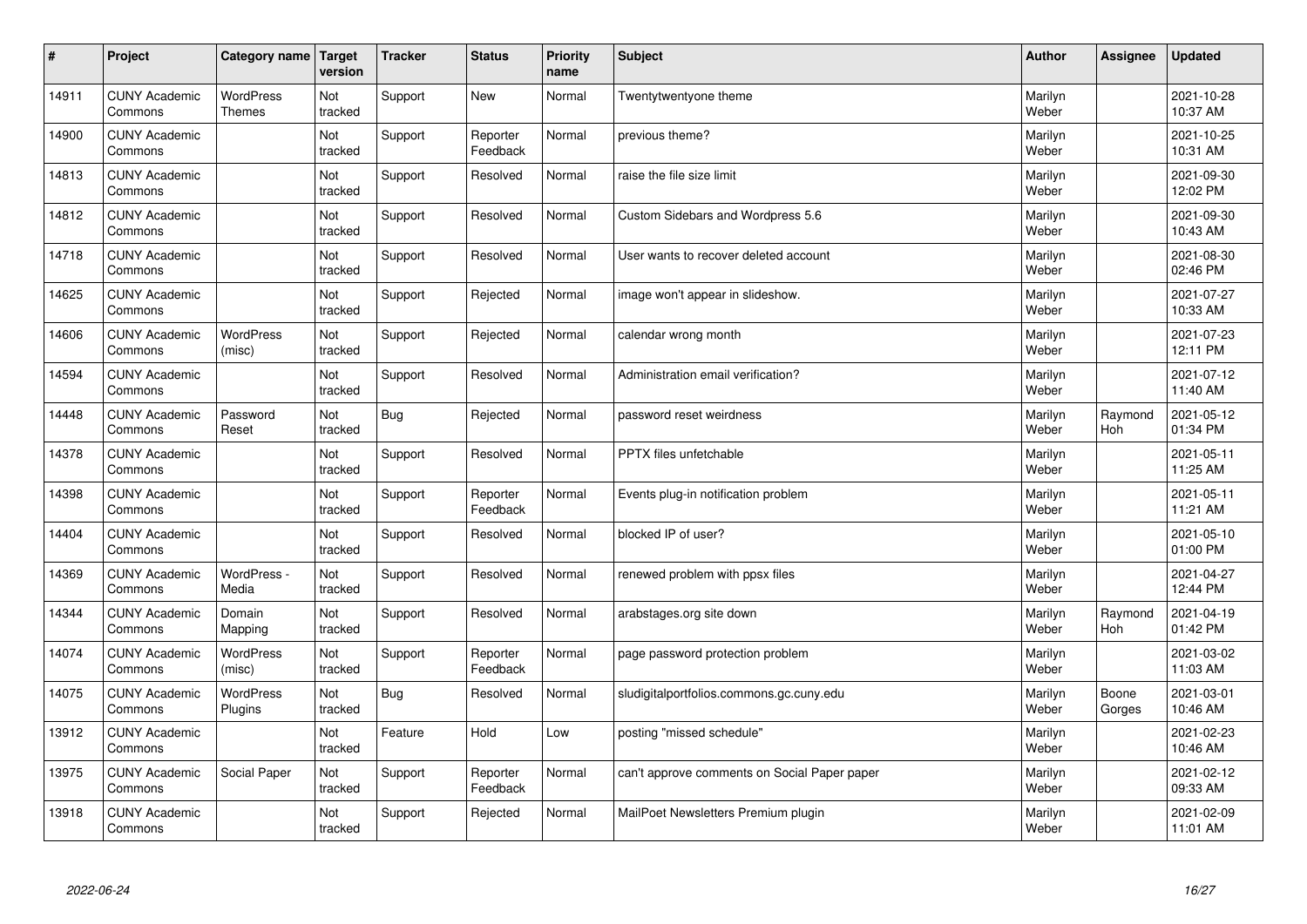| #     | Project                         | Category name   Target            | version        | <b>Tracker</b> | <b>Status</b>        | Priority<br>name | <b>Subject</b>                                                | <b>Author</b>    | <b>Assignee</b>       | <b>Updated</b>         |
|-------|---------------------------------|-----------------------------------|----------------|----------------|----------------------|------------------|---------------------------------------------------------------|------------------|-----------------------|------------------------|
| 11976 | <b>CUNY Academic</b><br>Commons | <b>WordPress</b><br><b>Themes</b> | Not<br>tracked | Support        | Resolved             | Normal           | ColorMag request                                              | Marilyn<br>Weber |                       | 2021-02-01<br>10:25 AM |
| 13768 | <b>CUNY Academic</b><br>Commons | Domain<br>Mapping                 | Not<br>tracked | Bug            | Resolved             | Normal           | patricksweeney.commons.gc.cuny.edu down                       | Marilyn<br>Weber | Raymond<br>Hoh        | 2021-01-12<br>10:47 AM |
| 13699 | <b>CUNY Academic</b><br>Commons |                                   | Not<br>tracked | Support        | Resolved             | Normal           | Martin Segal Center site down                                 | Marilyn<br>Weber | Raymond<br><b>Hoh</b> | 2020-12-22<br>03:03 PM |
| 13715 | <b>CUNY Academic</b><br>Commons |                                   | Not<br>tracked | Bug            | Resolved             | High             | https://ulysses.commons.gc.cuny.edu down                      | Marilyn<br>Weber |                       | 2020-12-22<br>03:02 PM |
| 13710 | <b>CUNY Academic</b><br>Commons |                                   | Not<br>tracked | Support        | Resolved             | Normal           | small change to Hosting Partner Handbook                      | Marilyn<br>Weber |                       | 2020-12-16<br>04:29 PM |
| 13633 | <b>CUNY Academic</b><br>Commons |                                   | Not<br>tracked | Bug            | Resolved             | High             | PublicsLab site down                                          | Marilyn<br>Weber |                       | 2020-11-30<br>02:01 PM |
| 13541 | <b>CUNY Academic</b><br>Commons |                                   | Not<br>tracked | Support        | Resolved             | Normal           | add a page template to OER site.                              | Marilyn<br>Weber |                       | 2020-11-11<br>11:12 AM |
| 13328 | <b>CUNY Academic</b><br>Commons | Group Forums                      | Not<br>tracked | Bug            | Reporter<br>Feedback | Normal           | cross-posting in two related groups                           | Marilyn<br>Weber | Raymond<br><b>Hoh</b> | 2020-09-15<br>10:39 PM |
| 13286 | <b>CUNY Academic</b><br>Commons |                                   | Not<br>tracked | Support        | New                  | Normal           | problem connecting with WordPress app                         | Marilyn<br>Weber | Raymond<br>Hoh        | 2020-09-08<br>11:16 AM |
| 13295 | <b>CUNY Academic</b><br>Commons |                                   | Not<br>tracked | Support        | Resolved             | Normal           | can't find new user                                           | Marilyn<br>Weber |                       | 2020-09-08<br>10:18 AM |
| 13255 | <b>CUNY Academic</b><br>Commons |                                   | Not<br>tracked | Support        | Reporter<br>Feedback | Normal           | Accessibility problems                                        | Marilyn<br>Weber |                       | 2020-09-01<br>05:48 PM |
| 13159 | <b>CUNY Academic</b><br>Commons | Group Library                     | Not<br>tracked | Support        | Resolved             | Normal           | changing folder names?                                        | Marilyn<br>Weber | Boone<br>Gorges       | 2020-08-27<br>08:59 AM |
| 13138 | <b>CUNY Academic</b><br>Commons | Group Library                     | Not<br>tracked | Support        | Resolved             | Normal           | moving Library contents for Steve Brier                       | Marilyn<br>Weber |                       | 2020-08-03<br>04:00 PM |
| 13085 | <b>CUNY Academic</b><br>Commons | Domain<br>Mapping                 | Not<br>tracked | Support        | Resolved             | Normal           | domain mapping request                                        | Marilyn<br>Weber | Matt Gold             | 2020-07-28<br>03:33 PM |
| 13065 | <b>CUNY Academic</b><br>Commons |                                   | Not<br>tracked | Support        | Resolved             | Normal           | can't invite new user to group                                | Marilyn<br>Weber |                       | 2020-07-22<br>04:24 PM |
| 13034 | <b>CUNY Academic</b><br>Commons |                                   | Not<br>tracked | Support        | Reporter<br>Feedback | Normal           | a site is asking people to join the Commons to get a download | Marilyn<br>Weber |                       | 2020-07-12<br>07:23 AM |
| 13013 | <b>CUNY Academic</b><br>Commons |                                   | Not<br>tracked | Bug            | Resolved             | Normal           | an invite to Group Admins from Brian Foote?!                  | Marilyn<br>Weber |                       | 2020-07-07<br>02:36 PM |
| 12741 | <b>CUNY Academic</b><br>Commons | <b>WordPress</b><br>Plugins       | Not<br>tracked | Support        | Reporter<br>Feedback | Normal           | Tableau Public Viz Block                                      | Marilyn<br>Weber | Raymond<br>Hoh        | 2020-05-12<br>11:00 AM |
| 12584 | <b>CUNY Academic</b><br>Commons |                                   | Not<br>tracked | Bug            | Resolved             | Urgent           | No way to register                                            | Marilyn<br>Weber |                       | 2020-03-27<br>02:38 PM |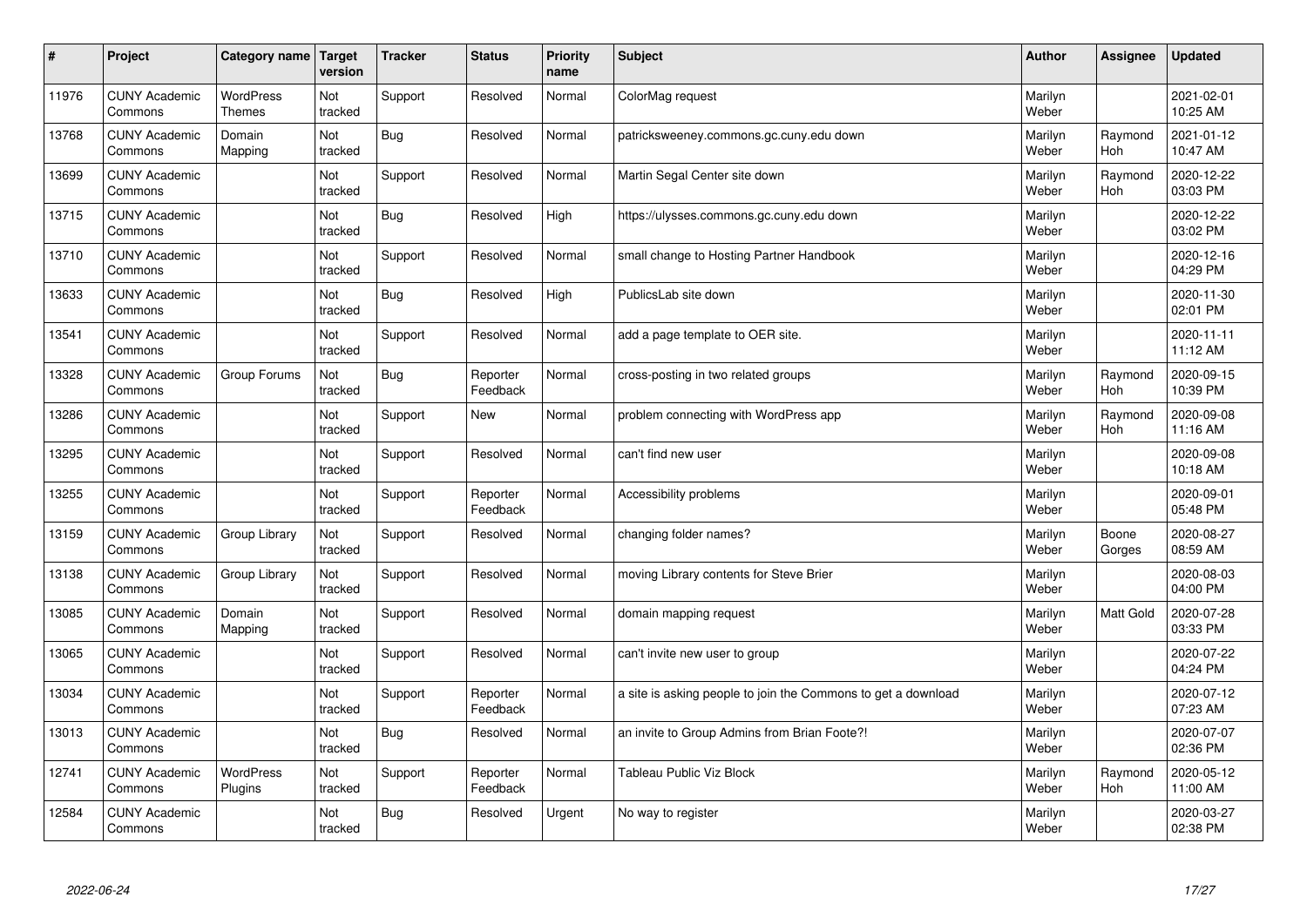| #     | Project                         | Category name   Target            | version        | <b>Tracker</b> | <b>Status</b>        | <b>Priority</b><br>name | <b>Subject</b>                                                                             | <b>Author</b>    | Assignee         | Updated                |
|-------|---------------------------------|-----------------------------------|----------------|----------------|----------------------|-------------------------|--------------------------------------------------------------------------------------------|------------------|------------------|------------------------|
| 12543 | <b>CUNY Academic</b><br>Commons | <b>Public Portfolio</b>           | Not<br>tracked | Support        | Resolved             | Normal                  | User cannot find profile edit button                                                       | Marilyn<br>Weber | scott voth       | 2020-03-22<br>02:49 PM |
| 12395 | <b>CUNY Academic</b><br>Commons | Spam/Spam<br>Prevention           | Not<br>tracked | Support        | Resolved             | Normal                  | comments again being blocked                                                               | Marilyn<br>Weber | Raymond<br>Hoh   | 2020-03-10<br>11:13 AM |
| 12427 | <b>CUNY Academic</b><br>Commons |                                   | Not<br>tracked | Support        | Resolved             | Normal                  | organizing PDF on a site?                                                                  | Marilyn<br>Weber | scott voth       | 2020-03-10<br>11:11 AM |
| 10059 | <b>CUNY Academic</b><br>Commons | <b>WordPress</b><br>Themes        | Not<br>tracked | Support        | Resolved             | Normal                  | Magazine Premium theme for new site                                                        | Marilyn<br>Weber |                  | 2020-02-17<br>03:39 PM |
| 12382 | <b>CUNY Academic</b><br>Commons | Membership                        | Not<br>tracked | Support        | <b>New</b>           | Normal                  | Email request change                                                                       | Marilyn<br>Weber | Marilyn<br>Weber | 2020-02-06<br>12:56 PM |
| 12360 | <b>CUNY Academic</b><br>Commons | <b>WordPress</b><br><b>Themes</b> | Not<br>tracked | Bug            | Reporter<br>Feedback | Normal                  | site just says "DANTE We are currently in maintenance mode, please<br>check back shortly." | Marilyn<br>Weber |                  | 2020-02-04<br>12:13 PM |
| 12352 | <b>CUNY Academic</b><br>Commons |                                   | Not<br>tracked | Support        | <b>New</b>           | Normal                  | posts list" page builder block option                                                      | Marilyn<br>Weber |                  | 2020-02-03<br>01:29 PM |
| 12350 | <b>CUNY Academic</b><br>Commons | <b>Blogs</b><br>(BuddyPress)      | Not<br>tracked | Support        | Reporter<br>Feedback | Normal                  | URL creation problem                                                                       | Marilyn<br>Weber |                  | 2020-02-03<br>11:27 AM |
| 12137 | <b>CUNY Academic</b><br>Commons | <b>WordPress</b><br><b>Themes</b> | Not<br>tracked | Support        | Resolved             | Normal                  | media player problem                                                                       | Marilyn<br>Weber |                  | 2019-12-12<br>08:52 PM |
| 12190 | <b>CUNY Academic</b><br>Commons | <b>Blogs</b><br>(BuddyPress)      | Not<br>tracked | Support        | Resolved             | Normal                  | Site avatar in directory is not what user expects                                          | Marilyn<br>Weber |                  | 2019-12-12<br>08:51 PM |
| 12156 | <b>CUNY Academic</b><br>Commons | <b>Blogs</b><br>(BuddyPress)      | Not<br>tracked | Support        | Resolved             | Normal                  | My Sites list (Commons Profile or Sites directory) doesn't match toolbar<br>dropdown       | Marilyn<br>Weber |                  | 2019-12-11<br>10:20 AM |
| 12176 | <b>CUNY Academic</b><br>Commons |                                   | Not<br>tracked | Support        | Resolved             | Normal                  | Mp4s?                                                                                      | Marilyn<br>Weber |                  | 2019-12-05<br>11:04 AM |
| 12165 | <b>CUNY Academic</b><br>Commons | <b>BuddyPress</b><br>(misc)       | Not<br>tracked | Support        | Resolved             | Normal                  | two reports of Profile problems                                                            | Marilyn<br>Weber | Boone<br>Gorges  | 2019-12-04<br>05:06 PM |
| 11977 | <b>CUNY Academic</b><br>Commons |                                   | Not<br>tracked | Support        | Resolved             | Normal                  | please remove me from many sites                                                           | Marilyn<br>Weber |                  | 2019-11-21<br>01:05 PM |
| 11915 | <b>CUNY Academic</b><br>Commons |                                   | Not<br>tracked | Support        | Resolved             | Normal                  | User not in list                                                                           | Marilyn<br>Weber |                  | 2019-10-28<br>10:13 AM |
| 11961 | <b>CUNY Academic</b><br>Commons | Membership                        | Not<br>tracked | Support        | Resolved             | Normal                  | switch email for student user                                                              | Marilyn<br>Weber |                  | 2019-10-09<br>01:56 PM |
| 11811 | <b>CUNY Academic</b><br>Commons |                                   | Not<br>tracked | Support        | Duplicate            | Normal                  | Content of Publications widget on profile page being erased on save                        | Marilyn<br>Weber |                  | 2019-10-08<br>11:16 AM |
| 11922 | <b>CUNY Academic</b><br>Commons | Membership                        | Not<br>tracked | Support        | Resolved             | Normal                  | https://commons.gc.cuny.edu/members/cunyhealthequity/                                      | Marilyn<br>Weber |                  | 2019-10-02<br>04:05 PM |
| 11519 | <b>CUNY Academic</b><br>Commons |                                   | Not<br>tracked | Support        | Assigned             | Normal                  | comment option not appearing                                                               | Marilyn<br>Weber |                  | 2019-09-24<br>10:28 AM |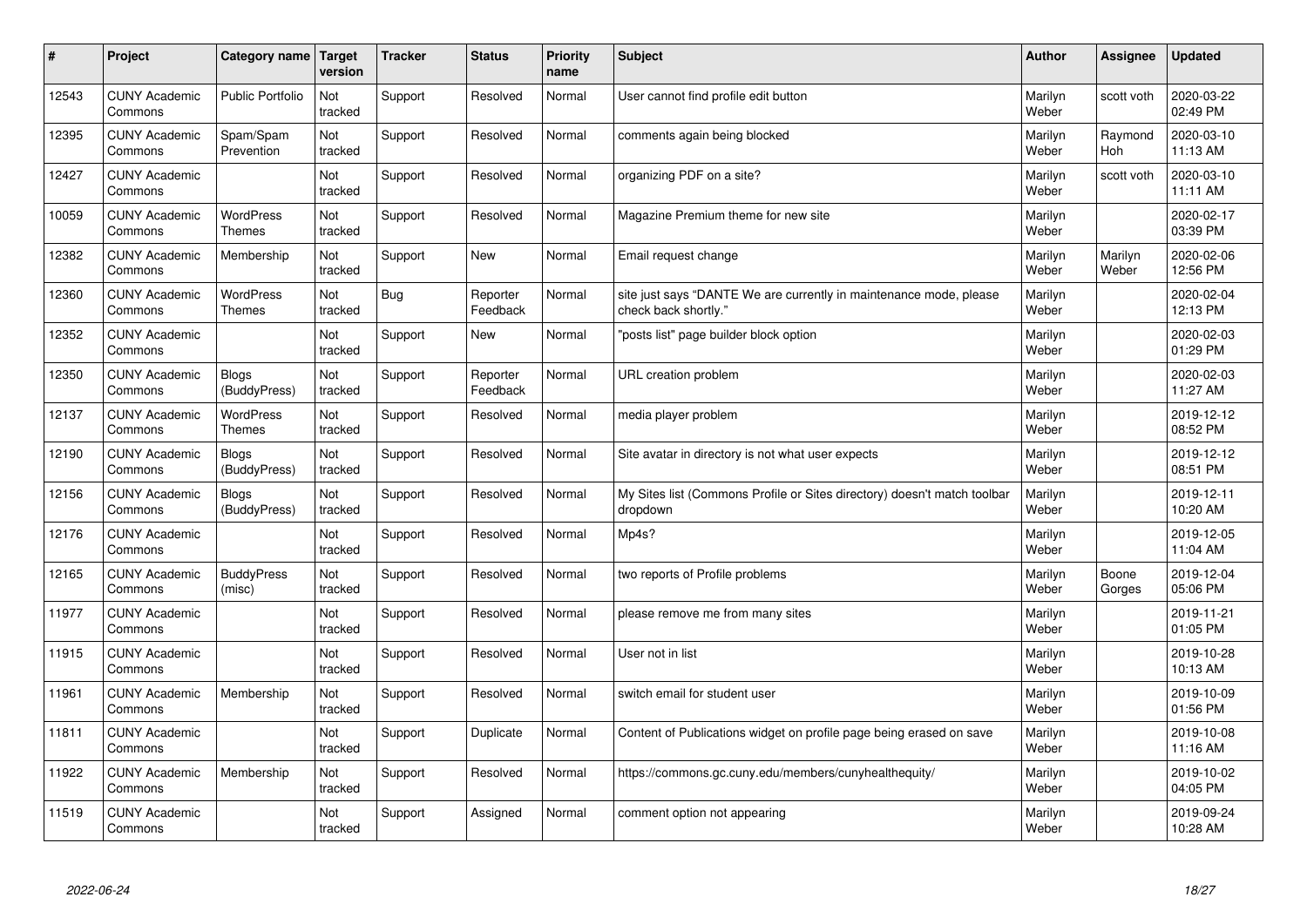| #     | Project                         | Category name       | Target<br>version | <b>Tracker</b> | <b>Status</b>        | <b>Priority</b><br>name | <b>Subject</b>                                                                                         | <b>Author</b>    | Assignee              | <b>Updated</b>         |
|-------|---------------------------------|---------------------|-------------------|----------------|----------------------|-------------------------|--------------------------------------------------------------------------------------------------------|------------------|-----------------------|------------------------|
| 11848 | <b>CUNY Academic</b><br>Commons |                     | Not<br>tracked    | Support        | Hold                 | Normal                  | a Dean of Faculty wants to share a large file                                                          | Marilyn<br>Weber |                       | 2019-09-24<br>08:44 AM |
| 11896 | <b>CUNY Academic</b><br>Commons |                     | Not<br>tracked    | Support        | Resolved             | Normal                  | https://thenurseswritingproject.commons.gc.cuny.edu                                                    | Marilyn<br>Weber |                       | 2019-09-24<br>08:09 AM |
| 10273 | <b>CUNY Academic</b><br>Commons | Registration        | Not<br>tracked    | Support        | Reporter<br>Feedback | Normal                  | users combining CF and campus address                                                                  | Marilyn<br>Weber |                       | 2019-09-18<br>10:58 AM |
| 11225 | <b>CUNY Academic</b><br>Commons |                     | Not<br>tracked    | Support        | Resolved             | Normal                  | bulk upload?                                                                                           | Marilyn<br>Weber |                       | 2019-09-18<br>10:31 AM |
| 9134  | <b>CUNY Academic</b><br>Commons | Membership          | Not<br>tracked    | Support        | Abandoned            | Normal                  | former user                                                                                            | Marilyn<br>Weber | <b>Matt Gold</b>      | 2019-09-18<br>10:26 AM |
| 11787 | <b>CUNY Academic</b><br>Commons |                     | Not<br>tracked    | Support        | Reporter<br>Feedback | Normal                  | automated comments notifications on ZenDesk                                                            | Marilyn<br>Weber |                       | 2019-08-26<br>06:18 PM |
| 11771 | <b>CUNY Academic</b><br>Commons |                     | Not<br>tracked    | Support        | Reporter<br>Feedback | Normal                  | post displays in sections                                                                              | Marilyn<br>Weber |                       | 2019-08-20<br>10:34 AM |
| 11650 | <b>CUNY Academic</b><br>Commons |                     | Not<br>tracked    | Support        | Resolved             | Normal                  | https://commons.gc.cuny.edu/groups/introduction-to-literary-studies-engl<br>ish-252-at-hunter-college/ | Marilyn<br>Weber |                       | 2019-07-18<br>02:28 PM |
| 11634 | <b>CUNY Academic</b><br>Commons | WordPress<br>(misc) | Not<br>tracked    | Bug            | Rejected             | Normal                  | "Insert Read More Tag" working oddly                                                                   | Marilyn<br>Weber | Raymond<br><b>Hoh</b> | 2019-07-15<br>11:48 PM |
| 11516 | <b>CUNY Academic</b><br>Commons | Membership          | Not<br>tracked    | Support        | Resolved             | Normal                  | request for email change                                                                               | Marilyn<br>Weber |                       | 2019-06-04<br>01:48 PM |
| 11509 | <b>CUNY Academic</b><br>Commons |                     | Not<br>tracked    | Support        | Reporter<br>Feedback | Normal                  | deleted Page causing a Menu problem?                                                                   | Marilyn<br>Weber |                       | 2019-06-04<br>09:54 AM |
| 11002 | <b>CUNY Academic</b><br>Commons |                     | Not<br>tracked    | Support        | Resolved             | Normal                  | open link in a new tab not working                                                                     | Marilyn<br>Weber |                       | 2019-06-03<br>07:57 PM |
| 11294 | <b>CUNY Academic</b><br>Commons | Account<br>settings | Not<br>tracked    | Support        | Resolved             | Normal                  | student emgail change                                                                                  | Marilyn<br>Weber | Matt Gold             | 2019-04-07<br>09:11 PM |
| 10986 | <b>CUNY Academic</b><br>Commons |                     | Not<br>tracked    | Support        | Resolved             | Normal                  | PDF embedder provoking error                                                                           | Marilyn<br>Weber |                       | 2019-03-29<br>04:28 PM |
| 11149 | <b>CUNY Academic</b><br>Commons |                     | Not<br>tracked    | Support        | Reporter<br>Feedback | Normal                  | comments getting blocked                                                                               | Marilyn<br>Weber | Raymond<br>Hoh        | 2019-03-26<br>11:40 AM |
| 11147 | <b>CUNY Academic</b><br>Commons | Membership          | Not<br>tracked    | Support        | Resolved             | Normal                  | employee email change                                                                                  | Marilyn<br>Weber |                       | 2019-03-12<br>03:58 PM |
| 11217 | <b>CUNY Academic</b><br>Commons | Membership          | Not<br>tracked    | Support        | Resolved             | Normal                  | Another email update                                                                                   | Marilyn<br>Weber |                       | 2019-03-12<br>03:37 PM |
| 9518  | <b>CUNY Academic</b><br>Commons |                     | Not<br>tracked    | Support        | Rejected             | Normal                  | problems with site on Internet Explorer                                                                | Marilyn<br>Weber | Raymond<br>Hoh        | 2019-03-11<br>11:18 PM |
| 11210 | <b>CUNY Academic</b><br>Commons | Membership          | Not<br>tracked    | Support        | Resolved             | Normal                  | Please change the email                                                                                | Marilyn<br>Weber |                       | 2019-03-11<br>04:16 PM |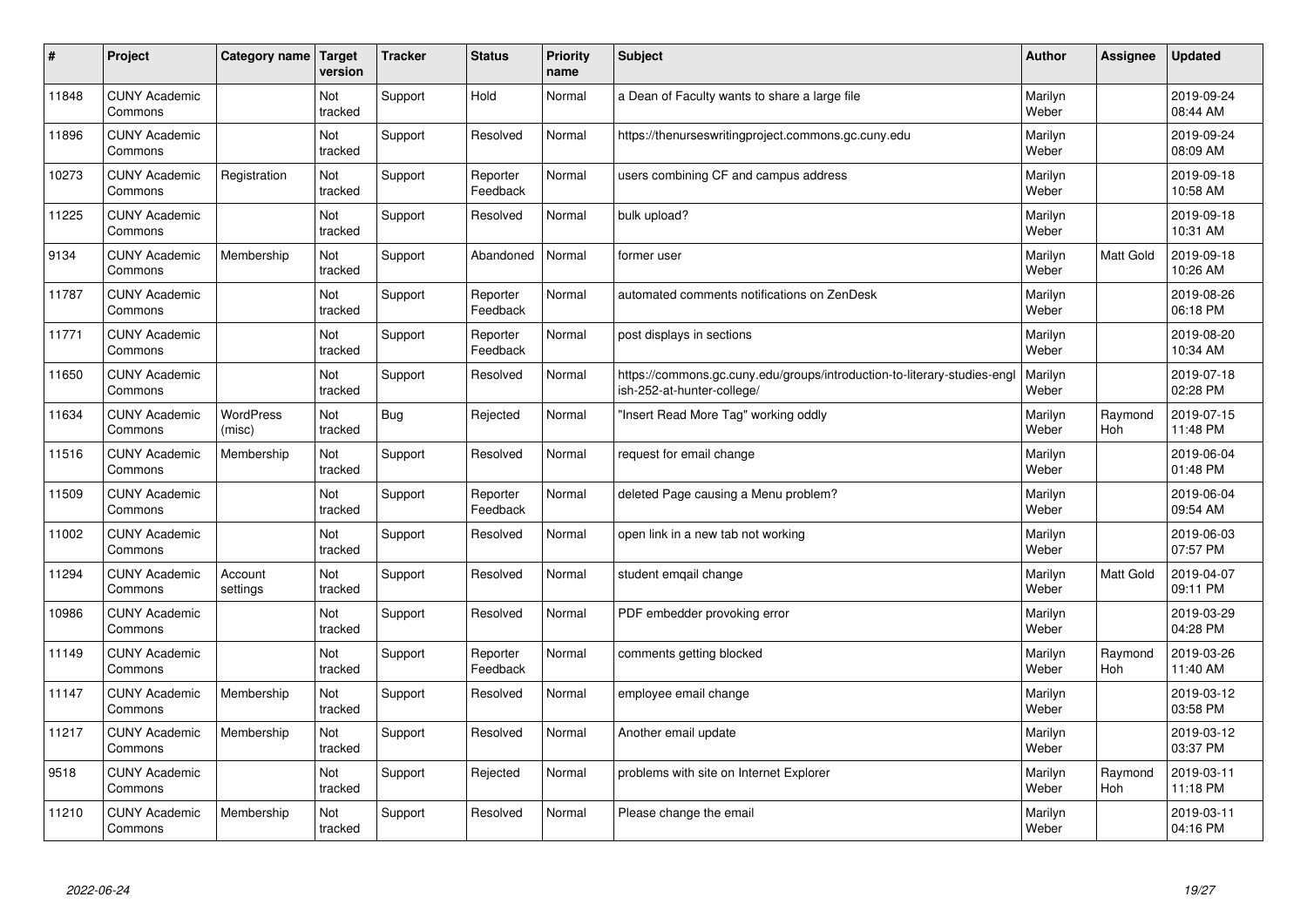| $\pmb{\sharp}$ | Project                         | Category name               | Target<br>version | <b>Tracker</b> | <b>Status</b> | <b>Priority</b><br>name | <b>Subject</b>                                       | <b>Author</b>    | Assignee       | <b>Updated</b>         |
|----------------|---------------------------------|-----------------------------|-------------------|----------------|---------------|-------------------------|------------------------------------------------------|------------------|----------------|------------------------|
| 11205          | <b>CUNY Academic</b><br>Commons | <b>WordPress</b><br>Plugins | Not<br>tracked    | Support        | Resolved      | Normal                  | problems with Google calendar                        | Marilyn<br>Weber | Raymond<br>Hoh | 2019-03-11<br>02:17 PM |
| 11198          | <b>CUNY Academic</b><br>Commons |                             | Not<br>tracked    | Support        | Resolved      | Normal                  | former CUNY employee                                 | Marilyn<br>Weber |                | 2019-03-07<br>02:21 PM |
| 11127          | <b>CUNY Academic</b><br>Commons | Membership                  | Not<br>tracked    | Support        | Resolved      | Normal                  | user with new campus affiliation                     | Marilyn<br>Weber |                | 2019-02-19<br>02:09 PM |
| 8481           | <b>CUNY Academic</b><br>Commons | Membership                  | Not<br>tracked    | Support        | Resolved      | Normal                  | admin of http://swipanalytic.org/organizers/         | Marilyn<br>Weber |                | 2019-02-19<br>01:58 PM |
| 11088          | <b>CUNY Academic</b><br>Commons | Group Blogs                 | Not<br>tracked    | <b>Bug</b>     | Resolved      | Normal                  | no notification for comments                         | Marilyn<br>Weber |                | 2019-02-15<br>03:30 PM |
| 10941          | <b>CUNY Academic</b><br>Commons | Membership                  | Not<br>tracked    | Support        | Resolved      | Normal                  | update user email                                    | Marilyn<br>Weber |                | 2019-02-13<br>02:24 PM |
| 11031          | <b>CUNY Academic</b><br>Commons |                             | Not<br>tracked    | Support        | Resolved      | Normal                  | new group with seemingly old topics                  | Marilyn<br>Weber |                | 2019-02-11<br>12:17 PM |
| 11017          | <b>CUNY Academic</b><br>Commons |                             | Not<br>tracked    | Support        | Resolved      | Normal                  | site didn't save?                                    | Marilyn<br>Weber |                | 2019-01-25<br>03:47 PM |
| 11003          | <b>CUNY Academic</b><br>Commons |                             | Not<br>tracked    | Support        | Resolved      | Normal                  | user email change                                    | Marilyn<br>Weber |                | 2019-01-24<br>02:50 PM |
| 10910          | <b>CUNY Academic</b><br>Commons | Membership                  | Not<br>tracked    | Support        | Resolved      | Normal                  | request to be an admin to a prof's site              | Marilyn<br>Weber |                | 2019-01-04<br>10:45 AM |
| 10820          | <b>CUNY Academic</b><br>Commons |                             | Not<br>tracked    | Support        | Resolved      | Normal                  | retrieve deleted pages/posts                         | Marilyn<br>Weber |                | 2018-12-13<br>06:33 PM |
| 10571          | <b>CUNY Academic</b><br>Commons |                             | Not<br>tracked    | Support        | Abandoned     | Normal                  | newsletter queue problem                             | Marilyn<br>Weber |                | 2018-12-10<br>03:58 PM |
| 10440          | <b>CUNY Academic</b><br>Commons |                             | Not<br>tracked    | Support        | Resolved      | Normal                  | Acert post problem                                   | Marilyn<br>Weber |                | 2018-12-10<br>03:57 PM |
| 10298          | <b>CUNY Academic</b><br>Commons |                             | Not<br>tracked    | Support        | Resolved      | Normal                  | RSS feed to itunes problem                           | Marilyn<br>Weber |                | 2018-12-10<br>03:57 PM |
| 10257          | <b>CUNY Academic</b><br>Commons | Membership                  | Not<br>tracked    | Support        | Resolved      | Normal                  | change the email from @login.cuny.edu to campu email | Marilyn<br>Weber |                | 2018-12-10<br>03:55 PM |
| 10133          | <b>CUNY Academic</b><br>Commons | <b>WordPress</b><br>(misc)  | Not<br>tracked    | Support        | Resolved      | Normal                  | two Commons sites to be migrated elsewhere           | Marilyn<br>Weber |                | 2018-12-10<br>03:54 PM |
| 9889           | <b>CUNY Academic</b><br>Commons |                             | Not<br>tracked    | Support        | Resolved      | Normal                  | remove comments from activity feed?                  | Marilyn<br>Weber |                | 2018-12-10<br>03:53 PM |
| 9779           | <b>CUNY Academic</b><br>Commons | Membership                  | Not<br>tracked    | Support        | Resolved      | Normal                  | user not sure if she is registered.                  | Marilyn<br>Weber |                | 2018-12-10<br>03:53 PM |
| 9726           | <b>CUNY Academic</b><br>Commons | <b>WordPress</b><br>Plugins | Not<br>tracked    | Support        | Abandoned     | Normal                  | technical error on Contact page                      | Marilyn<br>Weber |                | 2018-12-10<br>03:53 PM |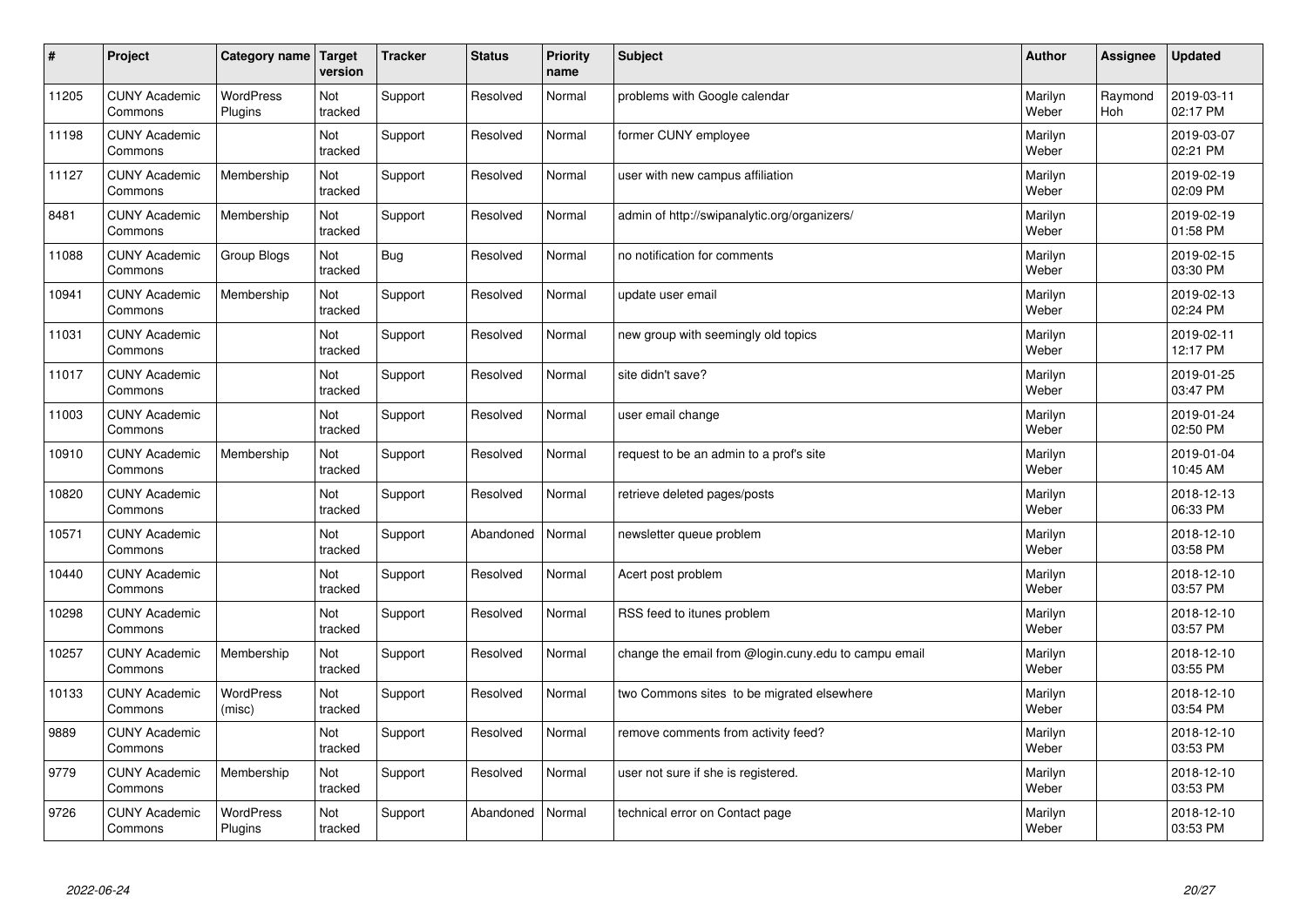| $\vert$ # | Project                         | Category name   Target | version               | <b>Tracker</b> | <b>Status</b>        | <b>Priority</b><br>name | <b>Subject</b>                                          | <b>Author</b>    | Assignee        | <b>Updated</b>         |
|-----------|---------------------------------|------------------------|-----------------------|----------------|----------------------|-------------------------|---------------------------------------------------------|------------------|-----------------|------------------------|
| 8978      | <b>CUNY Academic</b><br>Commons | Groups (misc)          | Not<br>tracked        | Support        | Resolved             | Normal                  | removing old groups                                     | Marilyn<br>Weber |                 | 2018-12-10<br>03:52 PM |
| 10657     | <b>CUNY Academic</b><br>Commons |                        | Not<br>tracked        | Support        | Reporter<br>Feedback | Normal                  | child theme problems                                    | Marilyn<br>Weber |                 | 2018-11-08<br>01:19 PM |
| 10606     | <b>CUNY Academic</b><br>Commons | cdev.gc.cuny.ed<br>ū   | Not<br>tracked        | Support        | Resolved             | Normal                  | problems with testing environment                       | Marilyn<br>Weber |                 | 2018-11-02<br>10:27 AM |
| 9886      | <b>CUNY Academic</b><br>Commons | cuny.is                | Not<br>tracked        | Support        | Resolved             | Normal                  | cuny.is SSL                                             | Marilyn<br>Weber |                 | 2018-10-26<br>02:07 PM |
| 10407     | <b>CUNY Academic</b><br>Commons |                        | <b>Not</b><br>tracked | Support        | Resolved             | Normal                  | toolbar problem                                         | Marilyn<br>Weber | Boone<br>Gorges | 2018-10-23<br>10:52 AM |
| 10537     | <b>CUNY Academic</b><br>Commons |                        | Not<br>tracked        | <b>Bug</b>     | Resolved             | Normal                  | jpegs not showing                                       | Marilyn<br>Weber |                 | 2018-10-23<br>10:51 AM |
| 10387     | <b>CUNY Academic</b><br>Commons | Membership             | Not<br>tracked        | Support        | Resolved             | Normal                  | remove user page                                        | Marilyn<br>Weber |                 | 2018-09-28<br>02:26 PM |
| 10176     | <b>CUNY Academic</b><br>Commons | Documentation          | Not<br>tracked        | <b>Bug</b>     | Resolved             | Normal                  | domain mapping requests                                 | Marilyn<br>Weber | scott voth      | 2018-08-29<br>05:30 PM |
| 10239     | <b>CUNY Academic</b><br>Commons |                        | Not<br>tracked        | Support        | Resolved             | Normal                  | musicroombooking.commons.gc.cuny.edu                    | Marilyn<br>Weber |                 | 2018-08-29<br>03:06 PM |
| 10066     | <b>CUNY Academic</b><br>Commons | Membership             | Not<br>tracked        | Support        | Resolved             | Normal                  | add me as an admin to https://pkms.commons.gc.cuny.edu/ | Marilyn<br>Weber |                 | 2018-07-26<br>11:54 AM |
| 10035     | <b>CUNY Academic</b><br>Commons |                        | Not<br>tracked        | Bug            | Resolved             | Normal                  | Reconnecting user to site                               | Marilyn<br>Weber |                 | 2018-07-23<br>11:55 AM |
| 9996      | <b>CUNY Academic</b><br>Commons | Membership             | Not<br>tracked        | Support        | Rejected             | Normal                  | user email change request                               | Marilyn<br>Weber |                 | 2018-07-16<br>10:49 AM |
| 10006     | <b>CUNY Academic</b><br>Commons | Membership             | Not<br>tracked        | Support        | Resolved             | Normal                  | another email change request                            | Marilyn<br>Weber |                 | 2018-07-13<br>12:36 PM |
| 9927      | <b>CUNY Academic</b><br>Commons | Membership             | Not<br>tracked        | Support        | Resolved             | Normal                  | wrong email used                                        | Marilyn<br>Weber | Matt Gold       | 2018-06-14<br>10:21 AM |
| 9919      | <b>CUNY Academic</b><br>Commons |                        | Not<br>tracked        | Bug            | Resolved             | Normal                  | admin of https://sphcurriculum.commons.gc.cuny.edu      | Marilyn<br>Weber |                 | 2018-06-12<br>09:37 PM |
| 9823      | <b>CUNY Academic</b><br>Commons | Account<br>settings    | Not<br>tracked        | Support        | Resolved             | Normal                  | email change                                            | Marilyn<br>Weber | Matt Gold       | 2018-05-23<br>01:58 PM |
| 8607      | <b>CUNY Academic</b><br>Commons |                        | Not<br>tracked        | Support        | <b>New</b>           | Normal                  | Paypal?                                                 | Marilyn<br>Weber | Matt Gold       | 2018-05-15<br>01:37 PM |
| 9780      | <b>CUNY Academic</b><br>Commons |                        | Not<br>tracked        | Support        | Resolved             | Normal                  | remove the phone number on this profile?                | Marilyn<br>Weber |                 | 2018-05-15<br>10:35 AM |
| 9767      | <b>CUNY Academic</b><br>Commons | Registration           | Not<br>tracked        | Support        | Resolved             | Normal                  | user deleted account but now needs one                  | Marilyn<br>Weber |                 | 2018-05-11<br>02:39 PM |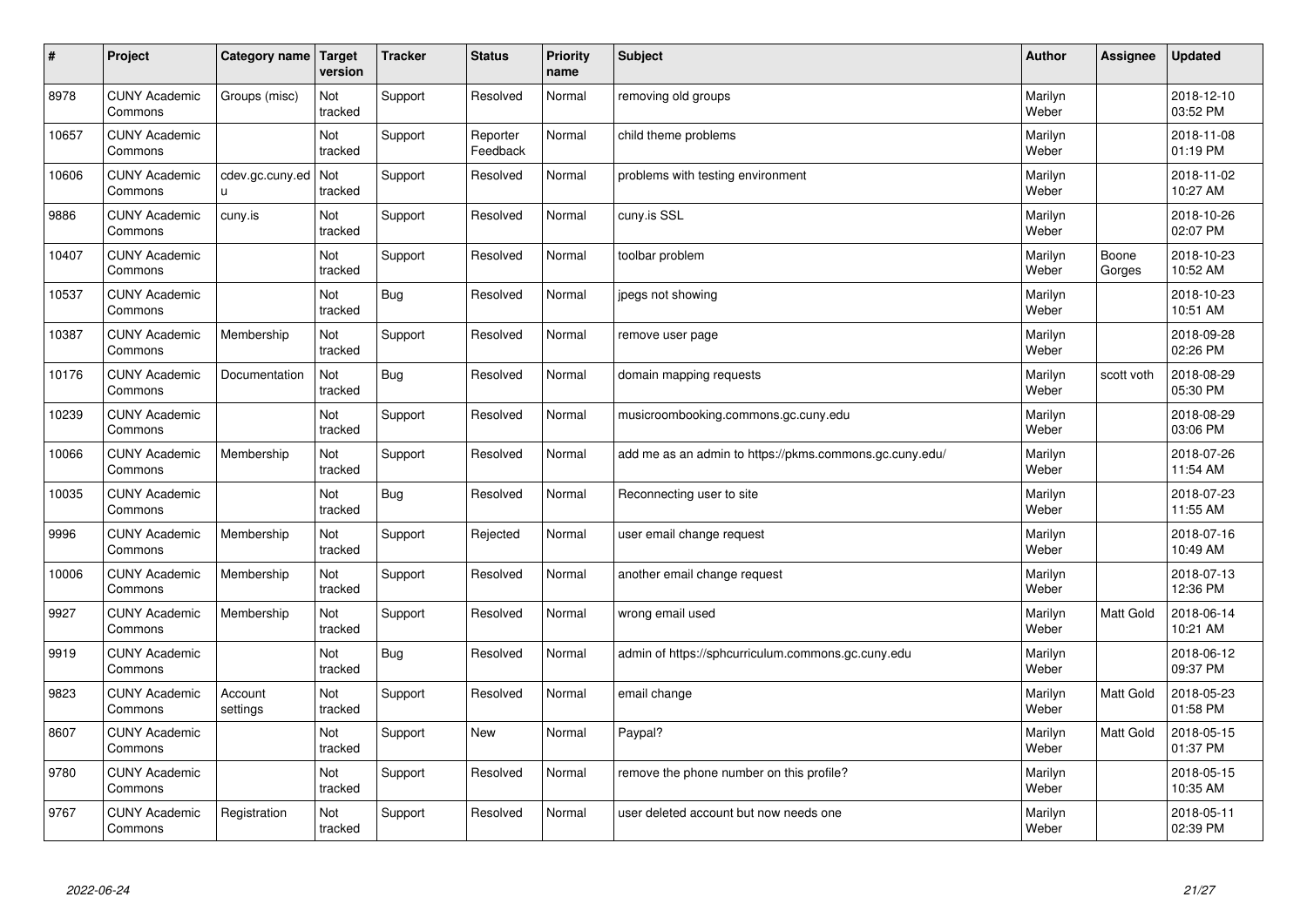| #    | Project                         | Category name              | Target<br>version | <b>Tracker</b> | <b>Status</b> | <b>Priority</b><br>name | <b>Subject</b>                                     | <b>Author</b>    | Assignee              | Updated                |
|------|---------------------------------|----------------------------|-------------------|----------------|---------------|-------------------------|----------------------------------------------------|------------------|-----------------------|------------------------|
| 9725 | <b>CUNY Academic</b><br>Commons |                            | Not<br>tracked    | Support        | Resolved      | Normal                  | problems with deleting a site                      | Marilyn<br>Weber |                       | 2018-05-07<br>10:24 PM |
| 9604 | <b>CUNY Academic</b><br>Commons |                            | Not<br>tracked    | Support        | Resolved      | Normal                  | l (Marilyn) can only log into cdev as teststudent  | Marilyn<br>Weber |                       | 2018-04-21<br>10:20 AM |
| 9535 | <b>CUNY Academic</b><br>Commons |                            | Not<br>tracked    | Support        | Resolved      | Normal                  | admin for https://video.commons.gc.cuny.edu/?      | Marilyn<br>Weber | <b>Matt Gold</b>      | 2018-04-13<br>05:06 PM |
| 9541 | <b>CUNY Academic</b><br>Commons | <b>WordPress</b><br>(misc) | Not<br>tracked    | Support        | Resolved      | Normal                  | repeating header banner                            | Marilyn<br>Weber | Raymond<br><b>Hoh</b> | 2018-04-06<br>12:33 PM |
| 9499 | <b>CUNY Academic</b><br>Commons | <b>WordPress</b><br>(misc) | Not<br>tracked    | Support        | Resolved      | Normal                  | tiny question - preventing dates on posts?         | Marilyn<br>Weber | Raymond<br>Hoh        | 2018-04-04<br>03:55 PM |
| 9355 | <b>CUNY Academic</b><br>Commons |                            | Not<br>tracked    | Support        | Resolved      | Normal                  | 14gb of video?                                     | Marilyn<br>Weber |                       | 2018-03-13<br>11:56 AM |
| 9223 | <b>CUNY Academic</b><br>Commons |                            | Not<br>tracked    | Support        | Resolved      | Normal                  | moving wordpress sites                             | Marilyn<br>Weber |                       | 2018-02-18<br>08:44 PM |
| 9162 | <b>CUNY Academic</b><br>Commons | Registration               | Not<br>tracked    | Support        | Resolved      | Normal                  | email change due to user error                     | Marilyn<br>Weber | Matt Gold             | 2018-02-13<br>11:11 AM |
| 9130 | <b>CUNY Academic</b><br>Commons | Homepage<br>Slides         | Not<br>tracked    | Bug            | Resolved      | Normal                  | too many redirects                                 | Marilyn<br>Weber |                       | 2018-01-29<br>10:27 AM |
| 9062 | <b>CUNY Academic</b><br>Commons |                            | Not<br>tracked    | Bug            | Resolved      | Normal                  | re-add me as admin of https://commons.gc.cuny.edu/ | Marilyn<br>Weber |                       | 2018-01-08<br>12:03 PM |
| 9004 | <b>CUNY Academic</b><br>Commons | Membership                 | Not<br>tracked    | Support        | Resolved      | Normal                  | email change request                               | Marilyn<br>Weber |                       | 2017-12-14<br>12:27 PM |
| 8937 | <b>CUNY Academic</b><br>Commons |                            | Not<br>tracked    | Bug            | Resolved      | Normal                  | videos gone                                        | Marilyn<br>Weber |                       | 2017-12-01<br>11:27 AM |
| 5684 | <b>CUNY Academic</b><br>Commons | Group Files                | Not<br>tracked    | Bug            | Resolved      | Normal                  | Making Group files appear as Blog entries          | Marilyn<br>Weber | Boone<br>Gorges       | 2017-11-20<br>03:28 PM |
| 7328 | <b>CUNY Academic</b><br>Commons | WordPress<br>Plugins       | Not<br>tracked    | Bug            | Resolved      | Normal                  | technical issue with the Events Manager plugin     | Marilyn<br>Weber | Raymond<br>Hoh        | 2017-11-15<br>06:19 PM |
| 5968 | <b>CUNY Academic</b><br>Commons | Membership                 | Not<br>tracked    | Bug            | Resolved      | Normal                  | Deleting account without knowing password          | Marilyn<br>Weber | Matt Gold             | 2017-11-15<br>06:19 PM |
| 5772 | <b>CUNY Academic</b><br>Commons | Membership                 | Not<br>tracked    | Support        | Resolved      | Normal                  | User email change and forgotten password           | Marilyn<br>Weber | <b>Matt Gold</b>      | 2017-11-15<br>06:18 PM |
| 7619 | <b>CUNY Academic</b><br>Commons | Membership                 | Not<br>tracked    | Support        | Resolved      | Normal                  | outside users for a site that isn't a class?       | Marilyn<br>Weber | <b>Matt Gold</b>      | 2017-11-15<br>06:18 PM |
| 6866 | <b>CUNY Academic</b><br>Commons |                            | Not<br>tracked    | Support        | Resolved      | Normal                  | User would like to have her account deleted        | Marilyn<br>Weber | <b>Matt Gold</b>      | 2017-11-15<br>05:49 PM |
| 5319 | <b>CUNY Academic</b><br>Commons |                            | Not<br>tracked    | Bug            | Resolved      | Normal                  | <b>Broken URL</b>                                  | Marilyn<br>Weber | Marilyn<br>Weber      | 2017-11-15<br>05:46 PM |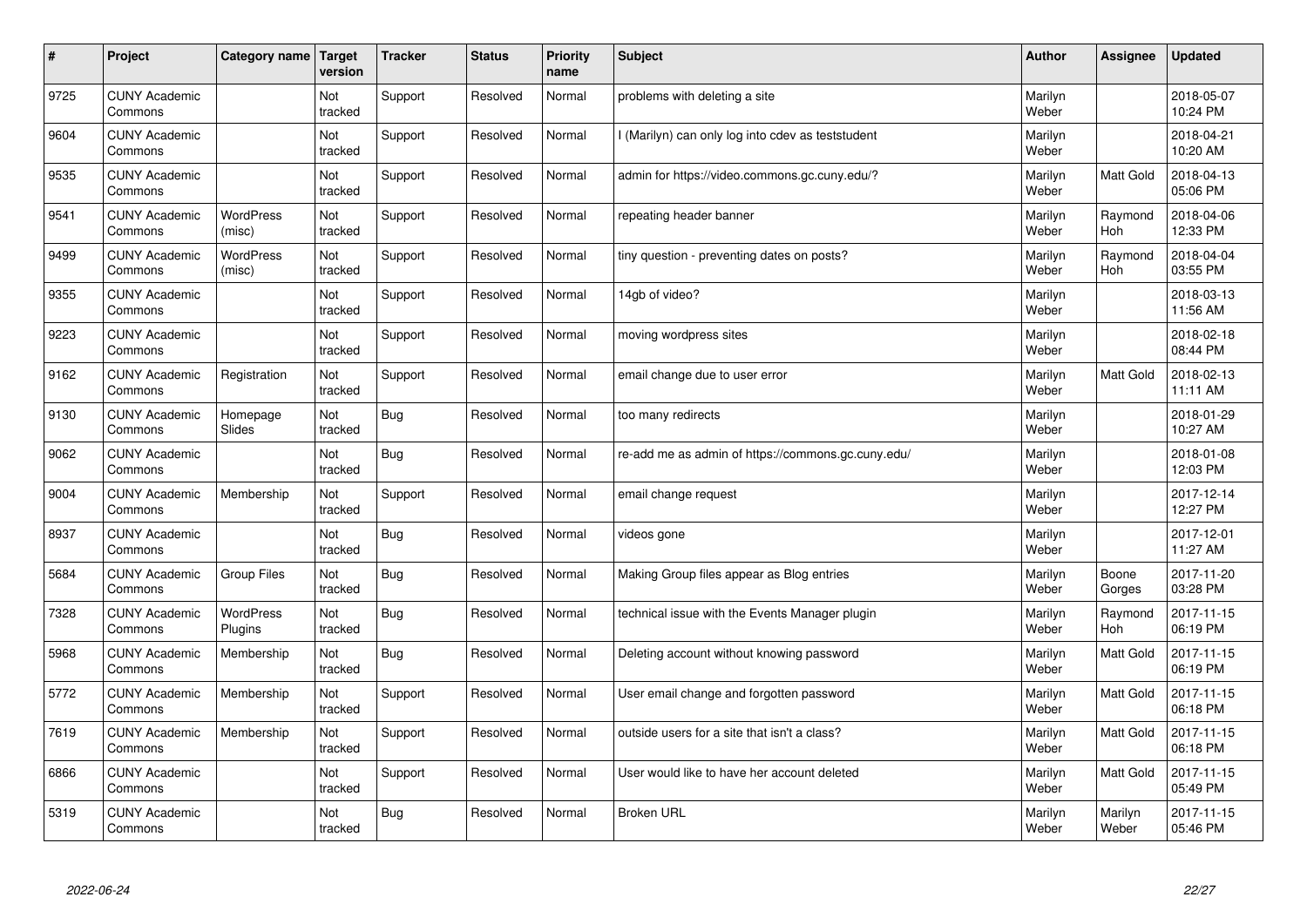| $\sharp$ | Project                         | Category name   Target      | version        | <b>Tracker</b> | <b>Status</b> | <b>Priority</b><br>name | <b>Subject</b>                             | <b>Author</b>    | Assignee         | <b>Updated</b>         |
|----------|---------------------------------|-----------------------------|----------------|----------------|---------------|-------------------------|--------------------------------------------|------------------|------------------|------------------------|
| 5875     | <b>CUNY Academic</b><br>Commons | <b>WordPress</b><br>Plugins | Not<br>tracked | Bug            | Resolved      | Normal                  | Events Calendar garbled in IE              | Marilyn<br>Weber | Marilyn<br>Weber | 2017-11-15<br>05:45 PM |
| 7226     | <b>CUNY Academic</b><br>Commons | Registration                | Not<br>tracked | Bug            | Abandoned     | Normal                  | Community college student cannot register? | Marilyn<br>Weber |                  | 2017-11-15<br>01:55 PM |
| 6106     | <b>CUNY Academic</b><br>Commons | Server                      | Not<br>tracked | Bug            | Resolved      | Normal                  | 504 error                                  | Marilyn<br>Weber |                  | 2017-11-15<br>01:55 PM |
| 7770     | <b>CUNY Academic</b><br>Commons | WordPress<br>Plugins        | Not<br>tracked | Bug            | Abandoned     | Normal                  | Timeline.js problem                        | Marilyn<br>Weber |                  | 2017-11-15<br>01:43 PM |
| 7836     | <b>CUNY Academic</b><br>Commons | Social Paper                | Not<br>tracked | Support        | Resolved      | Normal                  | missing Social Paper                       | Marilyn<br>Weber |                  | 2017-11-15<br>01:31 PM |
| 8098     | <b>CUNY Academic</b><br>Commons | <b>Public Portfolio</b>     | Not<br>tracked | <b>Bug</b>     | Abandoned     | Normal                  | Widget in profile not working              | Marilyn<br>Weber |                  | 2017-11-15<br>01:28 PM |
| 8259     | <b>CUNY Academic</b><br>Commons |                             | Not<br>tracked | Bug            | Resolved      | Normal                  | missing dashboard                          | Marilyn<br>Weber |                  | 2017-11-15<br>01:28 PM |
| 8308     | <b>CUNY Academic</b><br>Commons | WordPress<br>Plugins        | Not<br>tracked | Support        | Resolved      | Normal                  | WP Migration plugin                        | Marilyn<br>Weber |                  | 2017-11-15<br>01:27 PM |
| 8566     | <b>CUNY Academic</b><br>Commons | Membership                  | Not<br>tracked | Support        | Resolved      | Normal                  | user email change                          | Marilyn<br>Weber |                  | 2017-11-15<br>01:27 PM |
| 8661     | <b>CUNY Academic</b><br>Commons | Group Blogs                 | Not<br>tracked | Bug            | Resolved      | Normal                  | new group, old site, can't link?           | Marilyn<br>Weber |                  | 2017-11-15<br>01:26 PM |
| 7724     | <b>CUNY Academic</b><br>Commons |                             | Not<br>tracked | Support        | Abandoned     | Normal                  | User name confusion                        | Marilyn<br>Weber | Boone<br>Gorges  | 2017-11-15<br>11:12 AM |
| 7613     | <b>CUNY Academic</b><br>Commons | Registration                | Not<br>tracked | Support        | Resolved      | Normal                  | non-matriculated students                  | Marilyn<br>Weber | Boone<br>Gorges  | 2017-11-15<br>11:03 AM |
| 7700     | <b>CUNY Academic</b><br>Commons |                             | Not<br>tracked | Support        | Abandoned     | Normal                  | slow loading Page on site                  | Marilyn<br>Weber | Boone<br>Gorges  | 2017-11-15<br>11:02 AM |
| 5713     | <b>CUNY Academic</b><br>Commons | WordPress<br>(misc)         | Not<br>tracked | Bug            | Abandoned     | High                    | Site freezing                              | Marilyn<br>Weber | Boone<br>Gorges  | 2017-11-15<br>10:58 AM |
| 6286     | <b>CUNY Academic</b><br>Commons | Groups (misc)               | Not<br>tracked | Bug            | Resolved      | Immediate               | Groups pages not displaying at all!        | Marilyn<br>Weber | Boone<br>Gorges  | 2017-11-15<br>10:57 AM |
| 8906     | <b>CUNY Academic</b><br>Commons | Redmine                     | Not<br>tracked | Support        | Resolved      | Normal                  | Redmine access?                            | Marilyn<br>Weber | Matt Gold        | 2017-11-13<br>06:02 PM |
| 8882     | <b>CUNY Academic</b><br>Commons |                             | Not<br>tracked | Support        | Resolved      | Normal                  | question about search engines              | Marilyn<br>Weber |                  | 2017-11-01<br>03:26 PM |
| 8878     | <b>CUNY Academic</b><br>Commons | cuny.is                     | Not<br>tracked | <b>Bug</b>     | Resolved      | Urgent                  | cuny.is site link won't work               | Marilyn<br>Weber | Boone<br>Gorges  | 2017-11-01<br>03:06 PM |
| 8873     | <b>CUNY Academic</b><br>Commons |                             | Not<br>tracked | Support        | Resolved      | Normal                  | maximum file upload size?                  | Marilyn<br>Weber |                  | 2017-10-30<br>11:23 AM |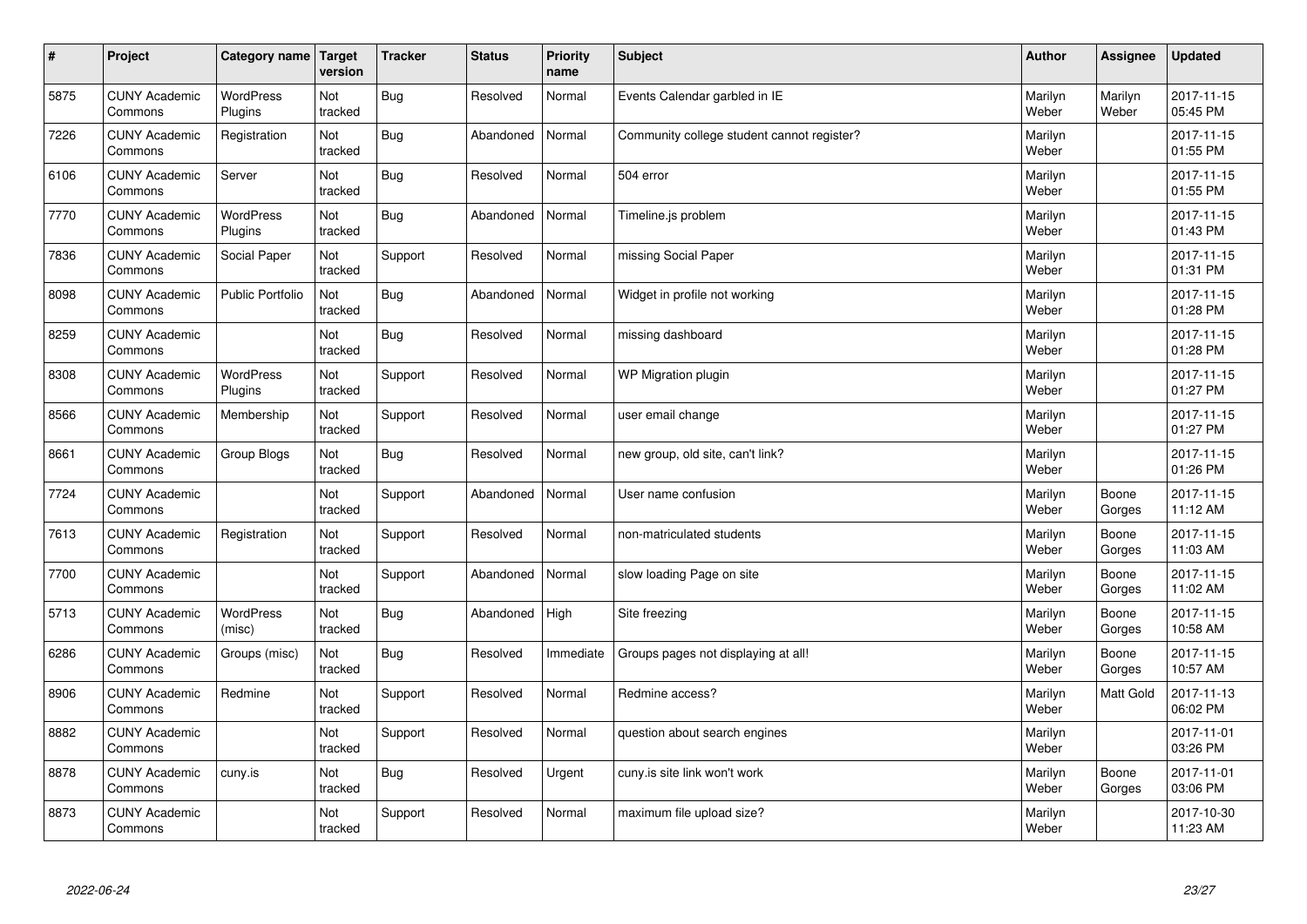| $\vert$ # | Project                         | Category name                | Target<br>version | <b>Tracker</b>    | <b>Status</b> | <b>Priority</b><br>name | <b>Subject</b>                                             | <b>Author</b>    | Assignee        | <b>Updated</b>         |
|-----------|---------------------------------|------------------------------|-------------------|-------------------|---------------|-------------------------|------------------------------------------------------------|------------------|-----------------|------------------------|
| 8855      | <b>CUNY Academic</b><br>Commons |                              | Not<br>tracked    | Support           | Resolved      | Normal                  | another email change request                               | Marilyn<br>Weber |                 | 2017-10-25<br>10:55 AM |
| 8848      | <b>CUNY Academic</b><br>Commons |                              | Not<br>tracked    | Support           | Resolved      | Normal                  | email change request                                       | Marilyn<br>Weber |                 | 2017-10-24<br>11:19 AM |
| 8459      | <b>CUNY Academic</b><br>Commons |                              | Not<br>tracked    | Documentatio<br>n | Resolved      | Normal                  | comprehensive list of plugins?                             | Marilyn<br>Weber |                 | 2017-10-11<br>11:24 AM |
| 8464      | <b>CUNY Academic</b><br>Commons |                              | Not<br>tracked    | Support           | Resolved      | Normal                  | WP UI                                                      | Marilyn<br>Weber |                 | 2017-10-11<br>11:23 AM |
| 8768      | <b>CUNY Academic</b><br>Commons |                              | Not<br>tracked    | Support           | Resolved      | Normal                  | unsafe redirect?                                           | Marilyn<br>Weber |                 | 2017-10-06<br>12:14 PM |
| 8729      | <b>CUNY Academic</b><br>Commons |                              | Not<br>tracked    | Support           | Resolved      | Normal                  | email change                                               | Marilyn<br>Weber |                 | 2017-09-25<br>02:14 PM |
| 8471      | <b>CUNY Academic</b><br>Commons |                              | Not<br>tracked    | Support           | Resolved      | Normal                  | admin at https://commons.gc.cuny.edu/                      | Marilyn<br>Weber |                 | 2017-09-06<br>01:50 PM |
| 8630      | <b>CUNY Academic</b><br>Commons | Membership                   | Not<br>tracked    | Support           | Resolved      | Normal                  | Change in email/campus                                     | Marilyn<br>Weber |                 | 2017-08-30<br>03:48 PM |
| 8577      | <b>CUNY Academic</b><br>Commons | Membership                   | Not<br>tracked    | Support           | Resolved      | Normal                  | another user email change                                  | Marilyn<br>Weber |                 | 2017-08-25<br>10:23 AM |
| 8553      | <b>CUNY Academic</b><br>Commons |                              | Not<br>tracked    | Support           | Resolved      | Normal                  | storage limits?                                            | Marilyn<br>Weber |                 | 2017-08-18<br>04:36 PM |
| 6857      | <b>CUNY Academic</b><br>Commons | <b>Blogs</b><br>(BuddyPress) | Not<br>tracked    | Support           | Resolved      | Normal                  | Committee on Religion website                              | Marilyn<br>Weber | Boone<br>Gorges | 2017-08-17<br>10:24 AM |
| 8529      | <b>CUNY Academic</b><br>Commons |                              | Not<br>tracked    | Support           | Resolved      | Normal                  | Iframe regiest?                                            | Marilyn<br>Weber |                 | 2017-08-16<br>04:40 PM |
| 8531      | <b>CUNY Academic</b><br>Commons | Membership                   | Not<br>tracked    | Support           | Resolved      | Normal                  | admin of https://admissions.commons.gc.cuny.edu            | Marilyn<br>Weber |                 | 2017-08-15<br>04:20 PM |
| 8429      | <b>CUNY Academic</b><br>Commons | Membership                   | Not<br>tracked    | Support           | Resolved      | Normal                  | Please make me an admin of https://arc.commons.gc.cuny.edu | Marilyn<br>Weber | Boone<br>Gorges | 2017-07-24<br>03:33 PM |
| 8401      | <b>CUNY Academic</b><br>Commons | Membership                   | Not<br>tracked    | Support           | Resolved      | Normal                  | add me as an admin                                         | Marilyn<br>Weber | Boone<br>Gorges | 2017-07-11<br>11:40 AM |
| 8379      | <b>CUNY Academic</b><br>Commons |                              | Not<br>tracked    | Support           | Resolved      | Normal                  | request for site build help                                | Marilyn<br>Weber |                 | 2017-07-01<br>10:48 AM |
| 8289      | <b>CUNY Academic</b><br>Commons |                              | Not<br>tracked    | Support           | Resolved      | Normal                  | removing my access to sites                                | Marilyn<br>Weber | Luke<br>Waltzer | 2017-06-19<br>12:40 PM |
| 8222      | <b>CUNY Academic</b><br>Commons | Membership                   | Not<br>tracked    | Support           | Resolved      | Normal                  | Admin for iletc.commons.gc.cuny.edu                        | Marilyn<br>Weber | Boone<br>Gorges | 2017-06-08<br>10:06 AM |
| 8200      | <b>CUNY Academic</b><br>Commons | Groups (misc)                | Not<br>tracked    | <b>Bug</b>        | Resolved      | Normal                  | Announcements has disappeared                              | Marilyn<br>Weber | Boone<br>Gorges | 2017-05-26<br>04:04 PM |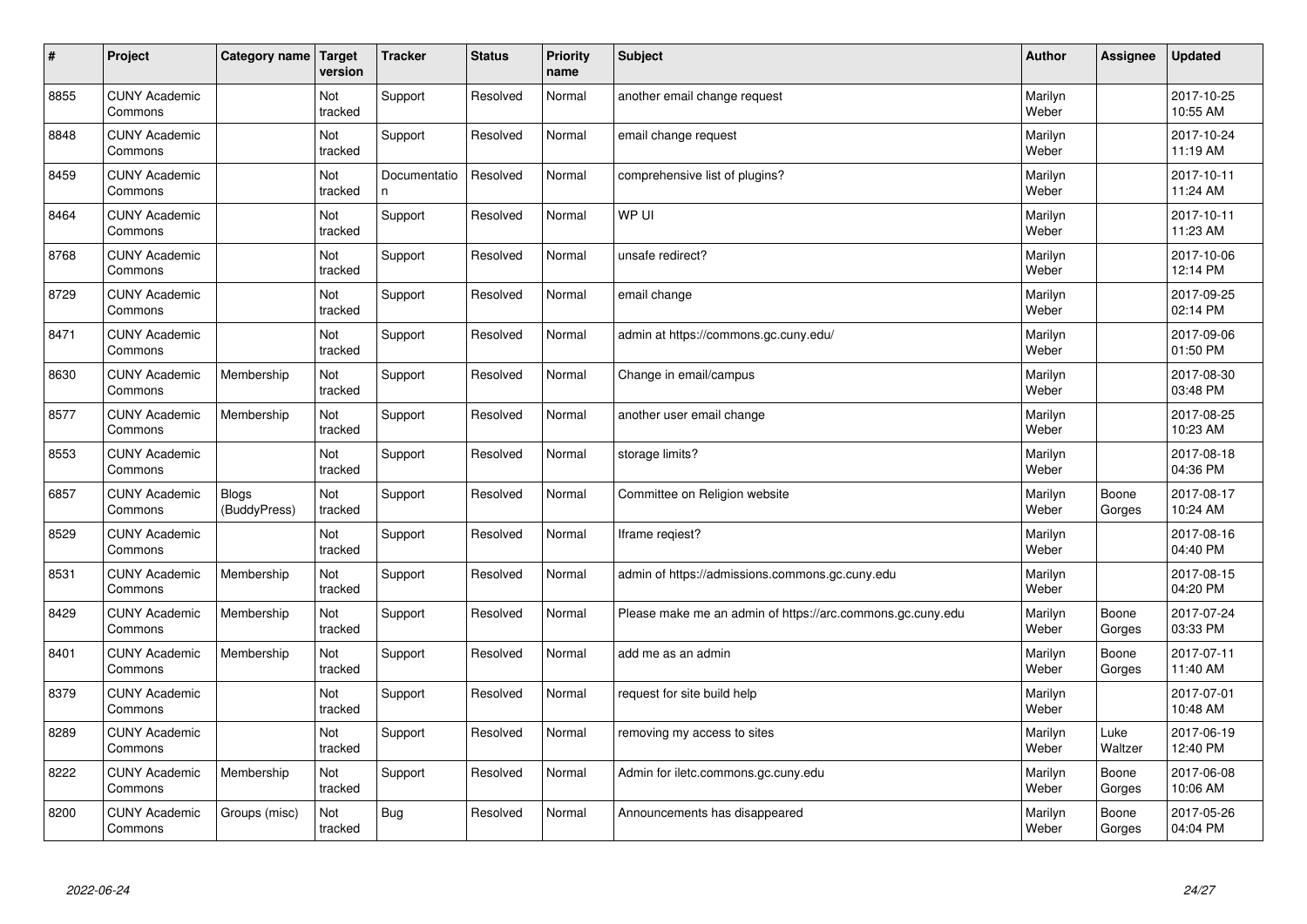| $\sharp$ | Project                         | Category name   Target      | version        | <b>Tracker</b> | <b>Status</b> | <b>Priority</b><br>name | <b>Subject</b>                                              | <b>Author</b>    | Assignee         | <b>Updated</b>         |
|----------|---------------------------------|-----------------------------|----------------|----------------|---------------|-------------------------|-------------------------------------------------------------|------------------|------------------|------------------------|
| 8120     | <b>CUNY Academic</b><br>Commons | Membership                  | Not<br>tracked | Support        | Resolved      | Normal                  | add me as an admin to https://nyslavery.commons.gc.cuny.edu | Marilyn<br>Weber |                  | 2017-05-10<br>02:19 PM |
| 8071     | <b>CUNY Academic</b><br>Commons | <b>WordPress</b><br>Plugins | Not<br>tracked | Support        | Rejected      | Normal                  | Anthologize                                                 | Marilyn<br>Weber |                  | 2017-05-10<br>10:15 AM |
| 7995     | <b>CUNY Academic</b><br>Commons | Domain<br>Mapping           | Not<br>tracked | Bug            | Resolved      | Urgent                  | http://on.socialpaper.gc.cuny.edu down?                     | Marilyn<br>Weber |                  | 2017-04-21<br>11:07 AM |
| 7972     | <b>CUNY Academic</b><br>Commons |                             | Not<br>tracked | Support        | Resolved      | Normal                  | expand the memory limit for videos?                         | Marilyn<br>Weber |                  | 2017-04-20<br>10:07 AM |
| 7922     | <b>CUNY Academic</b><br>Commons | Membership                  | Not<br>tracked | Support        | Resolved      | Normal                  | add me as an admin to the MALs alumni site?                 | Marilyn<br>Weber |                  | 2017-04-06<br>05:19 PM |
| 7767     | <b>CUNY Academic</b><br>Commons |                             | Not<br>tracked | Bug            | Resolved      | Normal                  | Site loading problems                                       | Marilyn<br>Weber |                  | 2017-03-21<br>09:57 PM |
| 7785     | <b>CUNY Academic</b><br>Commons |                             | Not<br>tracked | Support        | Resolved      | Normal                  | ftp access or files?                                        | Marilyn<br>Weber | Boone<br>Gorges  | 2017-03-13<br>02:34 PM |
| 7771     | <b>CUNY Academic</b><br>Commons | Membership                  | Not<br>tracked | Support        | Resolved      | Normal                  | User would like to be uncoupled from sites                  | Marilyn<br>Weber | Boone<br>Gorges  | 2017-03-09<br>12:38 PM |
| 7775     | <b>CUNY Academic</b><br>Commons | Membership                  | Not<br>tracked | Support        | Resolved      | Normal                  | Email change                                                | Marilyn<br>Weber |                  | 2017-03-08<br>10:09 PM |
| 7608     | <b>CUNY Academic</b><br>Commons | Registration                | Not<br>tracked | Feature        | Resolved      | Normal                  | create an account                                           | Marilyn<br>Weber |                  | 2017-02-15<br>10:45 PM |
| 7607     | <b>CUNY Academic</b><br>Commons | WordPress<br>(misc)         | Not<br>tracked | Feature        | Resolved      | Normal                  | mp4 files                                                   | Marilyn<br>Weber |                  | 2017-02-15<br>07:37 PM |
| 7685     | <b>CUNY Academic</b><br>Commons | Password<br>Reset           | Not<br>tracked | Support        | Resolved      | Normal                  | temporary password                                          | Marilyn<br>Weber | Boone<br>Gorges  | 2017-02-15<br>07:36 PM |
| 7678     | <b>CUNY Academic</b><br>Commons | Groups (misc)               | Not<br>tracked | Support        | Resolved      | Normal                  | add admin to student group                                  | Marilyn<br>Weber | Boone<br>Gorges  | 2017-02-15<br>11:58 AM |
| 7486     | <b>CUNY Academic</b><br>Commons | Membership                  | Not<br>tracked | Support        | Resolved      | Normal                  | changed email address                                       | Marilyn<br>Weber |                  | 2017-01-24<br>10:00 PM |
| 7349     | <b>CUNY Academic</b><br>Commons | Membership                  | Not<br>tracked | Bug            | Resolved      | Normal                  | <b>LACUNY Institute website</b>                             | Marilyn<br>Weber | Boone<br>Gorges  | 2017-01-11<br>04:26 PM |
| 7223     | <b>CUNY Academic</b><br>Commons | Membership                  | Not<br>tracked | Bug            | Resolved      | Normal                  | User with two profiles would like to merge them             | Marilyn<br>Weber | Boone<br>Gorges  | 2017-01-10<br>02:07 PM |
| 7337     | <b>CUNY Academic</b><br>Commons | Membership                  | Not<br>tracked | Bug            | Resolved      | Normal                  | User with new email                                         | Marilyn<br>Weber |                  | 2017-01-06<br>11:05 AM |
| 6812     | <b>CUNY Academic</b><br>Commons |                             | Not<br>tracked | Support        | Resolved      | Normal                  | User cannot change email                                    | Marilyn<br>Weber | <b>Matt Gold</b> | 2016-12-01<br>06:24 PM |
| 6899     | <b>CUNY Academic</b><br>Commons | Account<br>settings         | Not<br>tracked | Support        | Resolved      | Normal                  | New user has misspelled her own name                        | Marilyn<br>Weber | Boone<br>Gorges  | 2016-12-01<br>05:10 PM |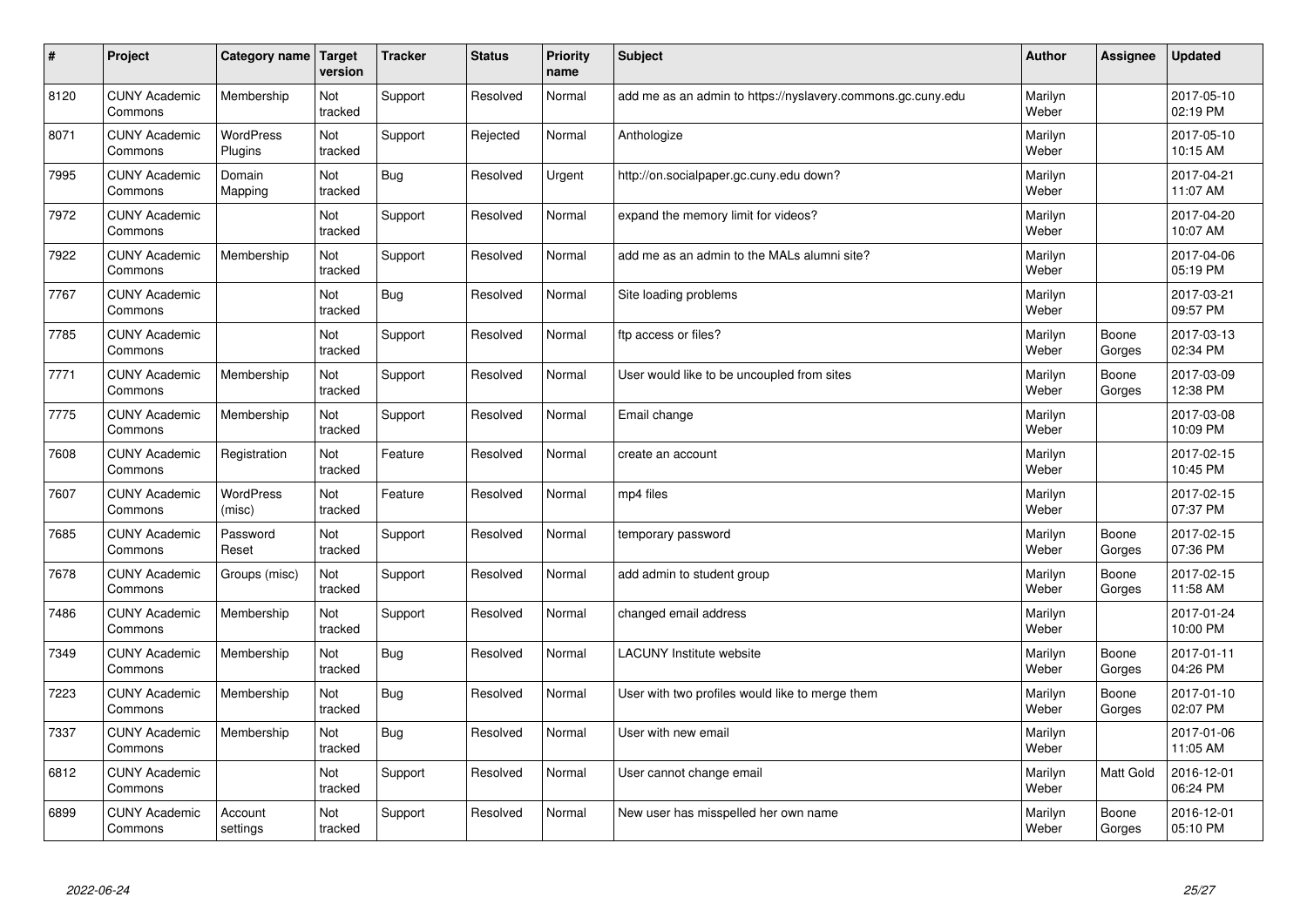| $\sharp$ | Project                         | Category name   Target     | version        | <b>Tracker</b> | <b>Status</b> | <b>Priority</b><br>name | <b>Subject</b>                                      | <b>Author</b>    | Assignee           | <b>Updated</b>         |
|----------|---------------------------------|----------------------------|----------------|----------------|---------------|-------------------------|-----------------------------------------------------|------------------|--------------------|------------------------|
| 6851     | <b>CUNY Academic</b><br>Commons | Redmine                    | Not<br>tracked | Support        | Resolved      | Normal                  | How do I help users join Redmine?                   | Marilyn<br>Weber | <b>Matt Gold</b>   | 2016-11-28<br>10:16 AM |
| 6815     | <b>CUNY Academic</b><br>Commons | Password<br>Reset          | Not<br>tracked | Support        | Resolved      | Normal                  | password reset requested                            | Marilyn<br>Weber | Matt Gold          | 2016-11-22<br>10:30 AM |
| 6656     | <b>CUNY Academic</b><br>Commons | Support                    | Not<br>tracked | Support        | Resolved      | Normal                  | Remove user profile                                 | Marilyn<br>Weber | Matt Gold          | 2016-11-10<br>02:18 PM |
| 6025     | <b>CUNY Academic</b><br>Commons | Search                     | Not<br>tracked | <b>Bug</b>     | Resolved      | Normal                  | Search function not working                         | Marilyn<br>Weber | Boone<br>Gorges    | 2016-10-12<br>09:41 AM |
| 6091     | <b>CUNY Academic</b><br>Commons | Group<br>Invitations       | Not<br>tracked | Bug            | Resolved      | Normal                  | User cannot re-join a group                         | Marilyn<br>Weber | Boone<br>Gorges    | 2016-09-28<br>01:47 PM |
| 5985     | <b>CUNY Academic</b><br>Commons | Support                    | Not<br>tracked | Support        | Resolved      | Normal                  | change user's email address (she cannot access old) | Marilyn<br>Weber | Boone<br>Gorges    | 2016-09-07<br>01:43 PM |
| 5753     | <b>CUNY Academic</b><br>Commons | <b>WordPress</b><br>(misc) | Not<br>tracked | Support        | Resolved      | Normal                  | merging blogs and groups                            | Marilyn<br>Weber | Boone<br>Gorges    | 2016-08-29<br>03:09 PM |
| 5872     | <b>CUNY Academic</b><br>Commons | Server                     | Not<br>tracked | Bug            | Resolved      | Immediate               | Whole Commons is down                               | Marilyn<br>Weber | Boone<br>Gorges    | 2016-08-12<br>12:04 AM |
| 5844     | <b>CUNY Academic</b><br>Commons |                            | Not<br>tracked | Support        | Resolved      | Normal                  | edit Host Files on Windows 10 problems              | Marilyn<br>Weber |                    | 2016-07-27<br>09:08 AM |
| 5799     | <b>CUNY Academic</b><br>Commons | Blogs<br>(BuddyPress)      | Not<br>tracked | Feature        | Resolved      | Normal                  | removing one's own access to sites?                 | Marilyn<br>Weber | Boone<br>Gorges    | 2016-07-26<br>01:55 PM |
| 5436     | <b>CUNY Academic</b><br>Commons |                            | Not<br>tracked | Bug            | Resolved      | Normal                  | Trying to change email settings for                 | Marilyn<br>Weber | Boone<br>Gorges    | 2016-04-21<br>10:12 PM |
| 5435     | <b>CUNY Academic</b><br>Commons |                            | Not<br>tracked | <b>Bug</b>     | Resolved      | Urgent                  | Can't see the dashboard                             | Marilyn<br>Weber |                    | 2016-04-12<br>11:33 AM |
| 3138     | <b>CUNY Academic</b><br>Commons | Documentation              | Not<br>tracked | Bug            | Resolved      | Normal                  | Codex documentation                                 | Marilyn<br>Weber | scott voth         | 2016-03-04<br>08:49 AM |
| 4965     | <b>CUNY Academic</b><br>Commons | WordPress<br><b>Themes</b> | Not<br>tracked | Feature        | Resolved      | Normal                  | Theme requested                                     | Marilyn<br>Weber | Boone<br>Gorges    | 2016-02-24<br>09:46 PM |
| 3037     | <b>CUNY Academic</b><br>Commons | <b>Ground Control</b>      | Not<br>tracked | Publicity      | Resolved      | Normal                  | <b>Ground Control</b>                               | Marilyn<br>Weber | scott voth         | 2016-01-26<br>05:23 PM |
| 3039     | <b>CUNY Academic</b><br>Commons | <b>Ground Control</b>      | Not<br>tracked | Publicity      | Resolved      | Normal                  | <b>Ground Control</b>                               | Marilyn<br>Weber | Sarah<br>Morgano   | 2016-01-26<br>05:19 PM |
| 3040     | <b>CUNY Academic</b><br>Commons | <b>Ground Control</b>      | Not<br>tracked | Publicity      | Resolved      | Normal                  | <b>Ground Control</b>                               | Marilyn<br>Weber | Micki<br>Kaufman   | 2016-01-26<br>05:16 PM |
| 3038     | <b>CUNY Academic</b><br>Commons | <b>Ground Control</b>      | Not<br>tracked | Publicity      | Resolved      | Normal                  | <b>Ground Control</b>                               | Marilyn<br>Weber | Matt Gold          | 2016-01-26<br>05:10 PM |
| 3041     | <b>CUNY Academic</b><br>Commons | <b>Ground Control</b>      | Not<br>tracked | Publicity      | Resolved      | Normal                  | <b>Ground Control</b>                               | Marilyn<br>Weber | <b>Chris Stein</b> | 2016-01-26<br>04:52 PM |